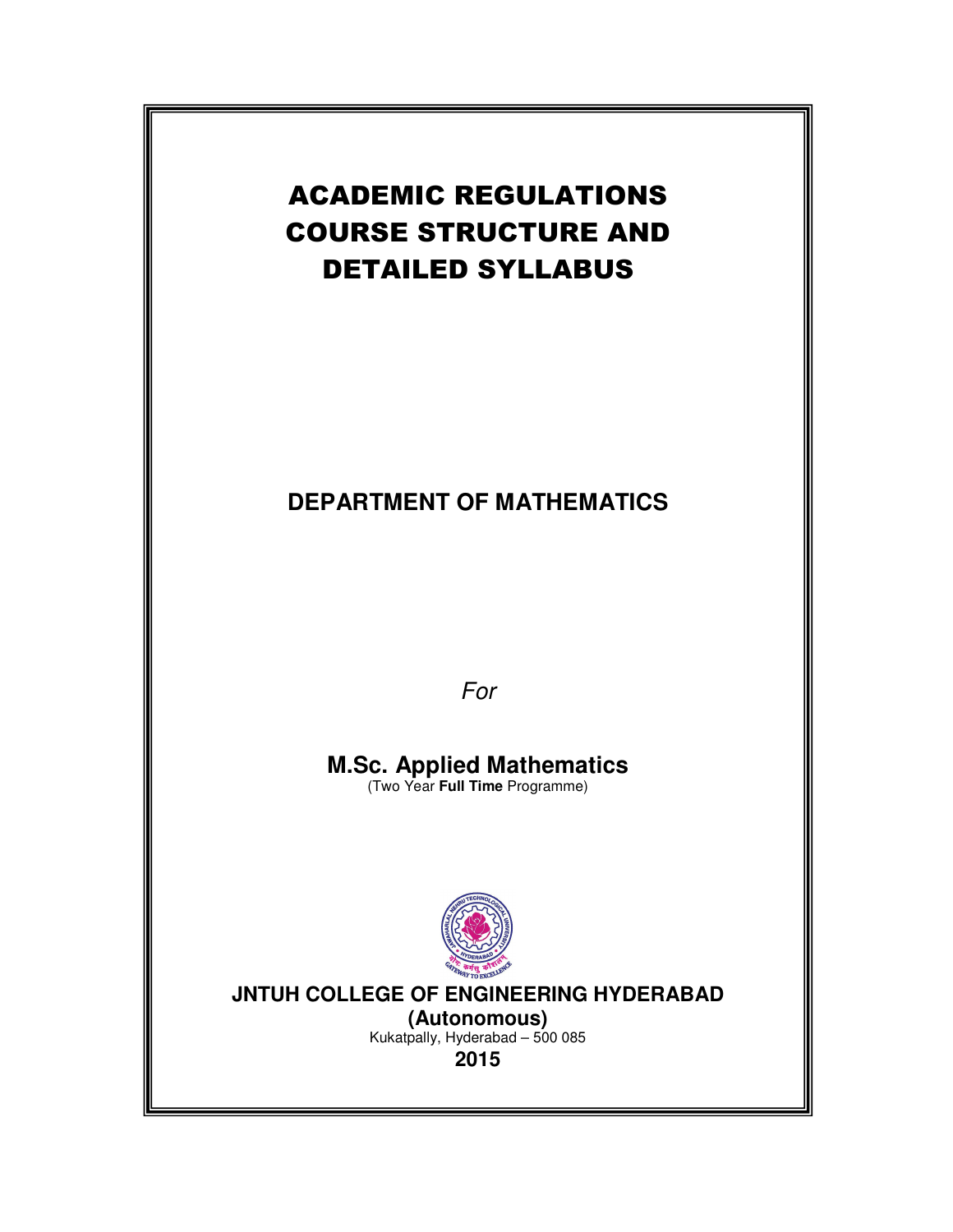

## **JAWAHARLAL NEHRU TECHNOLOGICAL UNIVERSITY HYDERABAD COLLEGE OF ENGINEERING HYDERABAD (AUTONOMOUS) Kukatpally, Hyderabad – 500 085**

#### ACADEMIC REGULATIONS 2015 For CBCS Based M.Sc (Regular/Full Time) Program (Effective for the students admitted into I year from the Academic Year 2015**-16** and onwards)

#### **1.0 Post-Graduate Degree Program in M.Sc (PGP in M.Sc):**

JNTUH offers 2 Year (4 Semesters) full-time **Master of Science** (M.Sc) Degree Programs, under Choice Based Credit System (CBCS) at its Constituent Autonomous College - JNTUH College of Engineering Hyderabad with effect from the Academic Year 2015 - 16 onwards.

## **2.0 Eligibility for Admission:**

- 2.1 Admissions to the PGPs shall be made subject to the eligibility, qualifications and specializations prescribed by JNTUH College of Engineering Hyderabad, JNT University Hyderabad, for each Specialization under each M.Sc. Program, from time to time.
- 2.2 Admission to the PGP shall be made either on the basis of an Entrance Test conducted by the Jawaharlal Nehru Technological University Hyderabad / on the basis of any other order of merit approved by the University, subject to reservations as prescribed by the Government from time to time.
- 2.3 The medium of instructions for all PG Programmes will be ENGLISH only.

## **3.0 M.Sc Program Structure:**

- 3.1 The M.Sc Program in Physics, Chemistry and Mathematics of JNTUH-CEH are of Semester Pattern, with 4 Semesters constituting 2 Academic Years, each Academic Year having TWO Semesters (First/Odd and Second/Even Semesters). Each Semester shall be of 22 Weeks duration (inclusive of Examinations), with a minimum of 90 Instructional Days per Semester.
- 3.2 UGC/ AICTE specified Definitions/ Descriptions are adopted appropriately for various terms and abbreviations used in these PGP - Academic Regulations.

#### 3.2.1 **Semester Scheme:**

Each Semester having - 'Continuous Internal Evaluation (CIE)' and 'Semester End Examination (SEE)'. Choice Based Credit System (CBCS) and Credit Based Semester System (CBSS) as denoted are taken as 'references' for the present set of Regulations. The terms 'SUBJECT' or 'COURSE' imply the same meaning here, and refer to 'Theory Subject', or 'Lab Course', or 'Design/ Drawing Subject', or 'Seminar', or 'Comprehensive Viva', or 'Project', as the case may be.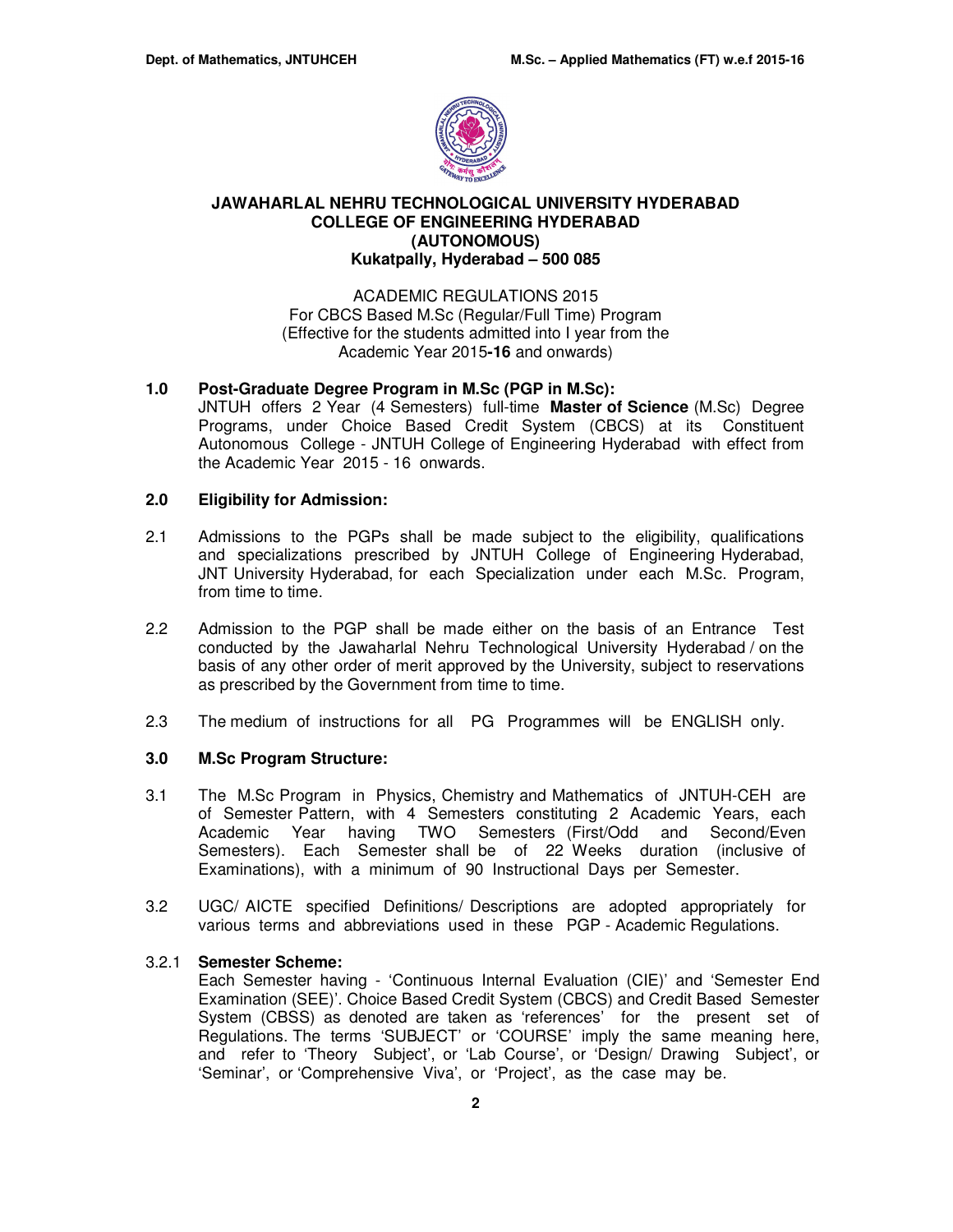#### 3.2.2 **Credit Courses:**

All Subjects (or Courses) are to be registered by a student in a Semester to earn Credits. Credits shall be assigned to each Subject/ Course in a L: T: P: C (Lecture Periods: Tutorial Periods: Practicals Periods : Credits) Structure, based on the following general pattern.

#### 3.2.3 **Course Nomenclature:**

The curriculum nomenclature or Course structure grouping for M.Sc Degree Program is as listed below

Each subject is assigned certain number of credits as specified below.

| <b>Theory Subjects</b>    | 4 Periods / Week                                                                             | 3 or 4 Credits |
|---------------------------|----------------------------------------------------------------------------------------------|----------------|
| <b>Practical subjects</b> | 6 Periods / Week                                                                             | 2 Credits      |
| <b>Practical subjects</b> | 8 Periods / Week                                                                             | 3 Credits      |
| Seminar                   | 2 Periods / Week                                                                             | 1 Credit       |
| Project                   | .<br>$\mathbf{r}$ = $\mathbf{r}$ , $\mathbf{r}$ , $\mathbf{r}$ , $\mathbf{r}$ , $\mathbf{r}$ | 3 or 4 Credits |

(Each period will be of 50 minutes duration)

#### **4.0 Course Work:**

- 4.1 A Student, after securing admission, shall pursue and complete the M.Sc PGP in a minimum period of 2 Academic Years (4 Semesters), and within a maximum period of 4 Academic Years (starting from the Date of Commencement of I Year).
- 4.2 Each student shall Register for and Secure the specified number of Credits required for the completion of the PGP and Award of the M.Sc Degree in respective Branch with the chosen Specialization.
- 4.3 I Year is structured to provide typically 22 Credits (22 C) in each of the I , II and III Semesters, and IV Semester comprises of 24 Credits (24 C), totaling to 90 Credits (90 C) for the entire M.Sc Program.

## **5.0 Course Registration:**

5.1 A 'Faculty Advisor' shall be assigned to each M.Sc Program with respective Specialization, who will advise the Students about the M.Sc Program Specialization, its Course Structure and Curriculum, Choice/ Option for Subjects/ Courses, based on his competence, progress, pre-requisites and interest.

## **6.0 Attendance Requirements:**

6.1 A Student shall be eligible to appear for the End Semester Examination (SEE) of any Subject, if he acquires a minimum of 75% of attendance in that Subject for that Semester.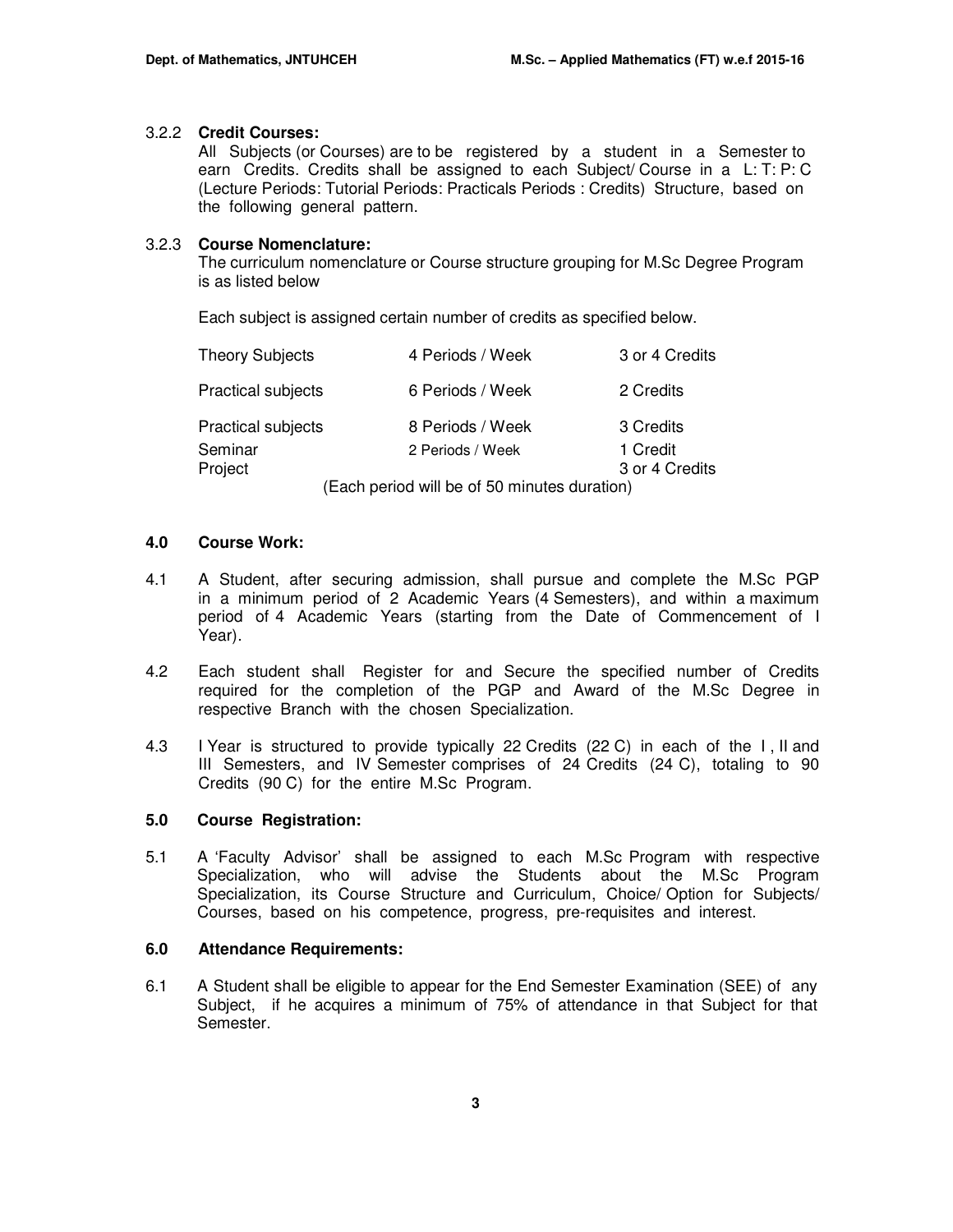- 6.2 A Student's Seminar Report and Seminar Presentation shall be eligible for evaluation, only if he ensures a minimum of 75% of his attendance in Seminar Presentation Classes during that Semester.
- 6.3 Condoning of shortage of attendance up to 10% (65% and above, and below 75%) in each Subject or Seminar of a Semester may be granted by the College Academic Council on genuine and valid grounds, based on the Student's representation with supporting evidence.
- 6.4 A stipulated fee per Subject/Seminar shall be payable towards condoning of shortage of attendance.
- 6.5 Shortage of Attendance below 65% in any Subject/Seminar shall in NO case be condoned.
- 6.6 A Student, whose shortage of attendance is not condoned in any Subject(s) or Seminar in any Semester, is considered as 'Detained in that Subject(s)/ Seminar', and is not eligible to take End Examination(s) of such Subject(s) (and in case of Seminars, his Seminar Report or Presentation are not eligible for evaluation) in that Semester; and he has to seek Re-registration for those Subject(s)/Seminar in subsequent Semesters, and attend the same as and when offered.

#### **7.0 Academic Requirements:**

The following Academic Requirements have to be satisfied, in addition to the Attendance Requirements mentioned in Item No. 6**.** 

- 7.1 A Student shall be deemed to have satisfied the Academic Requirements and earned the Credits allotted to each Subject/ Course, if he secures not less than 40% Marks (28 out of 70 Marks) in the End Semester Examination, and a minimum of 50% of Marks in the sum total of the CIE (Continuous Internal Evaluation) and SEE (Semester End Examination) taken together; in terms of Letter Grades, this implies securing B Grade or above in that Subject.
- 7.2A Student shall be deemed to have satisfied the Academic Requirements and earned the Credits allotted to - Seminar, and Comprehensive Viva-voce, if he secures not less than 50% of the total Marks to be awarded for each. The Student would be treated as failed, if he - (i) does not attend the Comprehensive Viva-voce as per the schedule given, or (ii) does not present the Seminar as required, or (ii) secures less than 50% of Marks ( < 50 Marks) in Seminar/ Comprehensive Viva-voce evaluations. She/ he may reappear for comprehensive viva where it is scheduled again; For seminar, he has to reappear in the next subsequent Semesters, as and when scheduled.
- 7.3 A Student shall register for all Subjects covering 90 Credits as specified and listed in the Course Structure for the chosen PGP Specialization, put up all the Attendance and Academic requirements for securing 90 Credits obtaining a minimum of B Grade or above in each Subject, and 'earn all 90 Credits securing  $SGPA \geq 5.0$  (in each Semester) and final CGPA (ie., CGPA at the end of PGP)  $\geq$  5.0, to successfully complete the PGP.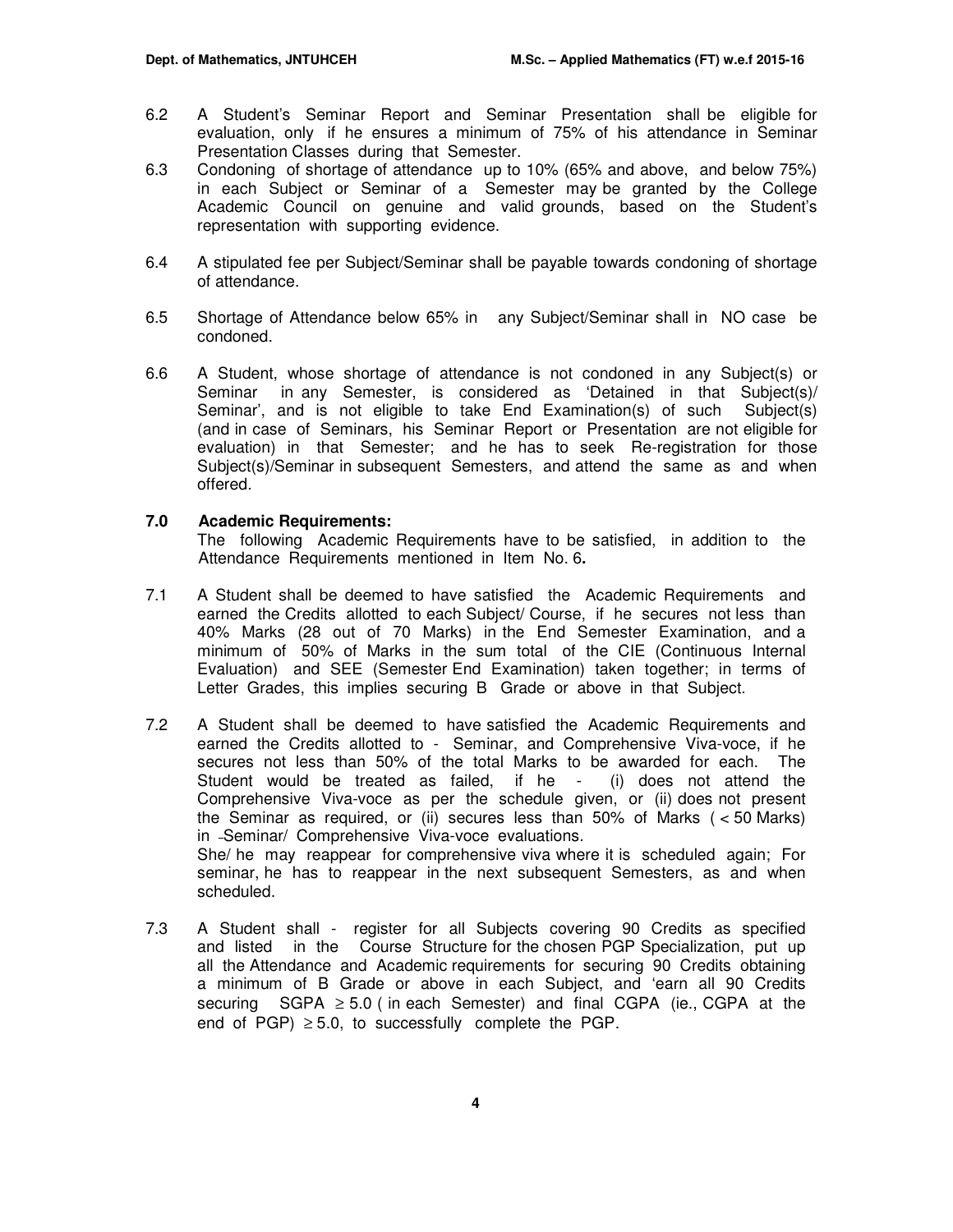- 7.4 Marks and Letter Grades obtained in all those Subjects covering the above specified 90 Credits alone shall be considered for the calculation of final CGPA, which shall be indicated in the Grade Card of II Year II Semester.
- 7.5 Students who fail to earn 90 Credits as per the specified Course Structure, and as indicated above, within 4 Academic Years from the Date of Commencement of their I Year, shall forfeit their seats in M.Sc Program and their admissions shall stand cancelled.
- 7.6 When a Student is detained due to shortage of attendance in any Subject(s)/Seminar in any Semester, no Grade Allotment will be done for such Subject(s)/Seminar, and SGPA/ CGPA calculations of that Semester will not include the performance evaluations of such Subject(s)/Seminar in which he got detained. However, he becomes eligible for re-registration of such Subject(s)/Seminar (in which he got detained) in the subsequent Semester(s), as and when next offered, with the Academic Regulations of the Batch into which he gets readmitted, by paying the stipulated fees per Subject. In all these re-registration cases, the Student shall have to secure a fresh set of Internal Marks (CIE) and End Semester Examination Marks (SEE) for performance evaluation in such Subject(s), and subsequent SGPA/ CGPA calculations.
- 7.7 A Student eligible to appear in the End Semester Examination in any Subject, but absent at it or failed (failing to secure B Grade or above), may reappear for that Subject at the supplementary examination as and when conducted. In such cases, his Internal Marks (CIE) assessed earlier for that Subject/ Course will be carried over, and added to the marks to be obtained in the supplementary examination, for evaluating his performance in that Subject.

## **8.0 Evaluation - Distribution and Weightage of Marks:**

- 8.1 The performance of a Student in each Semester shall be evaluated Subject-wise (irrespective of Credits assigned) with a maximum of 100 Marks for Theory, Practicals and 50 marks for Seminar.
- 8.2 a) For Theory Subjects, CIE Marks shall comprise of Mid-Term Examination Marks (for 25 Marks), and Assignment Marks (for 5 Marks) for total of 30 marks. b) During the Semester, there shall be 2 Mid-Term examinations. Each Mid-Term examination shall be for 25 Marks (with 120 minutes duration). The better performance out of these two Mid-Term Examinations shall be considered for the award of 25 Marks.
- 8.3 For Practical Subjects, there shall be a Continuous Internal Evaluation (CIE) during the Semester for 30 Internal Marks, and 70 Marks are assigned for Lab./Practicals End Semester Examination (SEE). Out of the 30 Marks for Internals, day-to-day work assessment in the laboratory shall be evaluated for 20 Marks; and the performance in an internal Lab./Practical Test shall be evaluated for 10 marks. The SEE for Lab./ Practicals shall be conducted at the end of the Semester by the concerned Lab. Teacher and another faculty member of the same Department as assigned by the Head of the Department.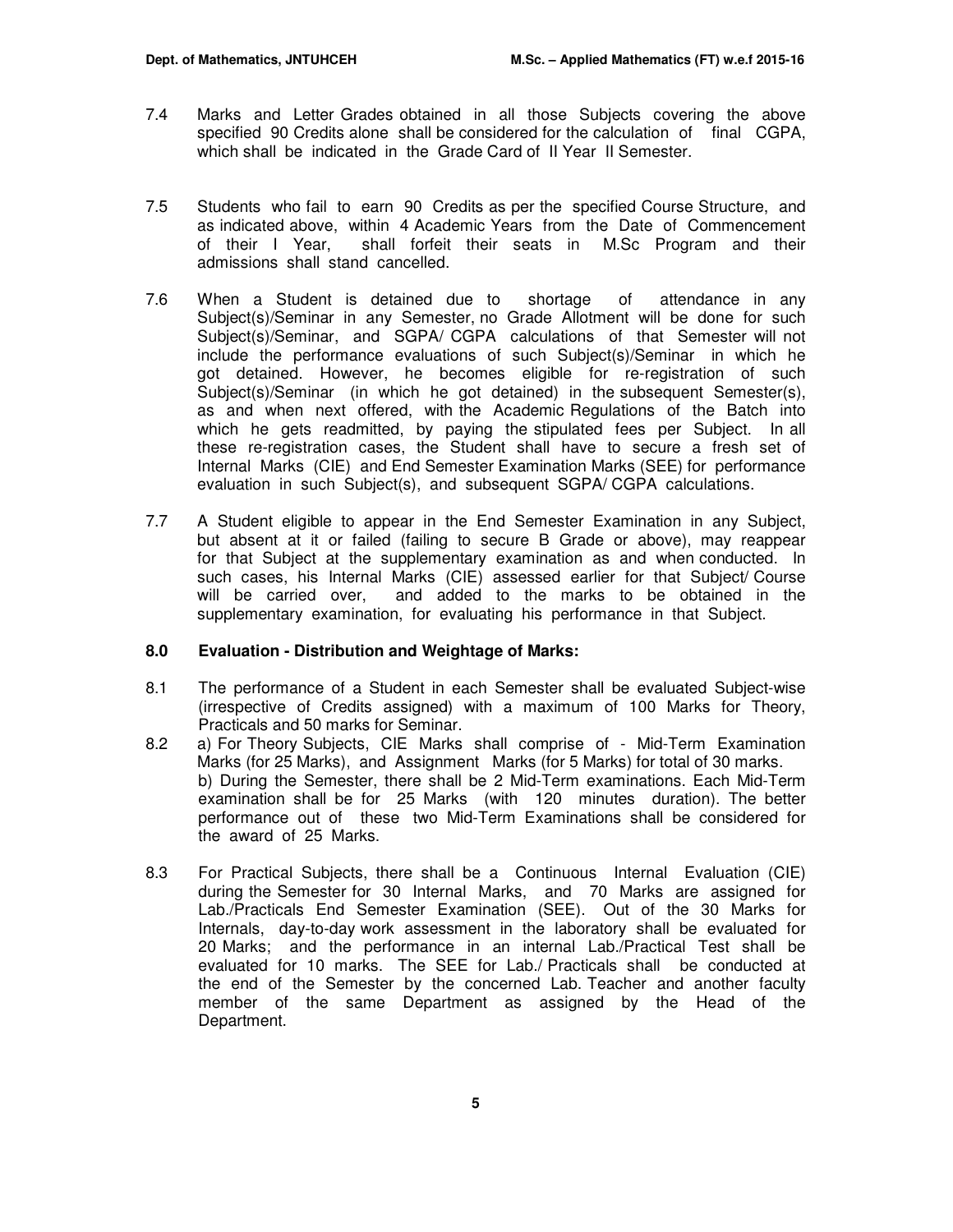- 8.4 There shall be a Seminar Presentation in I Semester II Semester and III Semester. For the Seminar, the Student shall collect the information on a specialized topic, and submit to the Department which shall be evaluated by a Departmental committee consisting of the Head of the Department and two faculty members both appointed by HOD at the time of Seminar Presentation. The Seminar Presentation shall be evaluated for 50 Marks. There shall be no SEE or External Examination for Seminar.
- 8.5 a) Every PGP Student shall be required to execute his M.Sc Project, under the guidance of the Supervisor assigned to him by the Head of Department. The PGP Project shall start immediately after the completion of the II Year I Semester, and shall continue through II Year II Semester. The Student shall carry out the literature survey, select an appropriate topic and submit a Project Proposal within 2 weeks (immediately after his II Year I Semester End Examinations), for approval by the Project Review Committee (PRC). The PRC shall be constituted by the Head of Department, and shall consist of the Head of Department, Project Supervisor, and a Senior Faculty Member of the Department both appointed by HOD. The Student shall submit his/ her Project Work Proposal to the PRC, on whose approval he can 'REGISTER for the PG Project'. Every Student must compulsorily register for his M.Sc Project Work, within the 2 weeks of time-frame as specified above. After Registration, the Student shall carry out his work, and continually submit 'a fortnightly progress report' to his Supervisor throughout the Project period. The PRC will monitor the progress of the Project Work Presentation and submission of M.Sc Project Work Report/ Dissertation.
	- b) The PRC shall evaluate the entire performance of the Student and declare the Project Report as 'Satisfactory' or 'Unsatisfactory'.
- 8.6 a) In cases, where the Board declared the Project Work Performance as 'unsatisfactory', the Student is deemed to have failed in the Project Vivavoce Examination, and he has to reappear for the Viva-voce Examination as per the Board recommendations. If he fails in the second Viva-voce Examination also, he will not be considered eligible for the Award of the Degree, unless he is asked to revise and resubmit his Project Work by the Board within a specified time period.

#### **9.0 Re-Admission / Re-Registration:**

#### 9.1 **Re-Admission for Discontinued Students:**

Students, who have discontinued the M.Sc Degree Program due to any reasons what so ever, may be considered for 'Readmission' into the same Degree Program (with same specialization) with the Academic Regulations of the Batch into which he gets readmitted, with prior permission from the concerned authorities, subject to Item 4.1.

#### **9.2 Re-Registration for Detained Students:**

When any Student is detained in a Subject (s)/ Seminar due to shortage of attendance in any Semester, he may be permitted to re-register for the same Subject in the 'same category' (Core or Elective Group) or equivalent Subject if the same Subject is not available, as suggested by the Board of Studies of that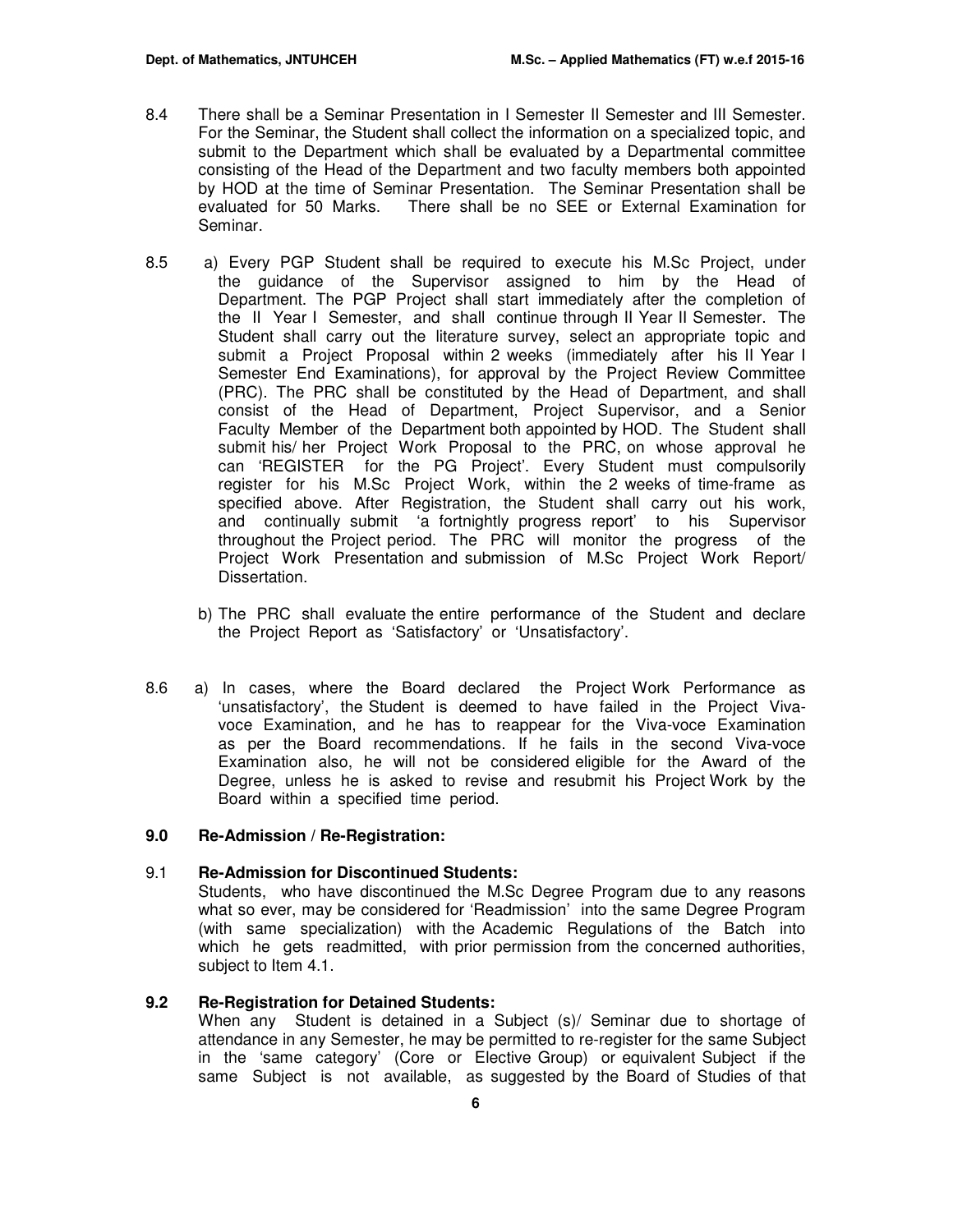Department, as when offered in the sub-sequent Semester(s), with the Academic Regulations of the Batch into which he seeks re-registration , with prior permission from the concerned authorities, subject to Item 4.1.

#### **10.0 Grading Procedure:**

- 10.1 Marks will be awarded to indicate the performance of each student in each Theory Subject, or Lab/Practicals, or Seminar, or Project, etc., based on the % marks obtained in CIE + SEE (Continuous Internal Evaluation + Semester End Examination, both taken together) as specified in Item 6 above, and a corresponding Letter Grade shall be given.
- 10.2 As a measure of the student's performance, a 10-point Absolute Grading System using the following Letter Grades (UGC Guidelines) and corresponding percentage of marks shall be followed:

| % of Marks Secured (Class       | Letter Grade (UGC | Grade Points |
|---------------------------------|-------------------|--------------|
| <i>Intervals</i> )              | Guidelines)       |              |
| 80% and above                   | ( )               | 10           |
| $\geq$ 80%, $\leq$ 100%)        | (Outstanding)     |              |
| Below 80% but not less than 70% | $A^+$             | 9            |
| $\geq 70\%$ , < 80%)            | (Excellent)       |              |
| Below 70% but not less than 60% | A                 | 8            |
| $\geq 60\%$ , < 70%)            | (Very Good)       |              |
| Below 60% but not less than 55% | $B^+$             | 7            |
| $\geq 55\%$ , < 60%)            | (Good)            |              |
| Below 55% but not less than 50% | B                 | 6            |
| $\geq 50\%$ , < 55%)            | (above Average)   |              |
| Below 50%                       | F                 | 0            |
| $< 50\%$ )                      | (FAIL)            |              |
| Absent                          | Ab                | Ω            |

- 10.3 A student obtaining F Grade in any Subject shall be considered 'failed' and is be required to reappear as 'Supplementary Candidate' in the Semester End Examination (SEE), as and when offered. In such cases, his Internal Marks (CIE Marks) in those Subjects will remain the same as those he obtained earlier.
- 10.4 A Letter Grade does not imply any specific % of Marks.
- 10.5 A student earns Grade Point (GP) in each Subject/ Course, on the basis of the Letter Grade obtained by him in that Subject/ Course (excluding Mandatory non-credit Courses). Then the corresponding 'Credit Points' (CP) are computed by multiplying the Grade Point with Credits for that particular Subject/ Course.

#### **Credit Points (CP) = Grade Point (GP) x Credits …. For a Course**

10.6 The Semester Grade Point Average (SGPA) is calculated by dividing the Sum of Credit Points (ΣCP) secured from ALL Subjects/ Courses registered in a Semester, by the Total Number of Credits registered during that Semester. SGPA is rounded off to TWO Decimal Places. SGPA is thus computed as

 $\text{SGPA} = \left\{ \sum_{i=1}^{N} C_i \ G_i \right\} / \left\{ \sum_{i=1}^{N} C_i \right\} \dots$  For each Semester,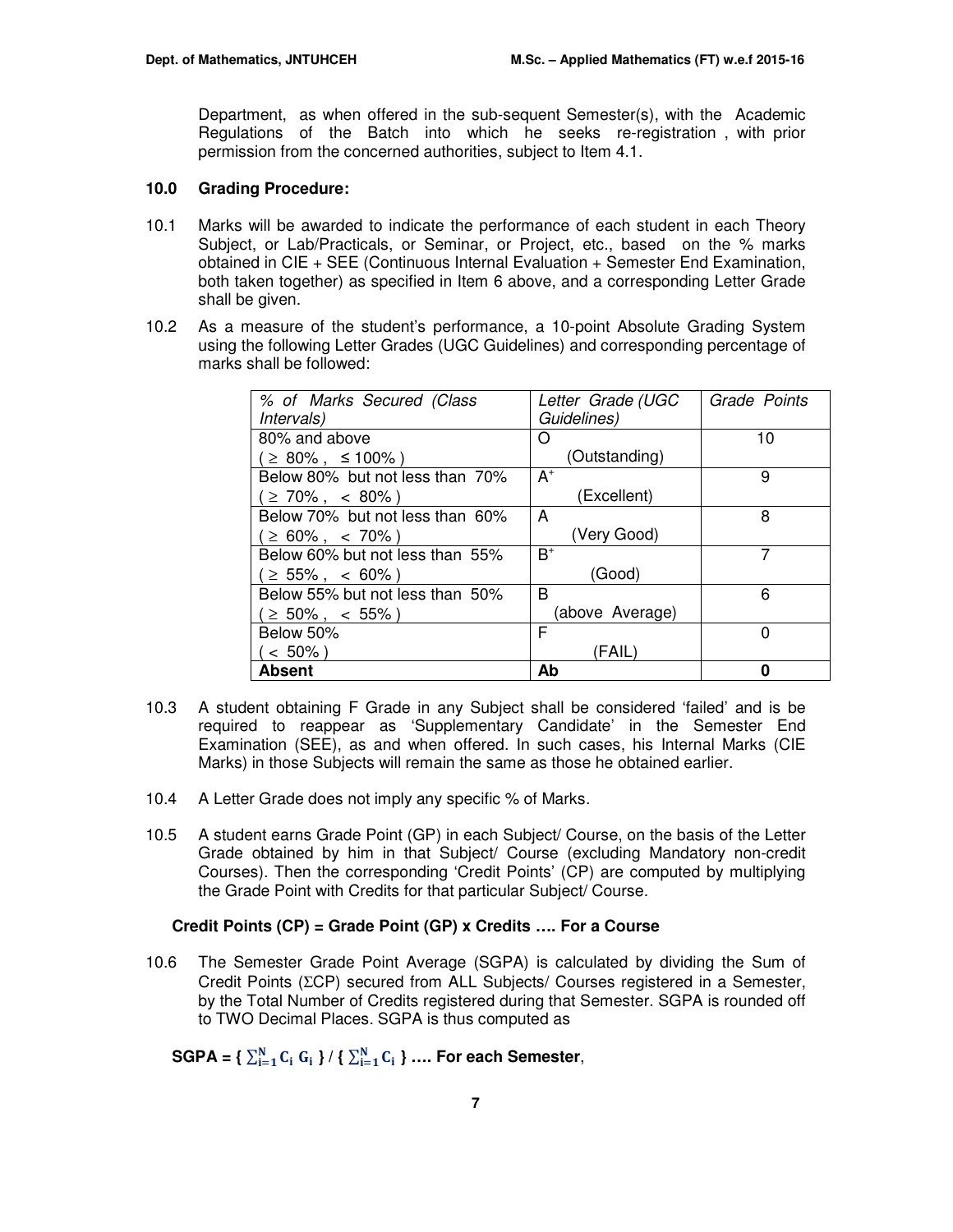where 'i' is the Subject indicator index (takes into account all Subjects in a Semester), 'N' is the no. of Subjects 'REGISTERED' for the Semester (as specifically required and listed under the Course Structure of the parent Department),  $C_i$  is the no. of Credits allotted to the  $i<sup>th</sup>$  Subject, and  $G_i$  represents the Grade Points (GP) corresponding to the Letter Grade awarded for that i<sup>th</sup> Subject.

10.7 The Cumulative Grade Point Average (CGPA) is a measure of the overall cumulative performance of a student over all Semesters considered for registration. The CGPA is the ratio of the Total Credit Points secured by a student in ALL registered Courses in ALL Semesters, and the Total Number of Credits registered in ALL the Semesters. CGPA is rounded off to TWO Decimal Places. CGPA is thus computed from the I Year first semester onwards, at the end of each Semester, as per the formula

## $CGPA = \left\{ \sum_{j=1}^{M} C_j G_j \right\} / \left\{ \sum_{j=1}^{M} C_j \right\} \dots$  for all S Semesters registered **(ie., upto and inclusive of S Semesters, S** ≥ **1 )**,

where 'M' is the TOTAL no. of Subjects (as specifically required and listed under the Course Structure of the parent Department) the Student has 'REGISTERED' from the 1<sup>st</sup> Semester onwards upto and inclusive of the Semester S (obviously  $M > N$ ), 'j' is the Subject indicator index (takes into account all Subjects from 1 to S Semesters), C<sub>i</sub> is the no. of Credits allotted to the  $j<sup>th</sup>$  Subject, and  $G_j$  represents the Grade Points (GP) corresponding to the Letter Grade awarded for that  $i<sup>th</sup>$  Subject. After registration and completion of I Year I Semester however, the SGPA of that Semester itself may be taken as the CGPA, as there are no cumulative effects.

- 10.8 For Merit Ranking or Comparison Purposes or any other listing, ONLY the 'ROUNDED OFF' values of the CGPAs will be used.
- 10.9 For Calculations listed in Item 10.5 10.8, performance in failed Subjects/ Courses (securing F Grade) will also be taken into account, and the Credits of such Subjects/ Courses will also be included in the multiplications and summations. However, Mandatory Courses will not be taken into consideration.

#### 10.10 **Passing Standards :**

- 10.10.1 A student shall be declared successful or 'passed' in a Semester, only when he gets a SGPA  $\geq$  5.00 (at the end of that particular Semester); and a student shall be declared successful or 'passed' in the entire PGP, only when gets a CGPA  $\geq$  5.00; subject to the condition that he secures a GP  $\geq$  6 (B Grade or above) in every registered Subject/ Course in each Semester (during the entire PGP) for the Degree Award, as required.
- 10.10.2 After the completion of each Semester, a Grade Card or Grade Sheet (or Transcript) shall be issued to all the Registered Students of that Semester, indicating the Letter Grades and Credits earned. It will show the details of the Courses Registered (Course Code, Title, No. of Credits, Grade Earned etc.), Credits earned, SGPA, and CGPA.

## **11.0 Declaration of Results:**

11.1 Computation of SGPA and CGPA are done using the procedure listed in 10.5  $-10.8.$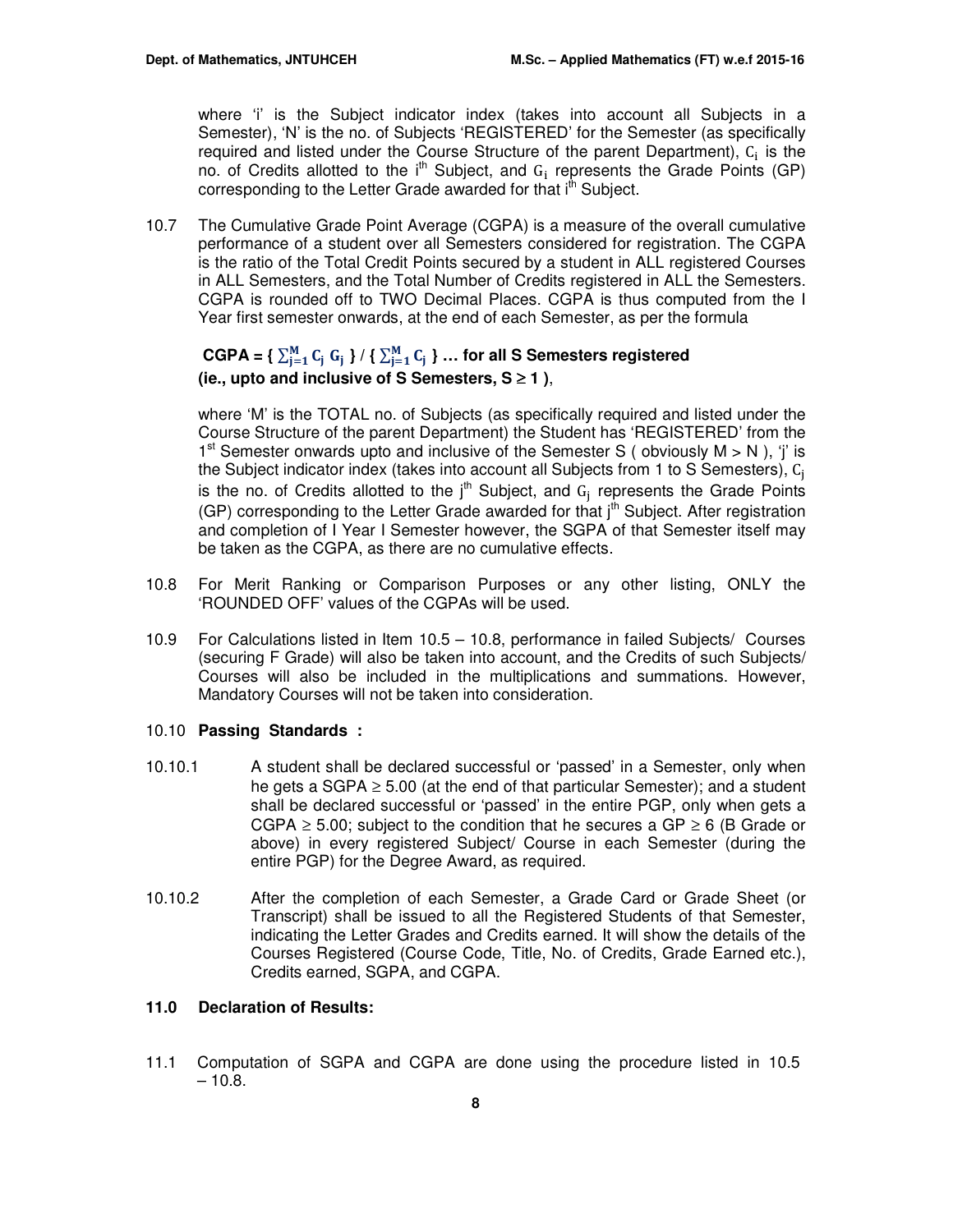11.2 For Final % of Marks equivalent to the computed CGPA, the following formula may be used ..

**% of Marks = (CGPA – 0.5) x 10** 

## **12.0 Award of Degree and Class:**

12.1 A Student who registers for all the specified Subjects/ Courses as listed in the Course Structure, satisfies all the Course Requirements, and passes the examinations prescribed in the entire PG Programme (PGP), and secures the required number of **90** Credits (with  $GP \ge 6.0$ ), shall be declared to have 'QUALIFIED' for the award of the M.Sc Degree in the chosen specialization as he/ she admitted.

#### 12.2 **Award of Class**

After a student has satisfied the requirements prescribed for the completion of the program and is eligible for the award of M. Tech. Degree, he shall be placed in one of the following four classes based on the % CGPA:

| <b>Class Awarded</b>         | <b>CGPA</b>             |
|------------------------------|-------------------------|
| First Class with Distinction | $\geq 7.75$             |
| <b>First Class</b>           | $6.75 \leq CGPA < 7.75$ |
| Second Class                 | $6.0 \leq CGPA < 6.75$  |

12.3 A student with final CGPA (at the end of the PGP) < 6.00 will not be eligible for the Award of Degree.

#### **13.0 Withholding of Results:**

13.1 If a Student has not paid fees to University/ College at any stage, or has pending dues against his name due to any reason whatsoever, or if any case of indiscipline is pending against him, the result of the Student may be withheld, and he will not be allowed to go into the next higher Semester. The Award or issue of the Degree may also be withheld in such cases.

#### **14.0 Transitory Regulations:**

14.1 A Student - who has discontinued for any reason, or who has been detained for want of attendance as specified, or who has failed after having undergone PGP, may be considered eligible for readmission to the same PGP with same set of Subjects/ Courses (or equivalent Subjects/ Courses as the case may be), and same Professional Electives (or from same set/category of Electives or equivalents as suggested), as and when they are offered (within the timeframe of 4 years from the Date of Commencement of his I Year I Semester).

## **15.0 Student Transfers:**

- 15.1 There shall be no Branch/ Specialization transfers after the completion of Admission Process.
- 15.2 There shall be no transfer among the Constituent Colleges and Units of Jawaharlal Nehru Technological University Hyderabad.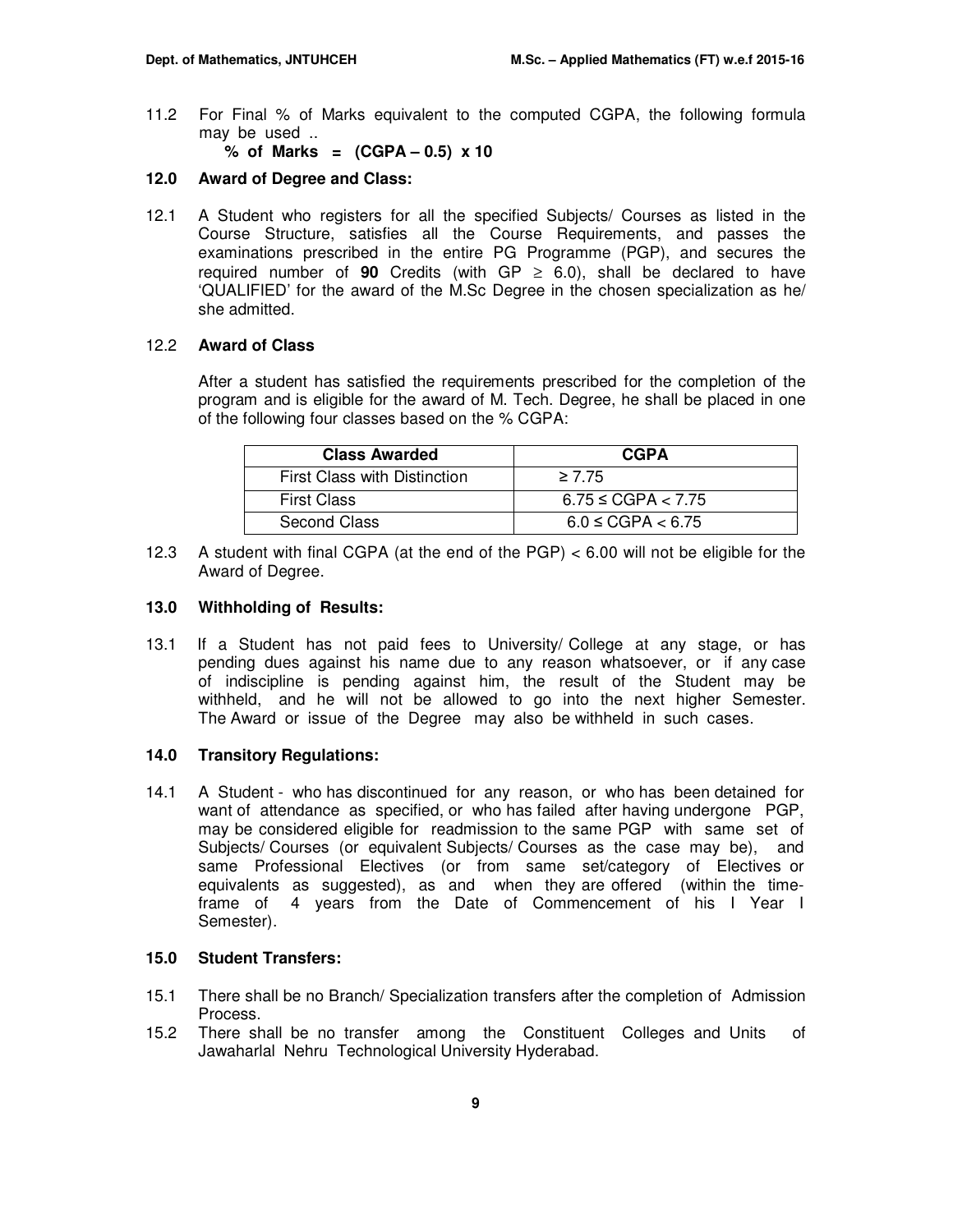| ο.             | MALPRAU IIUES RULES:                                                                                                                                                                                                                                                                                                                                                                                                                                                                          | <b>Punishment</b>                                                                                                                                                                                                                                                                                                                                                                                                                                                                                                                                                                                                                                                                                                                                                                                                                |  |  |  |
|----------------|-----------------------------------------------------------------------------------------------------------------------------------------------------------------------------------------------------------------------------------------------------------------------------------------------------------------------------------------------------------------------------------------------------------------------------------------------------------------------------------------------|----------------------------------------------------------------------------------------------------------------------------------------------------------------------------------------------------------------------------------------------------------------------------------------------------------------------------------------------------------------------------------------------------------------------------------------------------------------------------------------------------------------------------------------------------------------------------------------------------------------------------------------------------------------------------------------------------------------------------------------------------------------------------------------------------------------------------------|--|--|--|
|                | <b>Nature of Malpractices</b>                                                                                                                                                                                                                                                                                                                                                                                                                                                                 |                                                                                                                                                                                                                                                                                                                                                                                                                                                                                                                                                                                                                                                                                                                                                                                                                                  |  |  |  |
| 1(a)           | If the candidate:<br>Possesses or keeps accessible in<br>examination hall, any paper, note<br>book, programmable calculators,<br>Cell phones, pager, palm<br>computers or any other form of<br>material concerned with or related<br>to the subject of the examination<br>(theory or practical) in which he is<br>appearing but has not made use of<br>(material shall include any marks<br>on the body of the candidate which<br>can be used as an aid in the<br>subject of the examination) | Expulsion from the examination hall and<br>cancellation of the performance in that<br>subject only.                                                                                                                                                                                                                                                                                                                                                                                                                                                                                                                                                                                                                                                                                                                              |  |  |  |
| 1(b)           | Gives assistance or guidance or<br>receives it from any other<br>candidate orally or by any other<br>body language methods or<br>communicates through cell<br>phones with any candidate or<br>persons in or outside the exam hall<br>in respect of any matter.                                                                                                                                                                                                                                | Expulsion from the examination hall and<br>cancellation of the performance in that<br>subject only of all the candidates involved.<br>In case of an outsider, he will be handed<br>over to the police and a case is registered<br>against him.                                                                                                                                                                                                                                                                                                                                                                                                                                                                                                                                                                                   |  |  |  |
| $\overline{2}$ | Has copied in the examination hall<br>from any paper, book,<br>programmable calculators, palm<br>computers or any other form of<br>material relevant to the subject of<br>the examination (theory or<br>practical) in which the candidate is<br>appearing.                                                                                                                                                                                                                                    | Expulsion from the examination hall and<br>cancellation of the performance in that<br>subject and all other subjects the candidate<br>has already appeared including practical<br>examinations and project work and shall<br>not be permitted to appear for the<br>remaining examinations of the subjects of<br>that Semester/year.<br>The Hall Ticket of the candidate is to be<br>cancelled.                                                                                                                                                                                                                                                                                                                                                                                                                                   |  |  |  |
| 3              | Impersonates any other candidate<br>in connection with the examination.                                                                                                                                                                                                                                                                                                                                                                                                                       | The candidate who has impersonated shall<br>be expelled from examination hall. The<br>candidate is also debarred and forfeits the<br>seat. The performance of the original<br>candidate who has been impersonated,<br>shall be cancelled in all the subjects of the<br>examination (including practicals and<br>project work) already appeared and shall<br>not be allowed to appear for examinations<br>of the remaining subjects of that<br>semester/year. The candidate is also<br>debarred for two consecutive semesters<br>from class work and all examinations. The<br>continuation of the course by the candidate<br>is subject to the academic regulations in<br>connection with forfeiture of seat. If the<br>imposter is an outsider, he will be handed<br>over to the police and a case is registered<br>against him. |  |  |  |

## **16. MALPRACTICES RULES:**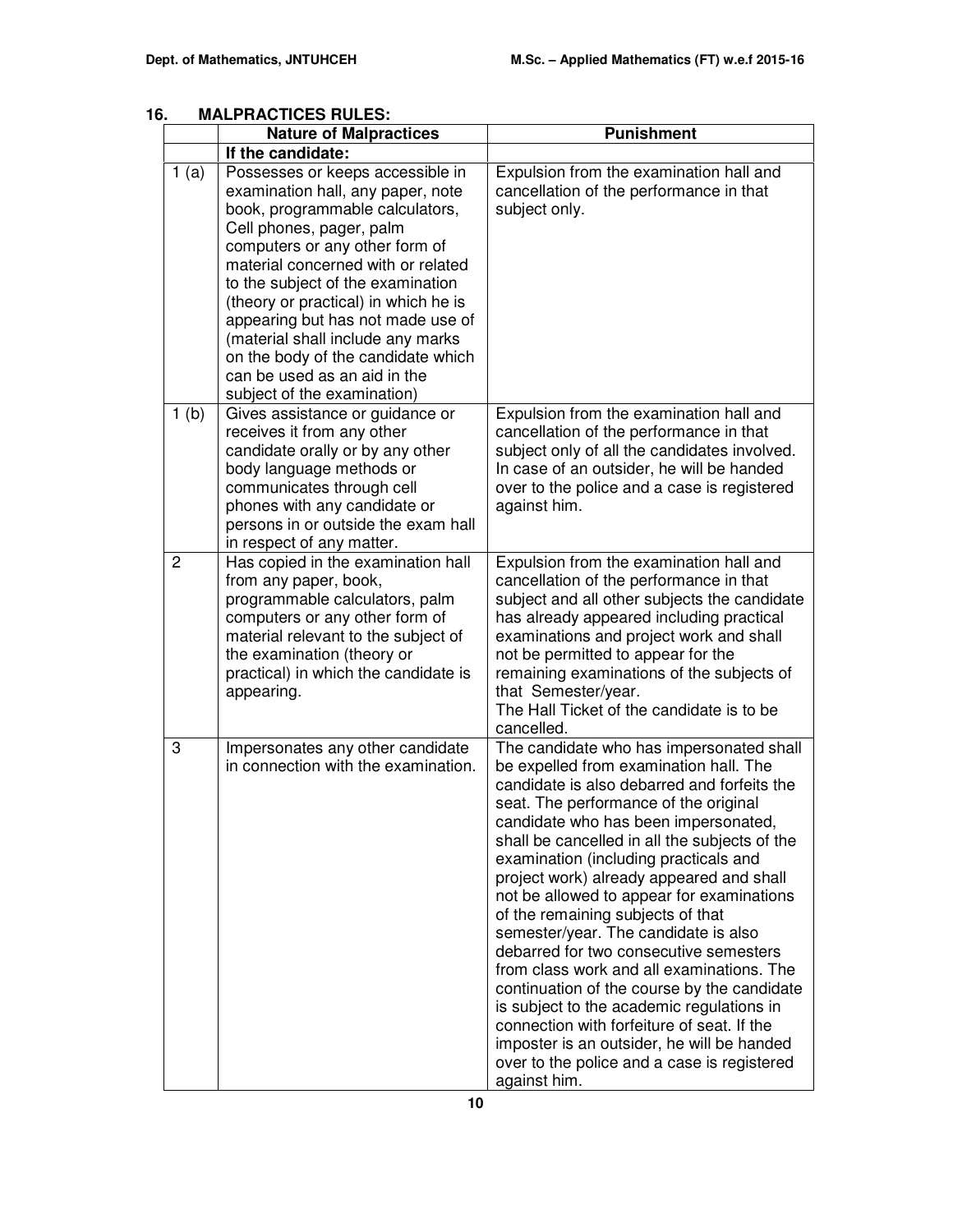| $\overline{4}$ | Smuggles in the Answer book or<br>additional sheet or takes out or<br>arranges to send out the question<br>paper during the examination or<br>answer book or additional sheet,<br>during or after the examination.                                                                                                                                                                                                                                                                                                                                                                                                                                                                                                                                                                                                                                                                                                                                                                                                                                                    | Expulsion from the examination hall and<br>cancellation of performance in that subject<br>and all the other subjects the candidate<br>has already appeared including practical<br>examinations and project work and shall<br>not be permitted for the remaining<br>examinations of the subjects of that<br>semester/year. The candidate is also<br>debarred for two consecutive semesters<br>from class work and all examinations. The<br>continuation of the course by the candidate<br>is subject to the academic regulations in<br>connection with forfeiture of seat. |
|----------------|-----------------------------------------------------------------------------------------------------------------------------------------------------------------------------------------------------------------------------------------------------------------------------------------------------------------------------------------------------------------------------------------------------------------------------------------------------------------------------------------------------------------------------------------------------------------------------------------------------------------------------------------------------------------------------------------------------------------------------------------------------------------------------------------------------------------------------------------------------------------------------------------------------------------------------------------------------------------------------------------------------------------------------------------------------------------------|---------------------------------------------------------------------------------------------------------------------------------------------------------------------------------------------------------------------------------------------------------------------------------------------------------------------------------------------------------------------------------------------------------------------------------------------------------------------------------------------------------------------------------------------------------------------------|
| 5              | Uses objectionable, abusive or<br>offensive language in the answer<br>paper or in letters to the examiners<br>or writes to the examiner<br>requesting him to award pass<br>marks.                                                                                                                                                                                                                                                                                                                                                                                                                                                                                                                                                                                                                                                                                                                                                                                                                                                                                     | Cancellation of the performance in that<br>subject.                                                                                                                                                                                                                                                                                                                                                                                                                                                                                                                       |
| 6              | Refuses to obey the orders of the<br>Chief Superintendent / Assistant -<br>Superintendent / any officer on duty<br>or misbehaves or creates<br>disturbance of any kind in and<br>around the examination hall or<br>organizes a walk out or instigates<br>others to walk out, or threatens the<br>officer-in charge or any person on<br>duty in or outside the examination<br>hall of any injury to his person or to<br>any of his relations whether by<br>words, either spoken or written or<br>by signs or by visible<br>representation, assaults the officer-<br>in-charge, or any person on duty in<br>or outside the examination hall or<br>any of his relations, or indulges in<br>any other act of misconduct or<br>mischief which result in damage to<br>or destruction of property in the<br>examination hall or any part of the<br>College campus or engages in any<br>other act which in the opinion of the<br>officer on duty amounts to use of<br>unfair means or misconduct or has<br>the tendency to disrupt the orderly<br>conduct of the examination. | In case of students of the college, they<br>shall be expelled from examination halls<br>and cancellation of their performance in<br>that subject and all other subjects the<br>candidate(s) has (have) already appeared<br>and shall not be permitted to appear for the<br>remaining examinations of the subjects of<br>that semester/year. The candidates also<br>are debarred and forfeit their seats. In case<br>of outsiders, they will be handed over to<br>the police and a police case is registered<br>against them.                                              |
| $\overline{7}$ | Leaves the exam hall taking away<br>answer script or intentionally tears<br>of the script or any part thereof<br>inside or outside the examination<br>hall.                                                                                                                                                                                                                                                                                                                                                                                                                                                                                                                                                                                                                                                                                                                                                                                                                                                                                                           | Expulsion from the examination hall and<br>cancellation of performance in that subject<br>and all the other subjects the candidate<br>has already appeared including practical<br>examinations and project work and shall<br>not be permitted for the remaining                                                                                                                                                                                                                                                                                                           |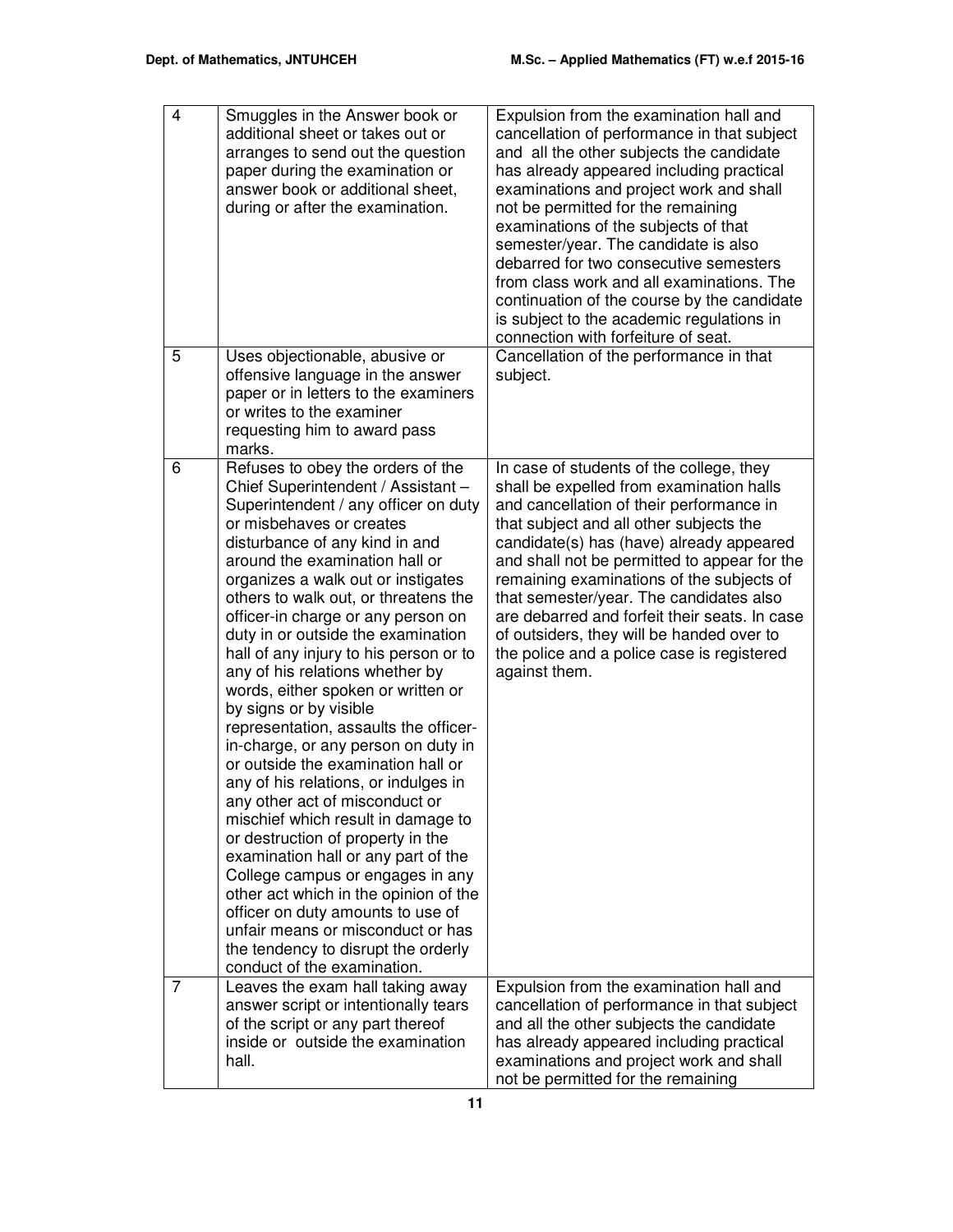|    |                                                                                                                                                                                                                          | examinations of the subjects of that<br>semester/year. The candidate is also<br>debarred for two consecutive semesters<br>from class work and all examinations. The<br>continuation of the course by the candidate<br>is subject to the academic regulations in<br>connection with forfeiture of seat.                                                                                                                                                                                                                                               |
|----|--------------------------------------------------------------------------------------------------------------------------------------------------------------------------------------------------------------------------|------------------------------------------------------------------------------------------------------------------------------------------------------------------------------------------------------------------------------------------------------------------------------------------------------------------------------------------------------------------------------------------------------------------------------------------------------------------------------------------------------------------------------------------------------|
| 8  | Possess any lethal weapon or<br>firearm in the examination hall.                                                                                                                                                         | Expulsion from the examination hall and<br>cancellation of the performance in that<br>subject and all other subjects the candidate<br>has already appeared including practical<br>examinations and project work and shall<br>not be permitted for the remaining<br>examinations of the subjects of that<br>semester/year. The candidate is also<br>debarred and forfeits the seat.                                                                                                                                                                   |
| 9  | If student of the college, who is not<br>a candidate for the particular<br>examination or any person not<br>connected with the college indulges<br>in any malpractice or improper<br>conduct mentioned in clause 6 to 8. | Student of the colleges expulsion from the<br>examination hall and cancellation of the<br>performance in that subject and all other<br>subjects the candidate has already<br>appeared including practical examinations<br>and project work and shall not be permitted<br>for the remaining examinations of the<br>subjects of that semester/year. The<br>candidate is also debarred and forfeits the<br>seat. Person(s) who do not belong to the<br>College will be handed over to police and,<br>a 8police case will be registered against<br>them. |
| 10 | Comes in a drunken condition to<br>the examination hall.                                                                                                                                                                 | Expulsion from the examination hall and<br>cancellation of the performance in that<br>subject and all other subjects the candidate<br>has already appeared including practical<br>examinations and project work and shall<br>not be permitted for the remaining<br>examinations of the subjects of that<br>semester/year.                                                                                                                                                                                                                            |
| 11 | Copying detected on the basis of<br>internal evidence, such as, during<br>valuation or during special scrutiny.                                                                                                          | Cancellation of the performance in that<br>subject and all other subjects the candidate<br>has appeared including practical<br>examinations and project work of that<br>semester / year examinations.                                                                                                                                                                                                                                                                                                                                                |
| 12 | If any malpractice is detected which<br>is not covered in the above clauses<br>1 to 11 shall be reported to the<br>College / University for further<br>action to award suitable<br>punishment.                           |                                                                                                                                                                                                                                                                                                                                                                                                                                                                                                                                                      |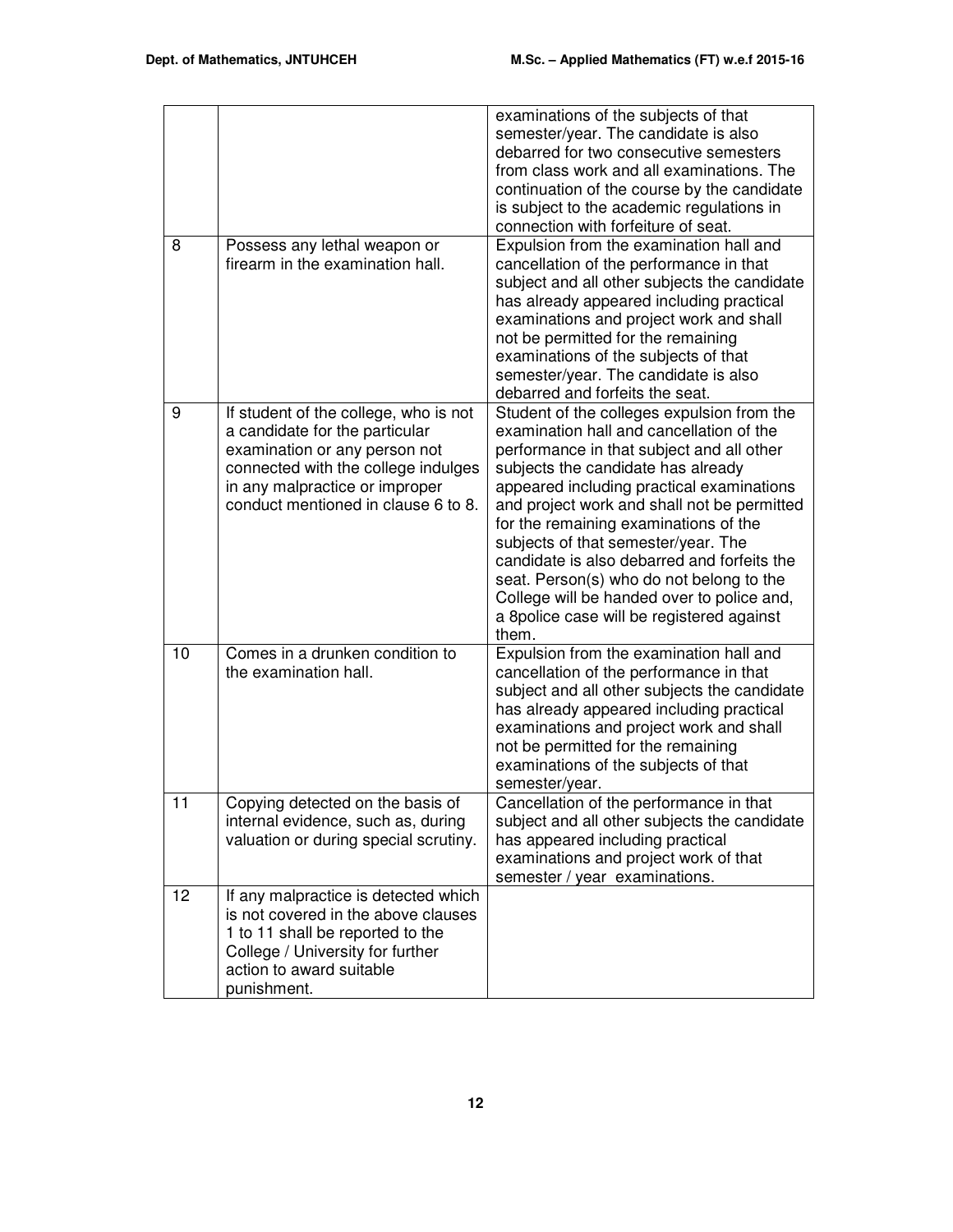#### **17. GENERAL:**

- **Credit**: A unit by which the course work is measured. It determines the number of hours of instructions required per week. One credit is equivalent to one hour of teaching (lecture or tutorial) or two hours of practical work/field work per week.
- **Credit Point:** It is the product of grade point and number of credits for a course.
- The Academic Regulations should be read as a whole for the purpose of any interpretation.
- The University/College reserves the right of altering the Academic Regulations and/or Syllabus/Course Structure, as and when necessary. The modifications or amendments may be applicable to all the candidates on rolls, as specified by the University/College.
- Wherever the words 'he' or 'him' or 'his' occur in the above regulations, they will also include 'she' or 'her' or 'hers'.
- Wherever the word 'Subject' occurs in the above regulations, it implies the 'Theory Subject', 'Practical Subject' or 'Lab.' and 'Seminar'.
- In case of any ambiguity or doubt in the interpretations of the above regulations, the decision of the Vice-Chancellor will be final.

\*\*\*\*\*\*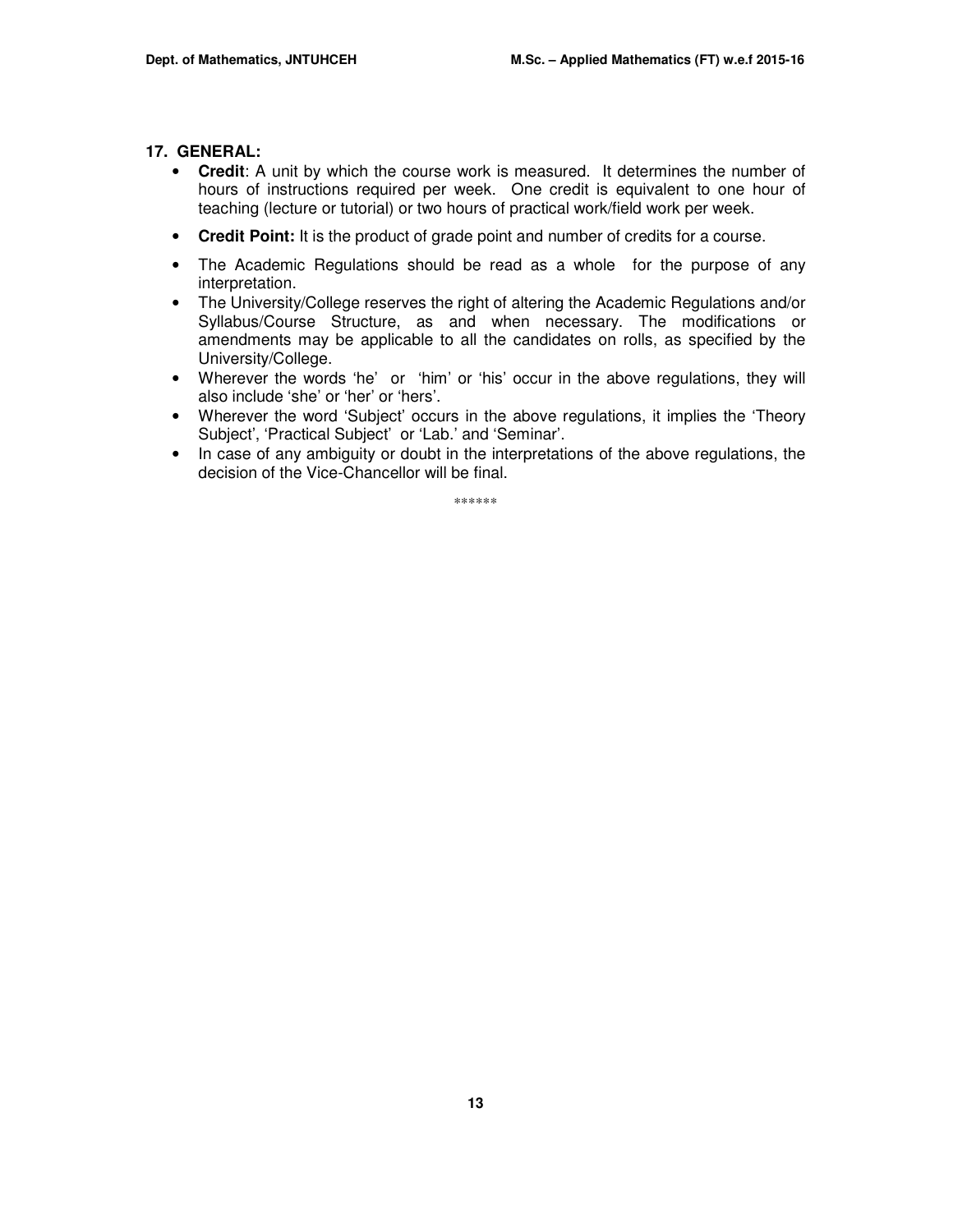## **JNTUH COLLEGE OF ENGINEERING HYDERABAD (Autonomous)**

## **M.Sc. (Applied Mathematics) – Full Time w.e.f. 2015-16**

| I YEAR         |                                              | <b>SEMESTER</b>                                                                                                                                                                           |   |          |                |
|----------------|----------------------------------------------|-------------------------------------------------------------------------------------------------------------------------------------------------------------------------------------------|---|----------|----------------|
| S.No.          | Code                                         | <b>Subject</b>                                                                                                                                                                            |   | P        | <b>Credits</b> |
|                | APM05101                                     | Analysis-1                                                                                                                                                                                | 4 | 0        | 4              |
| $\overline{2}$ | APM05102                                     | Algebra                                                                                                                                                                                   | 4 | 0        | 4              |
| 3              | APM05103                                     | Theory of Ordinary Differential Equations                                                                                                                                                 | 4 | $\Omega$ | 4              |
| $\overline{4}$ | APM05104                                     | <b>Numerical Analysis</b>                                                                                                                                                                 | 4 | 0        | 4              |
| 5              | APM05105(i)<br>APM05105(ii)<br>APM05105(iii) | <b>Departmental Elective-I</b><br>(One of the following is to be selected)<br>Calculus of variations<br>i)<br>$\mathsf{ii}$ )<br><b>Mechanics</b><br>iii)<br><b>Differential Geometry</b> | 4 | $\Omega$ | 3              |
| 6              | APM05106                                     | 'C' Programming Lab                                                                                                                                                                       | 2 | 6        | 2              |
| $\overline{7}$ | APM05107                                     | Seminar                                                                                                                                                                                   |   |          |                |
|                |                                              | <b>Total</b>                                                                                                                                                                              |   |          | 22             |

| <b>YEAR</b>    |               | <b>II SEMESTER</b>                                |                |          |                |
|----------------|---------------|---------------------------------------------------|----------------|----------|----------------|
| S.No           | Code          | <b>Subject</b>                                    |                | P        | <b>Credits</b> |
| 1              | APM05201      | Analysis-II                                       | 4              | $\Omega$ | 4              |
| 2              | APM05202      | Linear Algebra                                    | $\overline{4}$ | $\Omega$ | 4              |
| 3              | APM05203      | <b>Complex Analysis</b>                           | 4              | $\Omega$ | 4              |
| 4              | APM05204      | <b>Integral Transforms and Integral Equations</b> | 4              | $\Omega$ | 4              |
| 5              |               | <b>Departmental Elective-II</b>                   | $\overline{4}$ | $\Omega$ | 3              |
|                | APM05205(i)   | (One of the following is to be selected)          |                |          |                |
|                | APM05205(ii)  | i)<br>Discrete Mathematics                        |                |          |                |
|                | APM05205(iii) | ii)<br><b>Advanced Differential Equations</b>     |                |          |                |
|                |               | iii)<br><b>Galois Theory</b>                      |                |          |                |
| 6              | APM05206      | Data Structures through 'C'                       | 2              | 6        | 2              |
| $\overline{7}$ | APM05207      | Seminar                                           |                |          | 1              |
|                |               | Total                                             |                |          | 22             |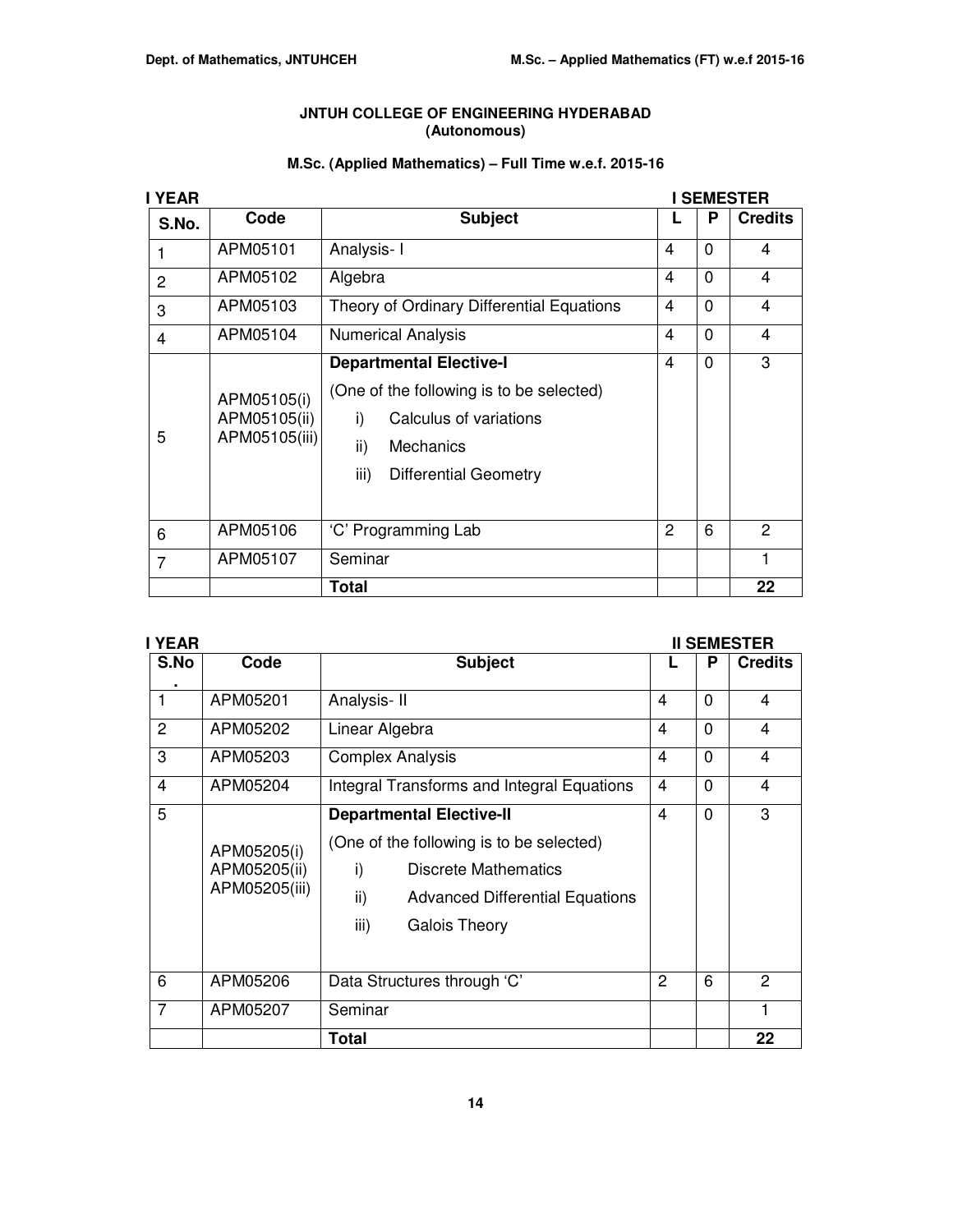## **JNTUH COLLEGE OF ENGINEERING HYDERABAD (Autonomous)**

## **M.Sc. (Applied Mathematics) – Full Time w.e.f. 2015-16**

| <b>II YEAR</b> |               |                                                               | <b>I SEMESTER</b> |          |                |  |  |
|----------------|---------------|---------------------------------------------------------------|-------------------|----------|----------------|--|--|
| S.No           | Code          | <b>Subject</b>                                                |                   | P        | <b>Credits</b> |  |  |
| $\mathbf{1}$   | APM05301      | Topology                                                      | 4                 | $\Omega$ | 4              |  |  |
| 2              | APM05302      | <b>Probability and Statistics</b>                             | 4                 | $\Omega$ | 4              |  |  |
| 3              | APM05303      | <b>Partial Differential Equations</b>                         | 4                 | $\Omega$ | 4              |  |  |
| $\overline{4}$ | APM05304      | <b>Optimization Techniques</b>                                | 4                 | $\Omega$ | 4              |  |  |
| 5              |               | <b>Departmental Elective-III</b>                              | 4                 | $\Omega$ | 3              |  |  |
|                |               | (One of the following is to be selected)                      |                   |          |                |  |  |
|                | APM05305(i)   | i)<br>Discrete Time Control<br>Systems.                       |                   |          |                |  |  |
|                | APM05305(ii)  | ii)<br>Differential Equations and<br><b>Dynamical Systems</b> |                   |          |                |  |  |
|                | APM05305(iii) | iii)<br><b>Artificial Neural Networks</b>                     |                   |          |                |  |  |
| 6              | APM05306      | <b>MATLAB-I</b>                                               | 2                 | 6        | 2              |  |  |
| 7              | APM05307      | Seminar                                                       |                   |          |                |  |  |
|                |               | Total                                                         |                   |          | 22             |  |  |

|                | <b>II YEAR</b><br><b>II-SEMESTER</b>         |                                                                                                                                      |                |             |                |
|----------------|----------------------------------------------|--------------------------------------------------------------------------------------------------------------------------------------|----------------|-------------|----------------|
| S.No           | Code                                         | <b>Subject</b>                                                                                                                       |                | P           | <b>Credits</b> |
|                | APM05401                                     | <b>Functional Analysis</b>                                                                                                           | 4              | $\Omega$    | 4              |
| $\overline{c}$ | APM05402                                     | Operation research                                                                                                                   | $\overline{4}$ | $\Omega$    | $\overline{4}$ |
| 3              | APM05403                                     | Theory of Computation                                                                                                                | 4              | $\mathbf 0$ | 4              |
| $\overline{4}$ | APM05404                                     | <b>Analytic Number Theory</b>                                                                                                        | $\overline{4}$ | $\Omega$    | $\overline{4}$ |
| 5              |                                              | <b>Departmental Elective-IV</b><br>(One of the following is to be selected)                                                          |                | $\Omega$    | 3              |
|                | APM05405(i)<br>APM05405(ii)<br>APM05405(iii) | i)<br>Measure and Integration<br>ii)<br>Dynamic Models and Control of<br><b>Biological Systems</b><br>iii)<br><b>Fluid Mechanics</b> |                |             |                |
| 6              | APM05406                                     | <b>MAT LAB-II</b>                                                                                                                    | 2              | 6           | 2              |
| 7              | APM05407                                     | Project                                                                                                                              |                | 8           | 3              |

**Total 24**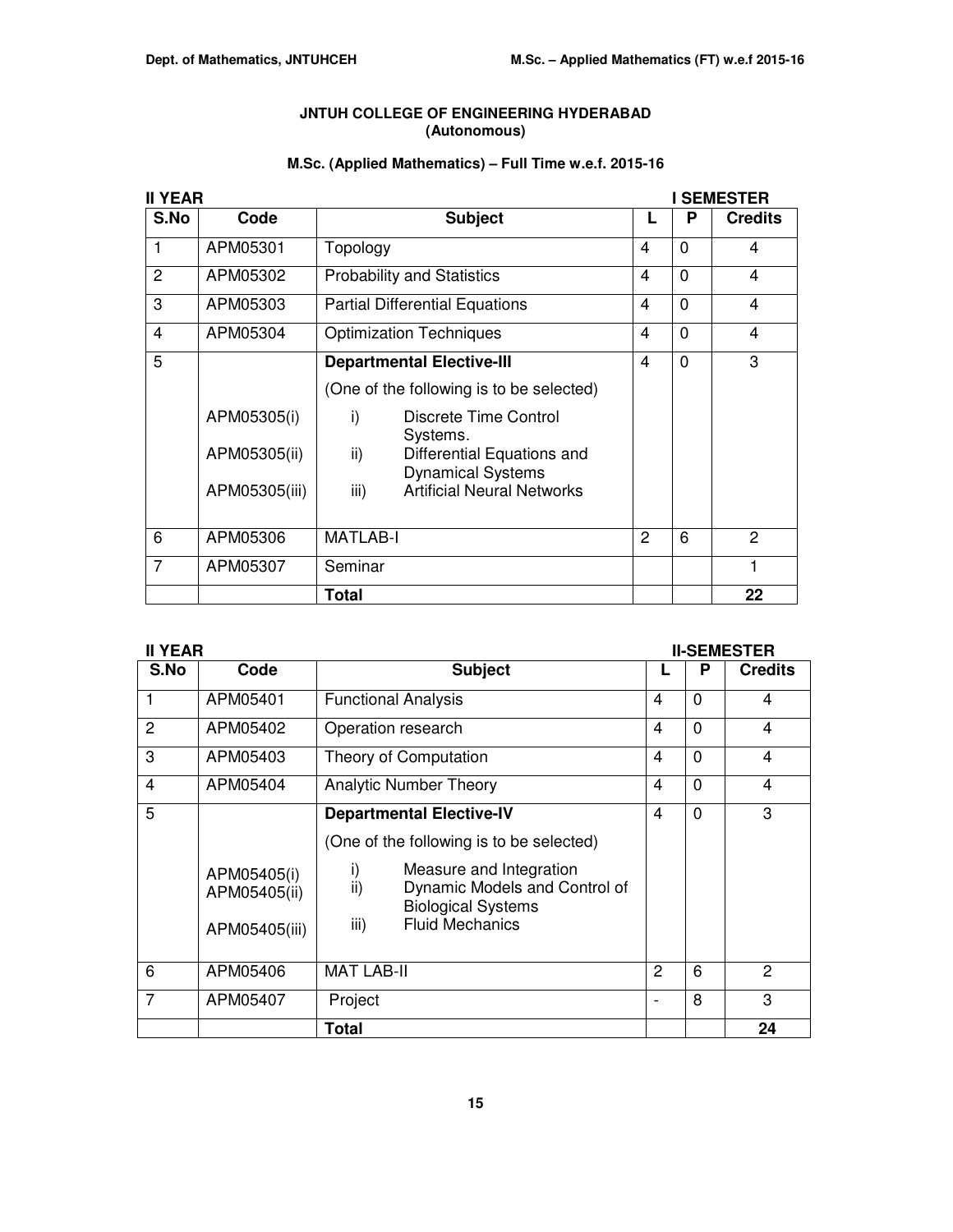| M.Sc. I Year I-Sem (Applied Mathematics) | L T P C |  |
|------------------------------------------|---------|--|
|                                          | 4 0 0 4 |  |

## **101- ANALYSIS- I**

**Pre Requisites**: No Pre Requisites. Foundation Course.

#### **Objectives:**

- To train the students thoroughly in mathematical concepts of Basic analysis.
- To impart firm foundation in analysis which is useful in many other subjects of mathematics

## **UNIT-I**

**Basic Topology**: Finite -Countable and Uncountable sets- (Definitions and Statements only without proof)-Metric Spaces- Compact Sets- Perfect Sets- Connected Sets- Numerical **Sequences and Series**: Convergent Sequence- Subsequences- Cauchy Sequences- Upper and Lower limits- Some Special Sequences.

## **UNIT-II**

**Infinite Series:** Series of Non-negative Terms- The Number e- The Root and Ratio Tests-Power Series- Summation by parts- Absolute Convergence- Additional and Multiplication of Series.

#### **UNIT-III**

**Continuity:** Limits of Functions- Continuous Functions- Continuity and Compactness-Continuity and Connectedness- Discontinuities- Monotonic Functions- Infinite limits and Limits at infinity.

## **UNIT-IV**

**Differentiation**: The Derivative of a real function- Mean value theorems- The Continuity of Derivatives- L'Hosoital's Rule- Derivatives of Higher Order- Taylor's Theorem- Differentiation of vector –Valued functions.

## **UNIT-V**

**The Riemann-Stieltjes Integral-**Definition and Existence of the Integral- Properties of Integral- Integration and Differentiation

## **Scope as in:**

1. Principles of Mathematical Analysis- Walter Rudin, Third Edition, Mc Graw Hill.

## **References:**

- 1. Introduction to Real Analysis- R.G. Bartle and D.R. Sherbert, third Edition, Jonh Wiley.
- 2. Mathematical Analysis- Tom. M. Apostol, Narosa Punblishing House.
- 3. A First Course in Real Analysis- S.K. Berberian, Springer.
- 4. Basic Real Analysis– Houshang H. Sohrab, Springer International Edition.
- 5. Elementary Analysis, The Theory of Calculus- Kenneth A. Ross, Springer.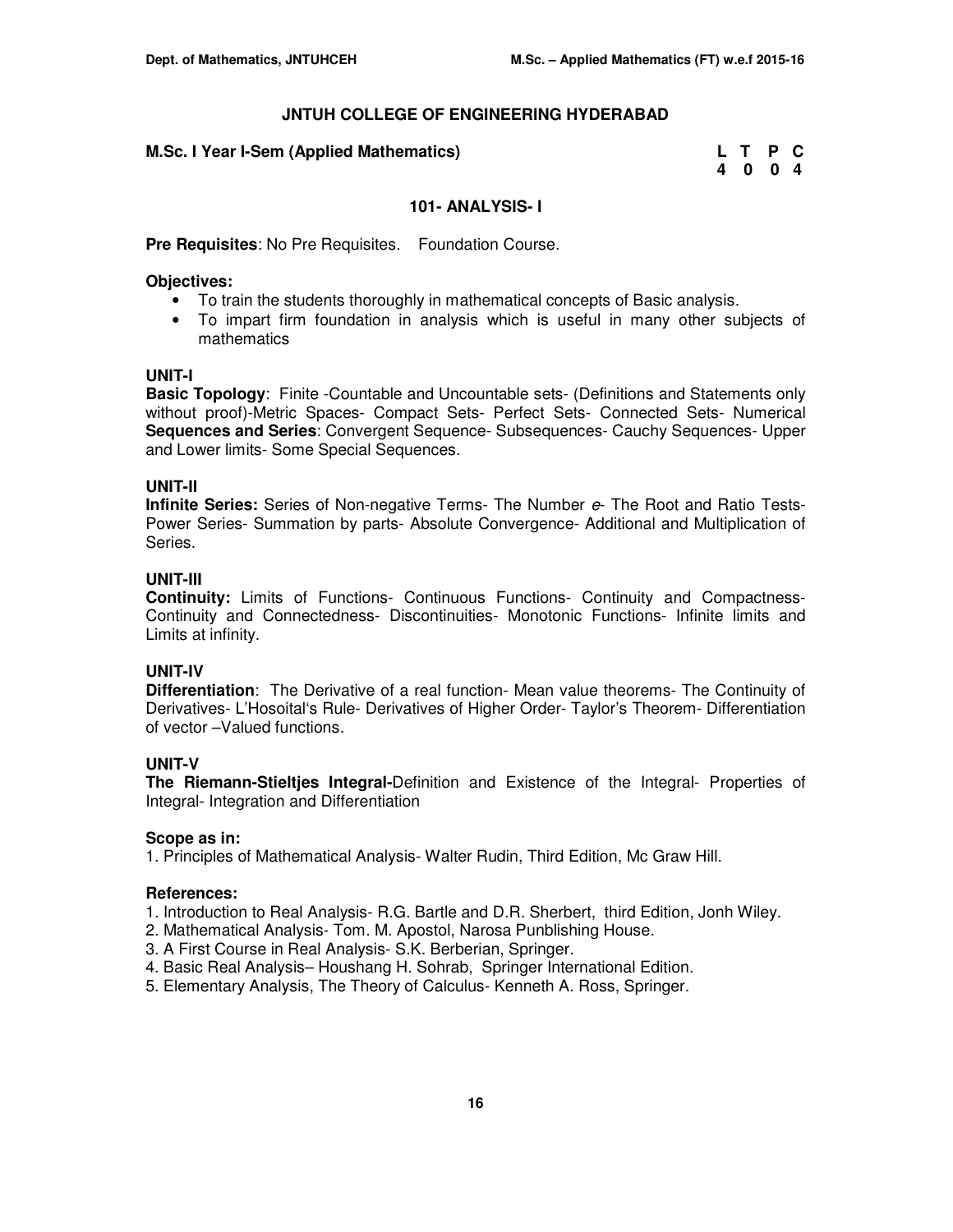- The students become familiar with basic concepts of analysis.
- The students attain the ability to use this knowledge to understand and to solve many problems on other subjects like Differential Equations, Partial Differential equations etc.
- This is a foundation course and students can use this as a pre requisite for many other subjects in their upcoming semesters.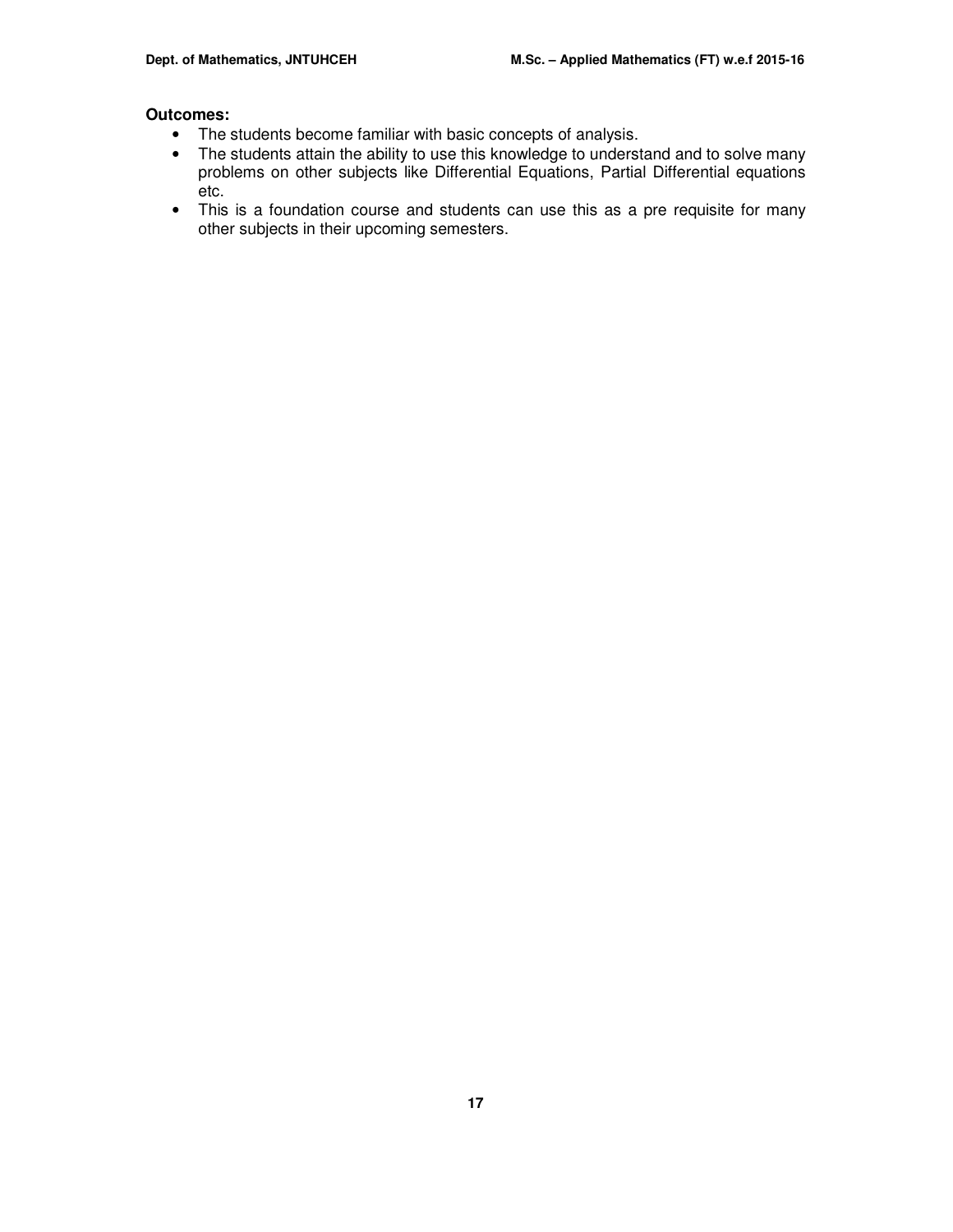| M.Sc. I Year I-Sem (Applied Mathematics) | L T P C |  |
|------------------------------------------|---------|--|
|                                          | 4 0 0 4 |  |

## **102- ALGEBRA**

**Pre Requisites**: No Pre Requisites. Foundation Course.

## **Objectives:**

- To train the students thoroughly in mathematical concepts of algebra.
- To impart firm foundation in algebra which is useful in many other subjects of mathematics.

## **UNIT-I**

**Group Theory:** Definition of a Group – Some examples of group – Some preliminary Lemmas – Subgroups – A counting principle – Normal subgroups and Quotient groups.

## **UNIT-II**

**Group Theory:** Homomorphisms – Automorphisms – Cayley's Theorem – Permutation Group

## **UNIT-III**

Another counting principle – Sylow's Theorem – Direct products – Finite abelian groups -

## **UNIT-IV**

**Ring Theory**: Definition and examples of rings – Some special classes of rings – Homomorphisms – Ideals and quotient rings – More ideals and quotient rings – The field of quotients of an integral domain.

## **UNIT-V**

**Ring Theory:** Euclidean rings – A particular Euclidean ring – Polynomial rings – Polynomials over the rational field – Polynomial rings over commutative rings.

## **Scope as in:**

1. Basic Abstract Algebra- P.B. Bhattacharya, S.K. Jain, S.R. Nagpaul, Second Edition, Cambridge University Press.

## **References:**

- 1. Topics in Algebra- I.N. Herestein, John Willey-
- 2. Algebra- M.Artin, PHI.
- 3. Algebra Contemporary Abstract- Joseph A. Gallian, Narosa.
- 4. Algebra- Serge Lang, Springer.
- 5. Basic Algebra- P.B. Cohn, Springer.

- The students become familiar with basic concepts of algebra.
- The students attain the ability to use this knowledge to understand and to solve many problems on other subjects like galois theory.
- This is a foundation course and students can use this as a pre requisite for many other subjects in their upcoming semesters.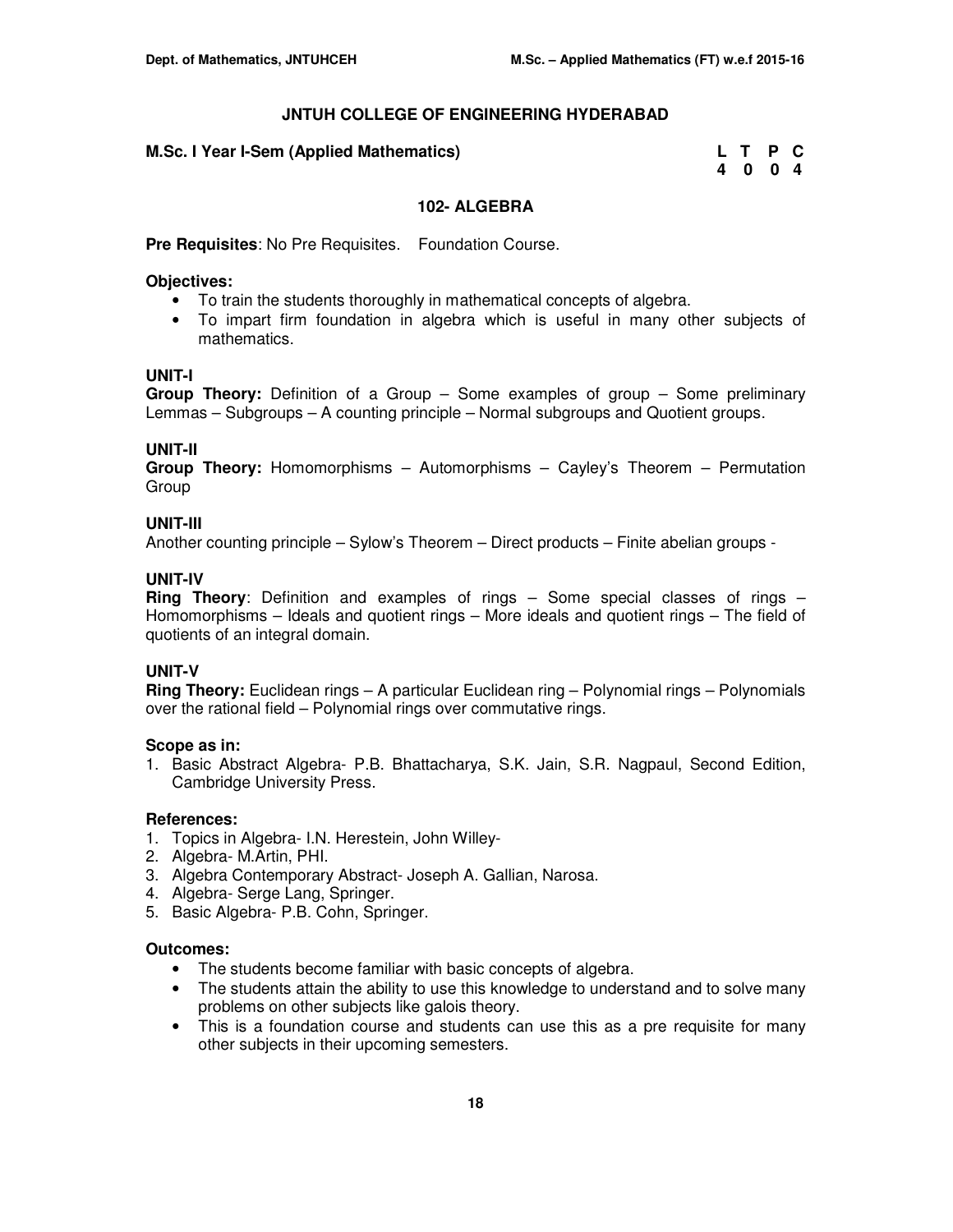**M.Sc. I Year I-Sem (Applied Mathematics)** 

| M.Sc. I Year I-Sem (Applied Mathematics) | L T P C |  |
|------------------------------------------|---------|--|
|                                          | 4 0 0 4 |  |

## **103- THEORY OF ORDINARY DIFFERENTIAL EQUATIONS**

**Pre Requisites**: No Pre Requisites. Foundation Course.

#### **Objectives:**

- To train the students thoroughly in mathematical concepts of Theory of Ordinary Differential Equations.
- To impart firm foundation in Theory of Ordinary Differential Equations which is useful in many other subjects of mathematics.
- To train the students to use this knowledge in mathematical modeling and some related research areas.

#### **UNIT-I**

**Linear Equation with Variable Coefficients**: Introduction- Initial Value Problem for the Homogeneous Equation- Solutions of the Homogeneous Equation- The Wronskian and linear independence- Reduction of the order of a Homogeneous Equation- The nonhomogeneous Equation- Homogeneous Equations with analytic Coefficients- The legendre Equation- Justification of the power series method.

#### **UNIT-II**

**Linear Equations with Regular Singular points**: Introduction- The Euler equation- Second order equations with Regular Singular points- the general case- A convergence proof- The exponential case- The Bessel Equation- Regular Singular points at infinity.

#### **UNIT-III**

**Existence and Uniqueness of solution to First order Equations**: Introduction-Equations with Variables separated- Exact Equations- The Method of Successive Approximations.

## **UNIT-IV**

The Lipschitz condition-Convergence of recursive approximations- Non-local existence of solutions- Approximation to- and uniqueness of solutions- Equation with complex valued functions.

## **UNIT-V**

**Existence and uniqueness of solutions of nth order equations**: Introduction- An example- central forces and planetary motion- some special equations- Complex ndimensional space- Systems as vector equations- Existence and uniqueness of solutions to systems- Existence and uniqueness for linear systems- Equations for order n.

#### **Scope as in:**

1. An Introduction to Ordinary Differential Equations- Earl A. Coddington, PHI.

## **References:**

- 1. Differential Equation with Applications and Historical notes. –G.F.Simmons- Tata MC.GrawHill.
- 2. Text Book of Ordinary Differential Equations- SG. Deo, V. Lakshmikanthan, V. Ragavendra, Tata Mc.GrawHill.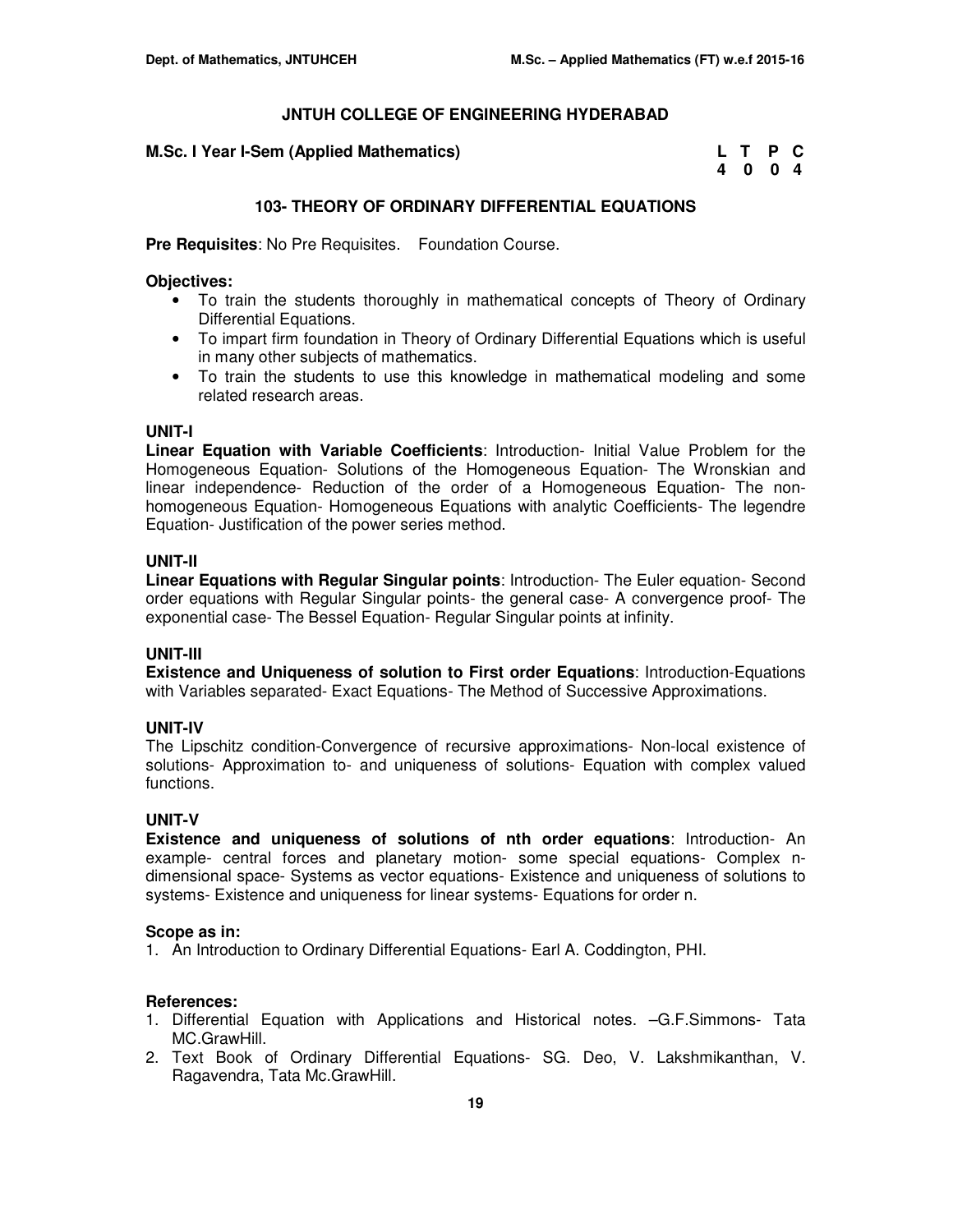- 3. A First Course in Differential Equations With Modeling Applications- Dennis G .Zill, 8th Edition, Thomson Books/college.
- 4. Elementary Differential Equations & Boundary Value Problems- Boyce-Dprima, Seventh Edition, John Willey.

## **Outcome:**

• The students now ready to take higher courses in Differential Equations and Dynamical Systems.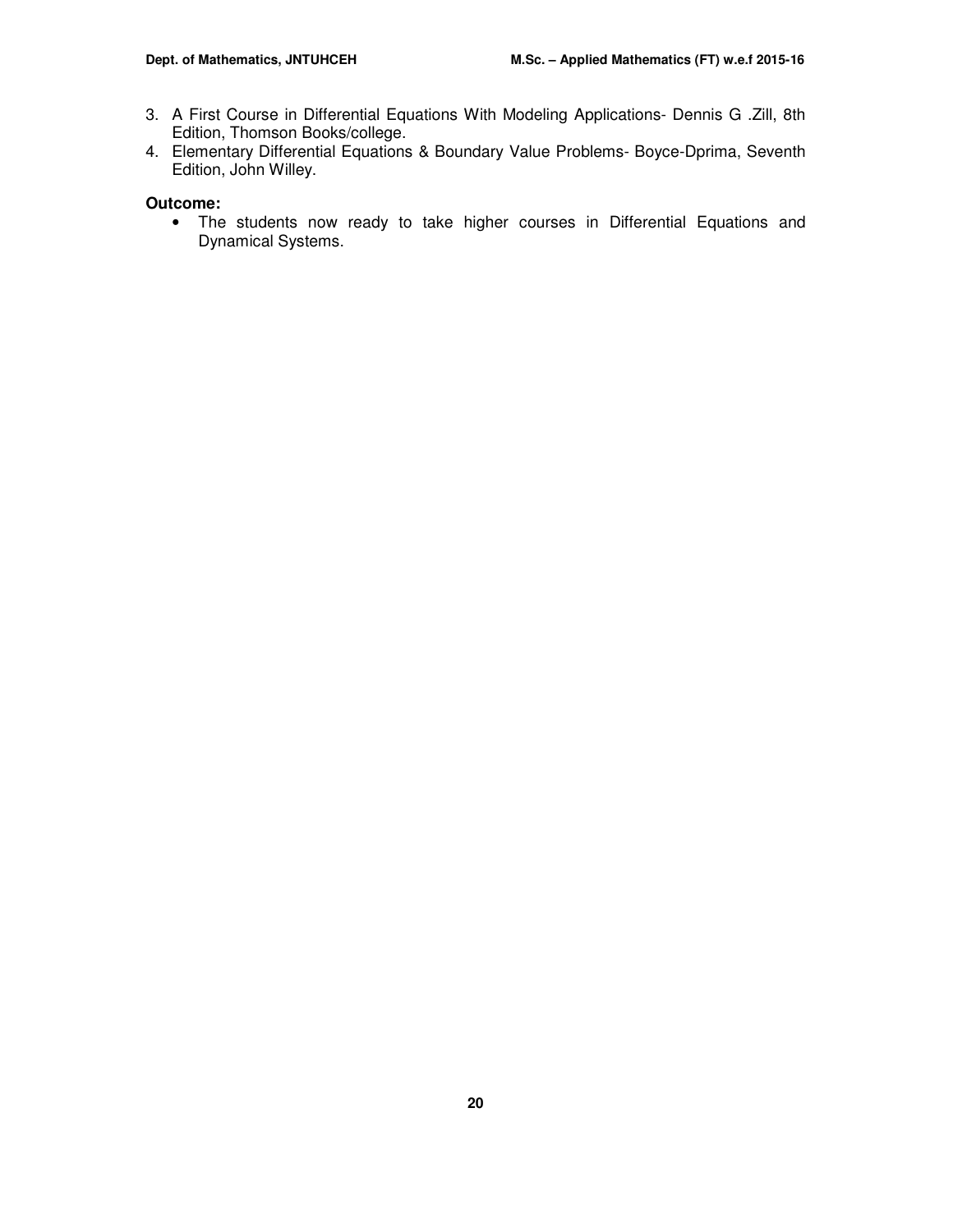| M.Sc. I Year I-Sem (Applied Mathematics) | L T P C |         |  |
|------------------------------------------|---------|---------|--|
|                                          |         | 4 0 0 4 |  |

## **104- NUMERICAL ANALYSIS**

**Pre Requisites**: No Pre Requisites. Foundation Course.

#### **Objectives:**

• To give a firm foundation on numerical techniques involved in the study of higher mathematics

#### **UNIT-I**

Introduction- Computer Arithmetic-Errors- **Transcendental and Polynomial Equations**: Introduction- Bisection Method-Iteration methods based on First Degree Equation- Rate of Convergence – Iteration Methods – Methods for Complex Roots-Polynomial Equations-Choice of an Iterative Method and Implementation Problems.

#### **UNIT-II**

Introduction-Lagrange and Newton Interpolations- Finite Difference Operators- Interpolating Polynomials using finite Difference – Hermit Interpolations – Piecewise and Spline Interpolation.

#### **UNIT-III**

Bivariate Interpolation- Application-Least Squares Approximation- Rational Approximation-Choice of the Method- Problems.

#### **UNIT-IV**

**Differentiation and Integration**: Introduction- Numerical Differentiation- Optimum Choice of step length- Extrapolation Methods- Partial Differentiation- Numerical Integration- Methods Based on Interpolation- Methods Based on Undetermined Coefficients- Composite Integration Methods- Romberg Integration- Double Integration- Problems.

## **UNIT-V**

**Ordinary Differential Equations**: Introduction- Numerical Methods- Single step Methods-Multi step Methods- Predictor-corrector Methods- Stability Analysis- Stiff System- Boundary Value Problems- Initial Value Problems- Finite Difference Methods Problems.

#### **Scope as in:**

1. Numerical Methods for Scientific and Engineering Computation- M.K. Jain, S.R.K. Iyengar, R.K.Jain, New Age International.

#### **References:**

- 1. Elementary Numerical Analysis-Atkinson and Hahn, John Willey.
- 2. An Introduction to Numerical Analysis-. Atkinson and Hahn, John Willey.
- 3. Introductory Methods of Numerical Analysis- S.S. Sastry, PHI.

## **Outcome:**

• The student is able to solve all kinds of equations including algebraic, ODE, PDE, Differentiate, and Integrate using numerical techniques.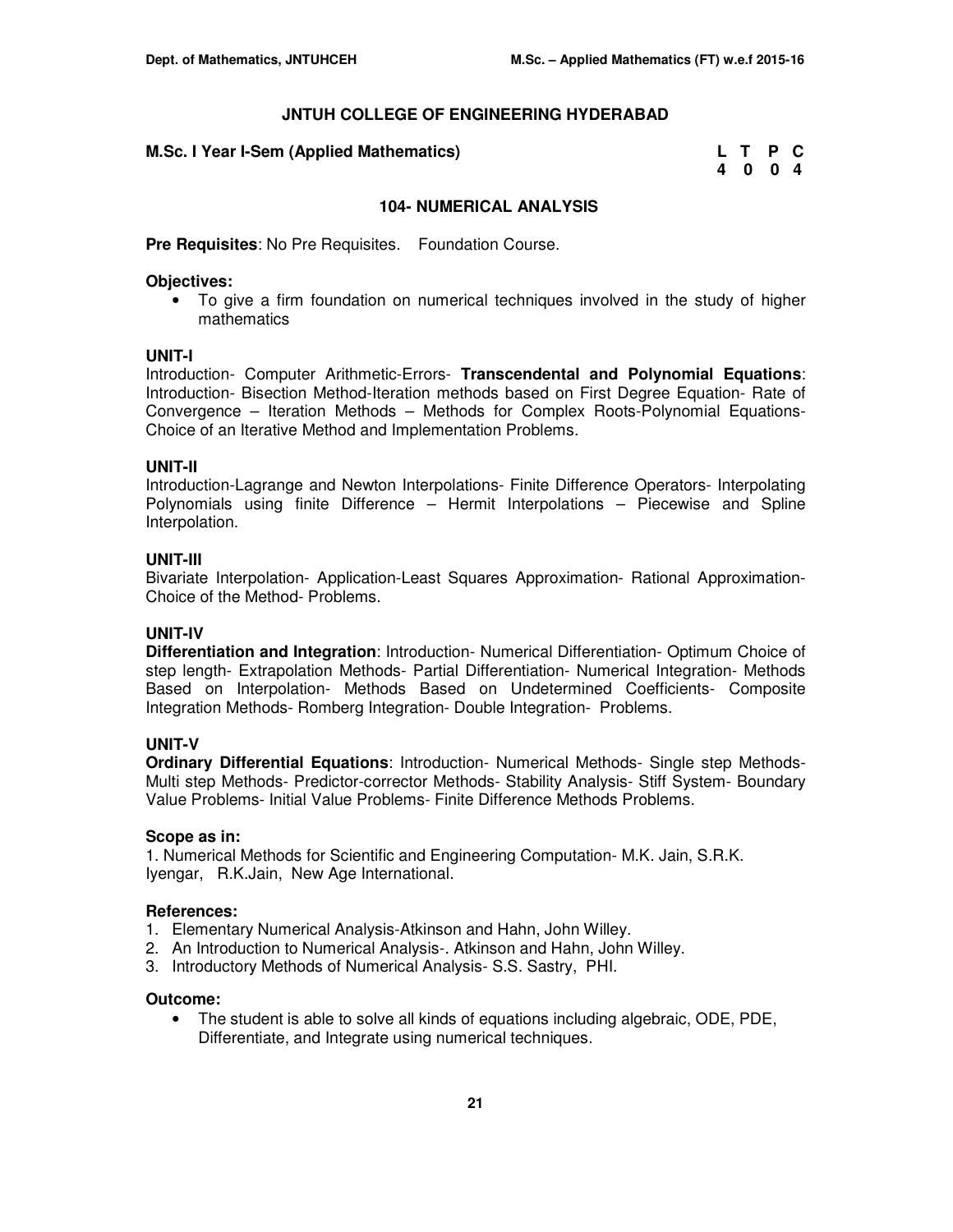| M.Sc. I Year I-Sem (Applied Mathematics) | L T P C |  |
|------------------------------------------|---------|--|
|                                          | 4 0 0 3 |  |

#### **Departmental Elective- I 105(i). CALCULUS OF VARIATIONS**

**Pre Requisites**: No Pre Requisites. Foundation Course.

#### **Objectives:**

• To teach students variational techniques,

#### **UNIT-I**

**The methods of variations in problems with Fixed Boundaries:** Variation and its properties- Euler's equation- Functionals of the form 1 0  $\int F(x, y_1, y_2,.....y_n, y_1', y_2',.....y_n')dx$  <sub>-</sub> Functionals dependent on Higher order *x x*

derivatives.

#### **UNIT-II**

Functionals dependent on the functions of several independent variables- Variational problems in parametric form- Some applications.

#### **UNIT-III**

**Variational problems with moving boundaries and certain other problems:** An elementary problem with moving boundaries- The moving boundary problem for a functional

of the form  $\int\limits_0^{t_1} F(x,y,z,y',z') dx$  <sub>-</sub> Extremals with corners- One sided variations. 0 *x x*

## **UNIT-IV**

**Sufficient conditions for an Extremum:** Field of extremals- The function  $E(x, y, p, y')$  -Transforming the Euler equations to the canonical form.

#### **UNIT-V**

**Variational problems involving a conditional extremum:** Constraints of the form  $\varphi(x, y_1, y_2, \ldots, y_n) = 0$  - Constraints of the form  $\varphi(x, y_1, y_2, \ldots, y_n, y'_1, y'_2, \ldots, y_n) = 0$  - Iso perimetric problems.

#### **Scope as in:**

1. Differential equations and the calculus of variations- George Yankovsky- Mir Publishers.

#### **References:**

- 1. Methods of Applied Mathematics, 2<sup>nd</sup> Edition Francis B. Hildebrand, PHI.
- 2. Calculus of variations- Gelfand, Prentice Hall, Inc.

#### **Outcomes:**

• The student can apply variational techniques to different problems in mathematics.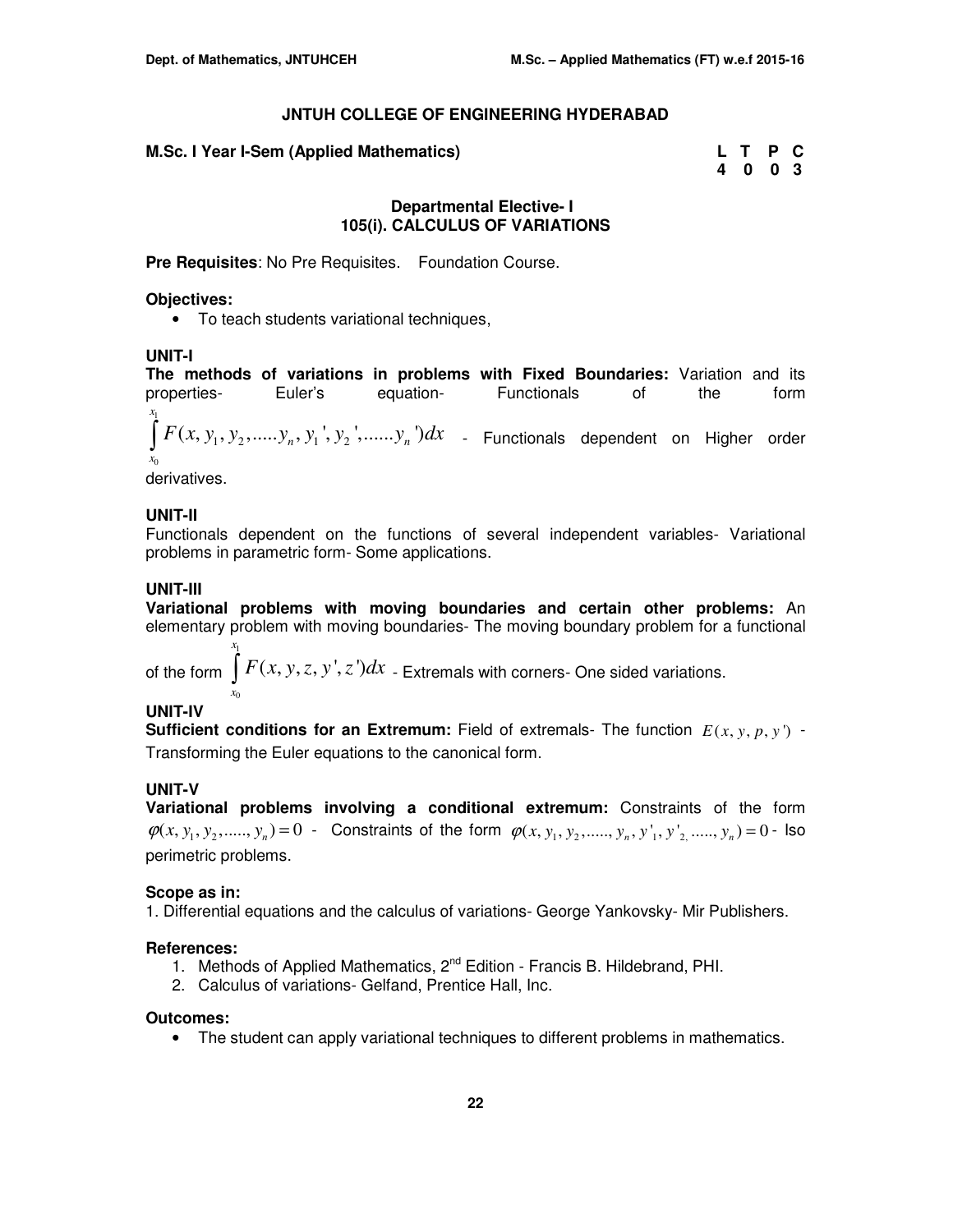| M.Sc. I Year I-Sem (Applied Mathematics) | L T P C |  |
|------------------------------------------|---------|--|
|                                          | 4 0 0 3 |  |

#### **105(II). MECHANICS**

**Pre Requisites**: No Pre Requisites. Foundation Course.

#### **Objectives:**

• To give an overview of some important concepts in applied mathematics like principles of least action, an introduction to the mathematical physics.

#### **UNIT-I**

**Lagrangian formulation:** Mechanics of a particle- Mechanics of a system of particles-Constraints- Generalized coordinates- Generalized velocity- Generalized force and potential-D' Alembert's principle and Lagrange's equation- Some applications of lagrangian formulation.

#### **UNIT-II**

Hamilton's principle- derivation of Lagrange's equations from Hamilton's principle- Extension of Hamilton's principle to non Homonymic systems- Advantages of variational principle formulation- conservation theorems and symmetry properties- **Hamiltonian formulation**: Legendre transformations and the Hamilton equations of motion- cyclic coordinates and conservation theorems- Derivation of Hamilton's equations from a variational principle.

#### **UNIT-III**

The principle of least action- the equation of canonical transformation- examples of canonical transformation- Poisson and Lagrange brackets and their invariance under canonical transformation- Jacobi's identity- Poisson's theorem- Equations of motion infinite estimal canonical transformation in the Poisson bracket formulation.

## **UNIT-IV**

Hamilton Jacobi equations for Hamilton's principle function- The harmonic oscillator problems as an example of the Hamilton- Jacobi method- New concept of space and timepostulates of special theory of relativity.

## **UNIT-V**

Lorentz transformation equation- Lorentz contraction- Time dilation- Simultaneity- Relativistic formulae for composition of velocities and accelerations- Proper time- Lorentz transformations form a group.

#### **Scope as in:**

- 1. Classical Mechanics, 2<sup>nd</sup> Edition- H. Goldstein, Narosa Publishing House.
- 2. Introduction to Theopry of Relativity- P. G. Bergman.

#### **References:**

- 1. Relevant topics from special relativity- W. Rindler- Oliver & Boyd, 1060.
- 2. An elementary treatise on the dynamics of a particle and of rigid bodies- S. L. Loney.
- 3. A first course in mechanics, Grant R. Fowler, PHI.
- 4. Continuum Mechanics- D. S. Chandrashekaraiah.

#### **Outcome:**

• The student can apply mathematical concepts to real world systems.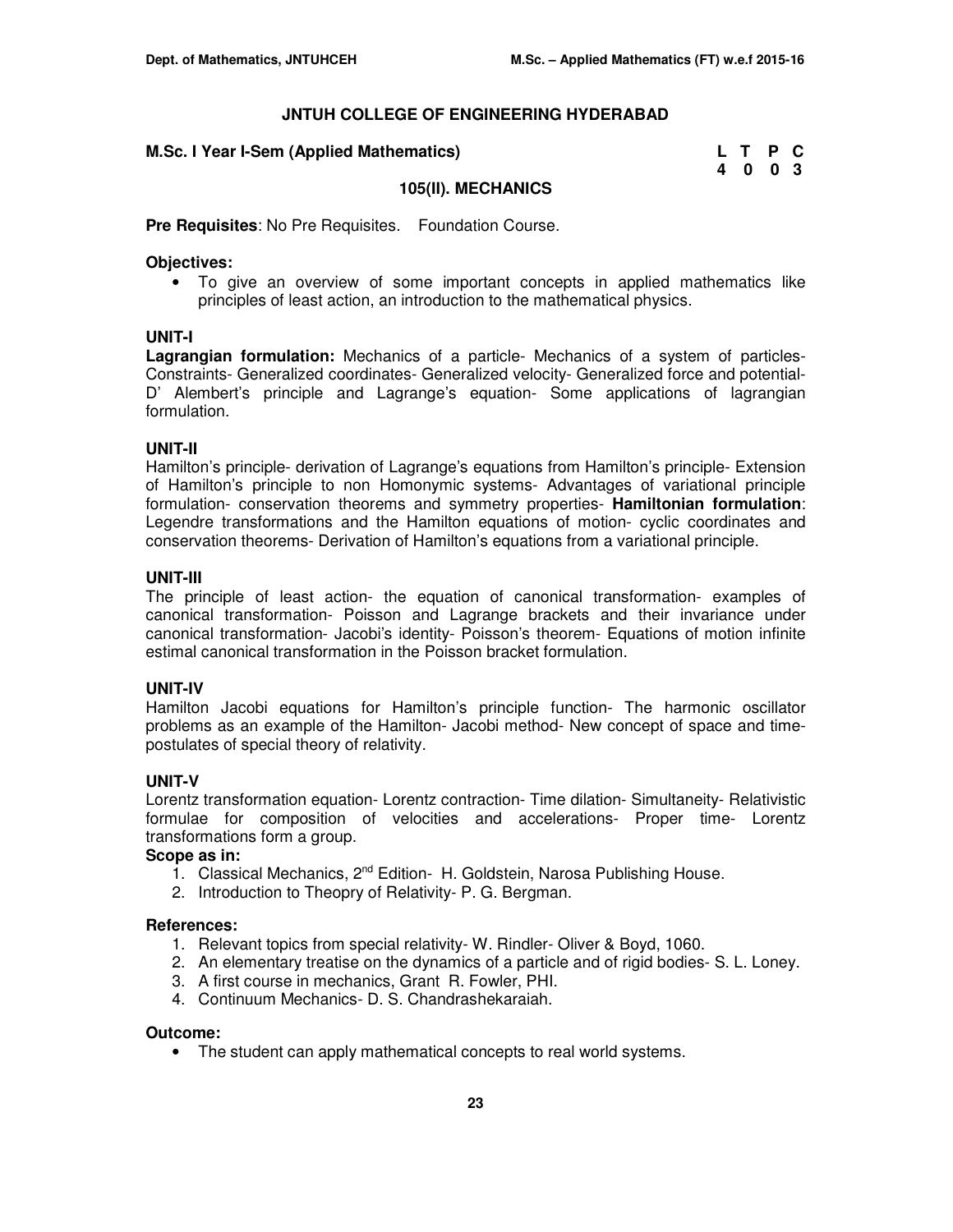#### **M.Sc. I Year I-Sem (Applied Mathematics)**

| M.Sc. I Year I-Sem (Applied Mathematics) | L T P C |  |
|------------------------------------------|---------|--|
|                                          | 4 0 0 3 |  |

## **105 (iii). DIFFERENTIAL GEOMETRY**

**Pre Requisites**: No Pre Requisites. Foundation Course. **Objectives:** 

- To train the students thoroughly in mathematical concepts of Differential Geometry.
- To impart firm foundation in Differential Geometry which is useful in many other subjects of mathematics.
- To train the students to use this knowledge in mathematical modeling and some related research areas.

## **UNIT-I**

**Curves in the plane in space:** What is Curve- Arc- Length- Reparametrization- Level Curves vs Parametrized Curves- How much does a curve curvature- Plane curves- Spaces Curves.

## **UNIT-II**

**Global Properties of Curves:** Simple closed curves- The isoperimetric inequality- The four vertex Theorem- Surfaces in Three Dimensions- What is a surface in Three Dimensions-What is a Surface- Smooth Surfaces- Tangents, Normals and Orientability- Examples of Surfaces- Quadratic Surfaces- Triply Orthogonal Systems- Applications of the Inverse Function Theorem.

## **UNIT**-**III**

**The First Fundamental Form:** Length of curves on surfaces- Isometric of Surfaces-Conformal mapping of surfaces- Surfaces area- Equiareal maps and a theorem of Archimedes- Curvature of surfaces: The second fundamental form- the curvature of curves on a surface- The normal and principle curvatures.

## **UNIT-IV**

**Gaussian Curvature and the Gauss Map:** The Gaussian and mean curvatures- The pseuidphere- Flat surfaces- Surfaces of constant mean curvature- Gaussian curvature of compact surfaces- The gauss map- **Geodesics:** Definition and basic properties- Geodesic equations- Geodesics on surfaces of revolution- Geodesics as shortest paths- Geodesic coordinates.

## **UNIT-V**

**Minimal Surfaces:** Plateau's problem- Examples of minimal surfaces- Gauss map of a minimal surface- Minimal surfaces and holomorpic functions- **Gauss's theorems Egregium:**Gauss's remarkable theorem- Isometrics of surfaces- the codazzi- Mainardi equations – Compact surfaces of constant Gaussian curvature.

**Scope as in:** 

1. Elementary differential geometry- Andrew Pressley, Springer.

## **Reference**:

- 1. Elementary Topics in Differential Geometry- J. A. Thrope, Springer.
- 2. Three Dimensional differential Geometry- Bansilal.

## **Outcome:**

• The students now ready to take higher courses in Differential Equations and Dynamical Systems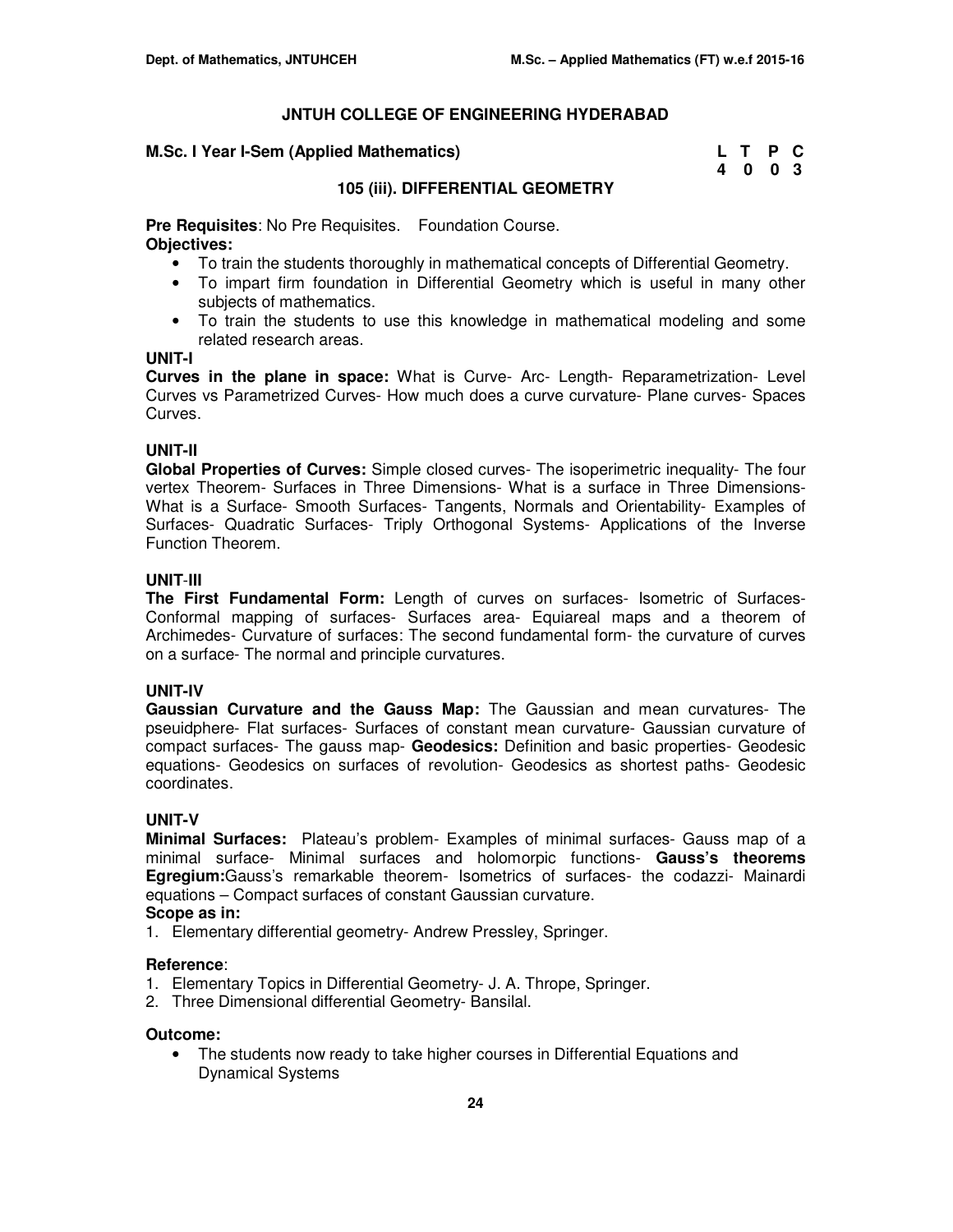#### **JNTUH COLLEGE OF ENGINEERING HYDERABAD M.Sc. I Year I-Sem (Applied Mathematics)**

| M.Sc. I Year I-Sem (Applied Mathematics) | L T P C |  |
|------------------------------------------|---------|--|
|                                          | 2 0 6 2 |  |

## **106- 'C' PROGRAMMING LAB**

**Pre Requisites**: No Pre Requisites. Foundation Course.

#### **Objectives:**

• To provide students with a comprehensive study of the C programming language. Classroom lectures stress the strengths of C, which provide programmers with the means of writing efficient, maintainable, and portable code. The lectures are supplemented with non-trivial lab exercises.

#### **UNIT-I**

**Theoretical concepts:** Introduction to 'C' language. Basic Structure of C programming-

Keywords and Identifiers- constants- variables- data types- declaration of variables-

assigning values of variables- Definition symbolic constants case study.

Introduction operators and expressions - Arithmetic relational and logical operators Increment and decrement operators- control operators- expressions and evaluation of expressions- input/ output operators.

Introducing decision making: Branching and Looping Decision Making with IF-IF- ELSE-Nesting of IF.. ELSE- ELSE.IF Ladder switch statement- WHILE- DO- FOR loops.

## **UNIT-II**

**Arrays**: Introduction- Array Initialization- Definition of Array- Characteristics of Array- One Dimensional Array- predefined streams- Two dimensional Array- Three or Multi-dimensional Arrays.

**Strings**: Declaration and Initialization of Strings-Display of Strings with Different Formats-Strings Standard Functions-Application of Strings.

**Pointers**: Introduction-Features of Pointer-Pointer Declaration-Arithmetic Operations with Pointers-Array of pointer-Pointers to pointers-Void Pointers.

**Functions**: introduction-Definition of Function-Declaration of Function and function Prototypes-The Return Statement-Types of functions-Call by value and Reference-Function Returning More Values –Function as an Argument-Function with Operators-Function and Decision statements-Function and Loop Statements- Function with Array and Pointers-Recursion-Pointer to Function.

## **UNIT-III**

**Storage classes**: Introduction – Automatic Variables-External Variables-Static Variables-Register Variables- Preprocessor Directives: Introduction-The #define Directive- Undefining A Macro-Token pasting and Stringizing Operators-The # include Directive-Conditional Compilation- The #error Directive-The # line Directive- lnline Directive-The # Pragma Saveregs-The Predefined Macros in ANSI and turbo C-Standard I/O Predefined Streams in stdio.h.

## **UNIT- IV**

**Structure and Union**: Introduction-Features of Structures-Declaration and Initialization of Structure-Structure with Structure-Array of Structures-Pointer to Structure- Structure and Function-Typedef-Bit Fields-Enumerated Data Type-Union-Calling BIOS and DOS Services-Union of Structures.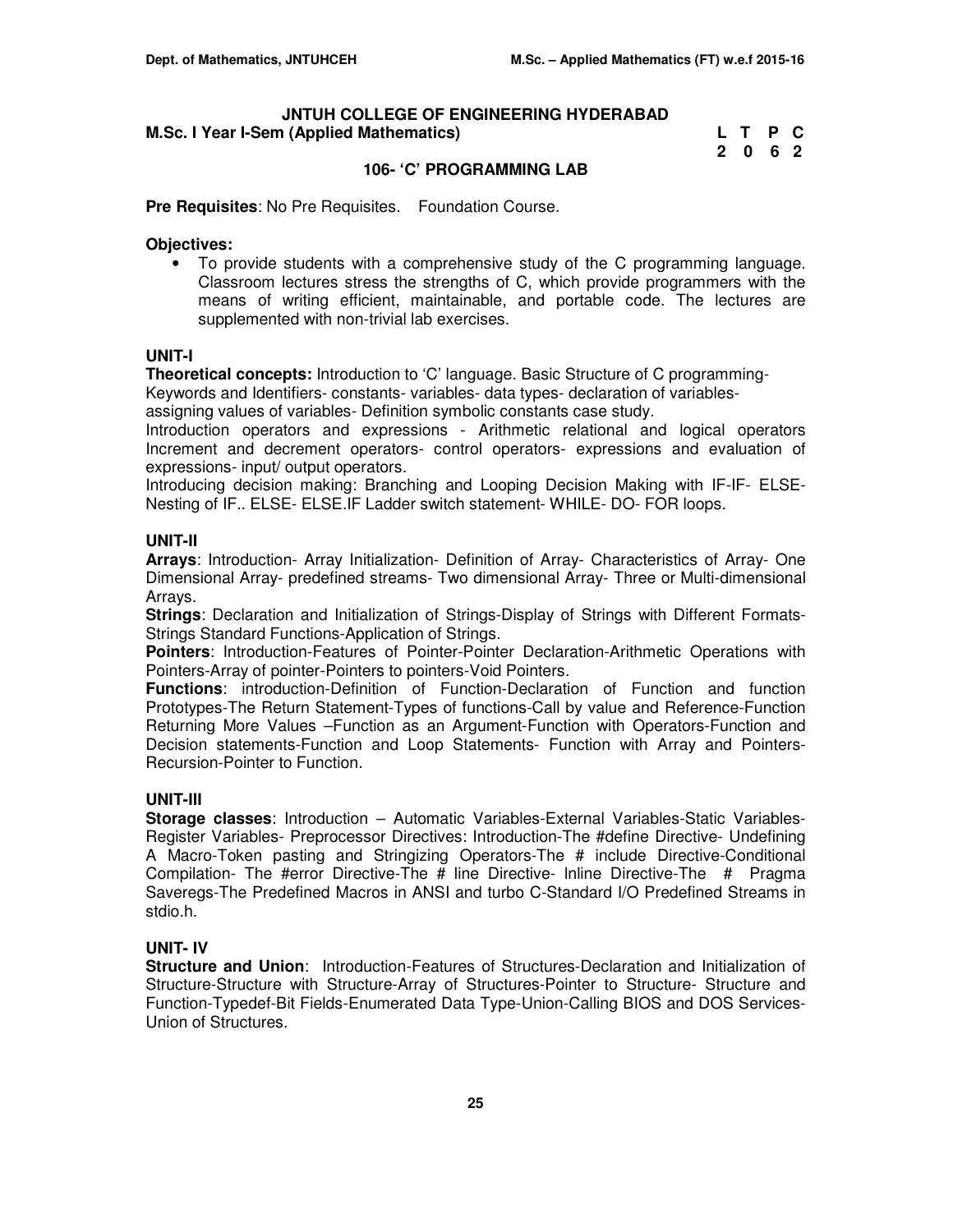## **UNIT-V**

**Files**: Introduction-Streams and File Types-Steps For File Operations-File I/O-Structures Read and Write-Other File Function-Searching Errors in Reading/Writing Files-low Level Disk I/O-Command Line Arguments-Application of Command Line Arguments-Environment Variables-I/O Re Direction.

## **Scope as in:**

- 1. Programming in ANSI E. Balaguruswamy.
- 2. Programming in C, Second Edition, Pradeep Day & Monas Ghosh- Oxford University Press.

## **References:**

1. Let Us C-.C. Proramming - - Kanitkar Schaum series.

## **Outcome:**

Upon completion of this course, students will be able to:

- Write C programs that are non-trivial.
- Use the variety of data types appropriate to specific programming problems.
- Utilize the modular features of the language.
- Demonstrate efficiency and readability.
- Demonstrate the use of the various control flow constructs.
- Use arrays as part of the software solution.
- Utilize pointers to efficiently solve problems.
- Include the structure data type as part of the solution.
- Create their own data types.
- Use functions from the portable C library.

## **Lab Practice:**

- 1. Write a program for addition of two numbers.
- 2. Write a program for finding area and circumference of a circle.
- 3. Write a program for finding simple interest.
- 4. Write a program for finding area and perimeter of a rectangle.
- 5. Write a program to read 5 subject marks of a student and find average marks of that student.
- 6. Write a program to convert the given KMPH to Meter per second.
- 7. Write a program to convert the given number of days into months and days.
- 8. Write a program to check whether the given number is even or odd.
- 9. Write a program to check whether the given number is positive or negative.
- 10. Write a program to calculate the division obtained by a student.
- 11. Write a program to demonstrate the use of sizeof() operator
- 12. Write a program to swap two numbers using 3 variables and 2 variables.
- 13. Write a program to find the biggest of three numbers.
- 14. Write a program to check whether the given year is leap year or not.
- 15. Write a program to read a date from the key board, and check whether the given date is in correct format or not. (dd/ mm/ yyyy)
- 16. Write a program to convert the given temperature from Fahrenheit to centigrade.
- 17. Write a program to count number of hundred notes, fifty notes and ten notes for the given amount.
- 18. Write a program to read an integer and check whether the entered value is palindrome or not.
- 19. Write a program to read an integer value, and print that integer in reverse order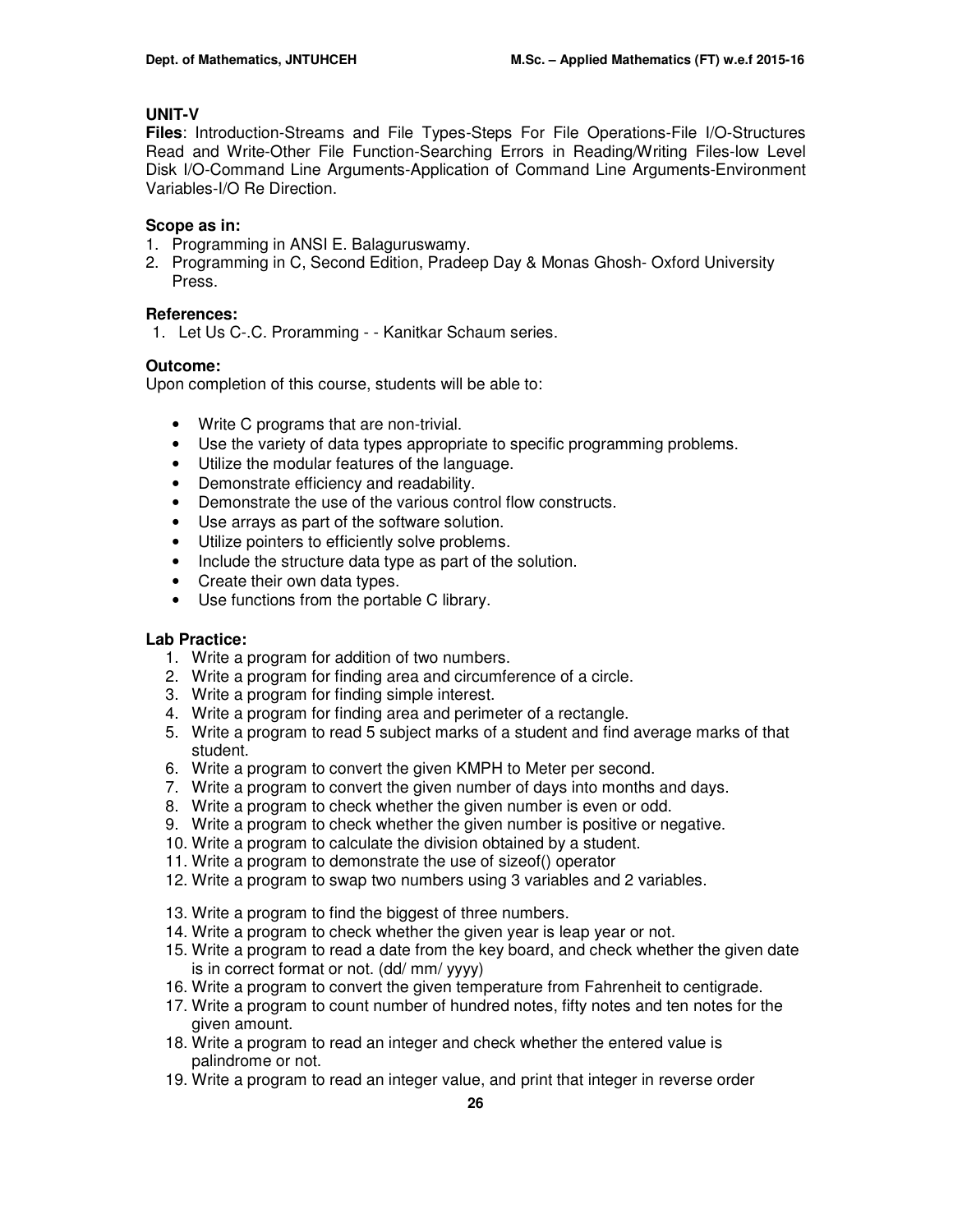- 20. Write a program to read an integer and check whether the entered value is Armstrong or not.
- 21. Write a program to evaluate arithmetic operations using switch case.
- 22. Write a program to evaluate arithmetic operations on complex numbers using switch case.
- 23. Write a program to determine whether the given character is vowel or not using switch case.
- 24. Write a program to calculate sum of all the numbers between 1 and 50 excluding multiples of 3 and 5.
- 25. Write a program to calculate the sum of digits of an integer.
- 26. Write a program to check whether the given number is prime or not.
- 27. Write a program to solve the following series
- 28. Write a program to calculate the sum of N- Terms of the following series
- 29. Write a program to calculate the sum of N- Terms of the following series
- 30. Write a program to print Fibonacci series of N terms.
- 31. Write a program to calculate the sum of odd numbers between 1 and 50.
- 32. Write a program to read a character from the keyboard and tell the user whether the character is alphabet, digit or any other special character.(use character test functions)
- 33. Write a program to read a character from the key board and print that character in reverse case. (use character test functions)
- 34. Write a program to find a large number in a given array.
- 35. Write a program to find the average, min and max value for the given array of elements.
- 36. Write a program to find Fibonacci series using arrays.
- 37. Write a program to read Two M X N Matrix and perform Addition Operation.
- 38. Write a program to read Two M X N Matrix and perform Subtraction Operation
- 39. Write a program to read Two M X N Matrix and perform Multiplication Operation
- 40. Write a program to read a M X N Matrix and find the Transpose of that matrix.
- 41. Write a program to read M X N and find the trace of the Matrix.
- 42. Write a program to read a M X N Matrix and print the diagonal elements.
- 43. Write a program to read a string and find the number of vowels in the given string.
- 44. Write a program to read a string and check whether the given string is palindrome or not.
- 45. Write a program to find the length of the given string including and excluding spaces.
- 46. S1, S2, S3 are three string variables. Write a program to read two string constants into S1 and S2 and compare whether they are equal or not. If they are not equal join them together. Copy the contents of S1 into the variable S3. At last the program should print the contents of all the three variables and their lengths.
- 47. Write a program to print a Fibonacci series using functions.
- 48. Write a program to find the factorial of a given number using recursive function.
- 49. Write a program to obtain prime factors of given number using functions.
- 50. Write a program to calculate sum of digits of an integer with and without recursion.
- 51. Write a program to pass a user defined function as an argument to another function.
- 52. Write a program to print structure elements.
- 53. Write a program to display the difference between structure and union.
- 54. Write a program to use structure within union.
- 55. Write a program to pass a structure variable as an argument to a user defined function.
- 56. Write a program to read and display car details using nested structures.
- 57. Write a program to print the Pascal triangle
- 58. Write a program to print the Parallelogram.
- 59. Write a program to swap two numbers using pointers.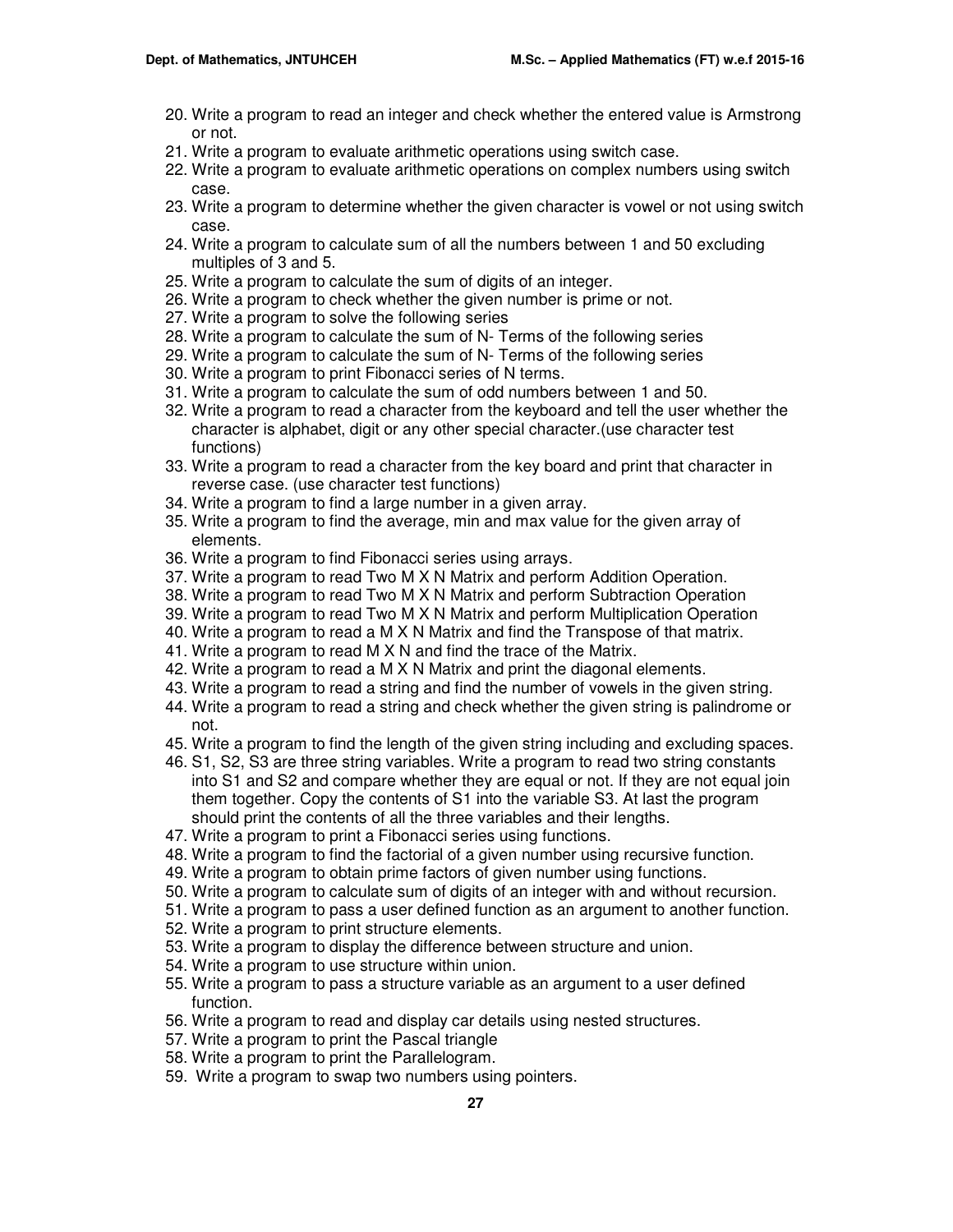.

- 60. Write a program to print the values and addresses of variables and pointer variables .
- 61. Write a program to perform different arithmetic operations using pointers.
- 62. Write a program to declare void pointer, assign address of integer, float and character to the pointer variable using type casting, and display the contents of the various variables.
- 63. Writ e a program to declare a pointer variable to a structure and display the contents of the structure.
- 64. Write a program to show the effect of increment operator on pointer variable. Display the memory location of integer, character and float variables before and after increment operation on pointer variables.
- 65. Write an example program for call by value concept.
- 66. Write an example program for call by reference concept.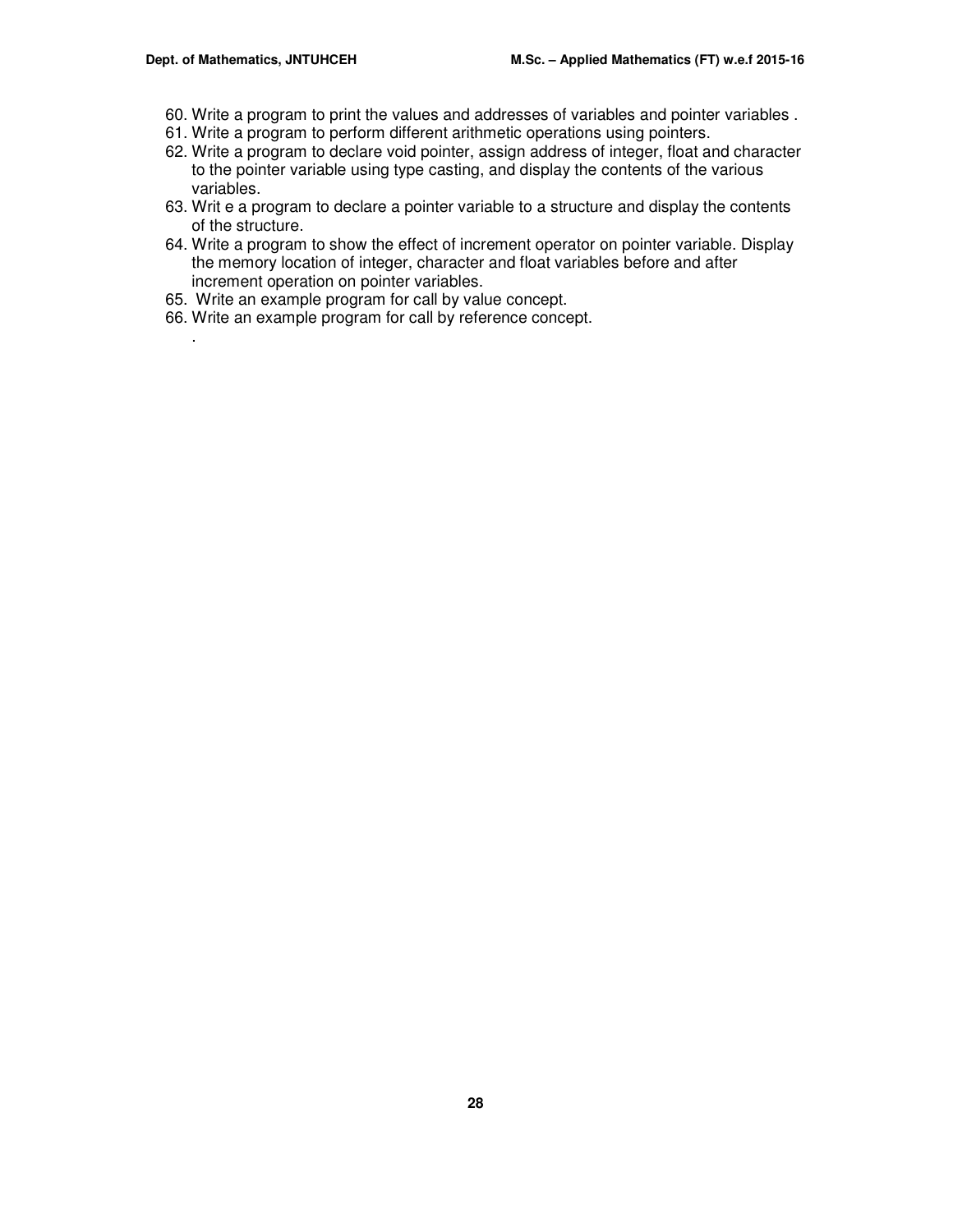| M.Sc. I Year II-Sem (Applied Mathematics) | L T P C |  |
|-------------------------------------------|---------|--|
|                                           |         |  |

| M.Sc. I Year II-Sem (Applied Mathematics) | L T P C |  |
|-------------------------------------------|---------|--|
|                                           | 4 0 0 4 |  |

## **201- ANALYSIS-II**

**Pre Requisites**: Analysis- I.

#### **Objectives:**

- To train the students thoroughly in mathematical concepts of advanced Mathematical analysis.
- To impart firm foundation in analysis which is useful in many other subjects of mathematics

## **UNIT-I**

**Sequences and Series of Functions**: Discussion of main problem – Uniform convergence - Uniform convergence and continuity - Uniform convergence and integration - Uniform convergence and differentiation.

#### **UNIT-II**

Equicontinuous families of functions – The stone - weierstrass theorem.

**Some Special Functions**: Power series – The exponential and logarithmic functions – The Trigonometric functions.

#### **UNIT-III**

The algebraic completeness of the complex field – Fourier series – The gamma function

## **UNIT –IV**

**Functions of several variables**: Linear transformations – Differentiation – The contraction principle – The inverse function theorem – The implicit function theorem.

## **UNIT-V**

The rank theorem – Determinants – Derivatives of higher order – Differentiation of integrals.

## **Scope as in:**

1. Principles of Mathematical Analysis- Walter Rudin, Third Edition, Mc Graw Hill.

#### **References:**

- 1. Introduction to Real Analysis- R.G. Bartle and D.R. Sherbert, third Edition, Jonh Wiley.
- 2. Mathematical Analysis- Tom. M. Apostol, Narosa Punblishing House.
- 3. Basic Multivariable Calculus- Jerrold E. Marsden, Anthony Tromba, Alan Weinstein, Springer.
- 4. Real Analysis- N.L. Carathors, Cambridge University Press.
- 5. Calculus, Tom M Apostol, Volume- 1, Jonh Wiley.
- 6. Calculus, Tom M Apostol, Volume- 2, Jonh Wiley.
- 7. Elementary Analysis, The Theory of Calculus- Kenneth A. Ross, Springer.

- The students become familiar with advanced concepts of analysis.
- The students attain the ability to use this knowledge to understand and to solve many problems on other subjects like Differential Equations, Partial Differential equations etc.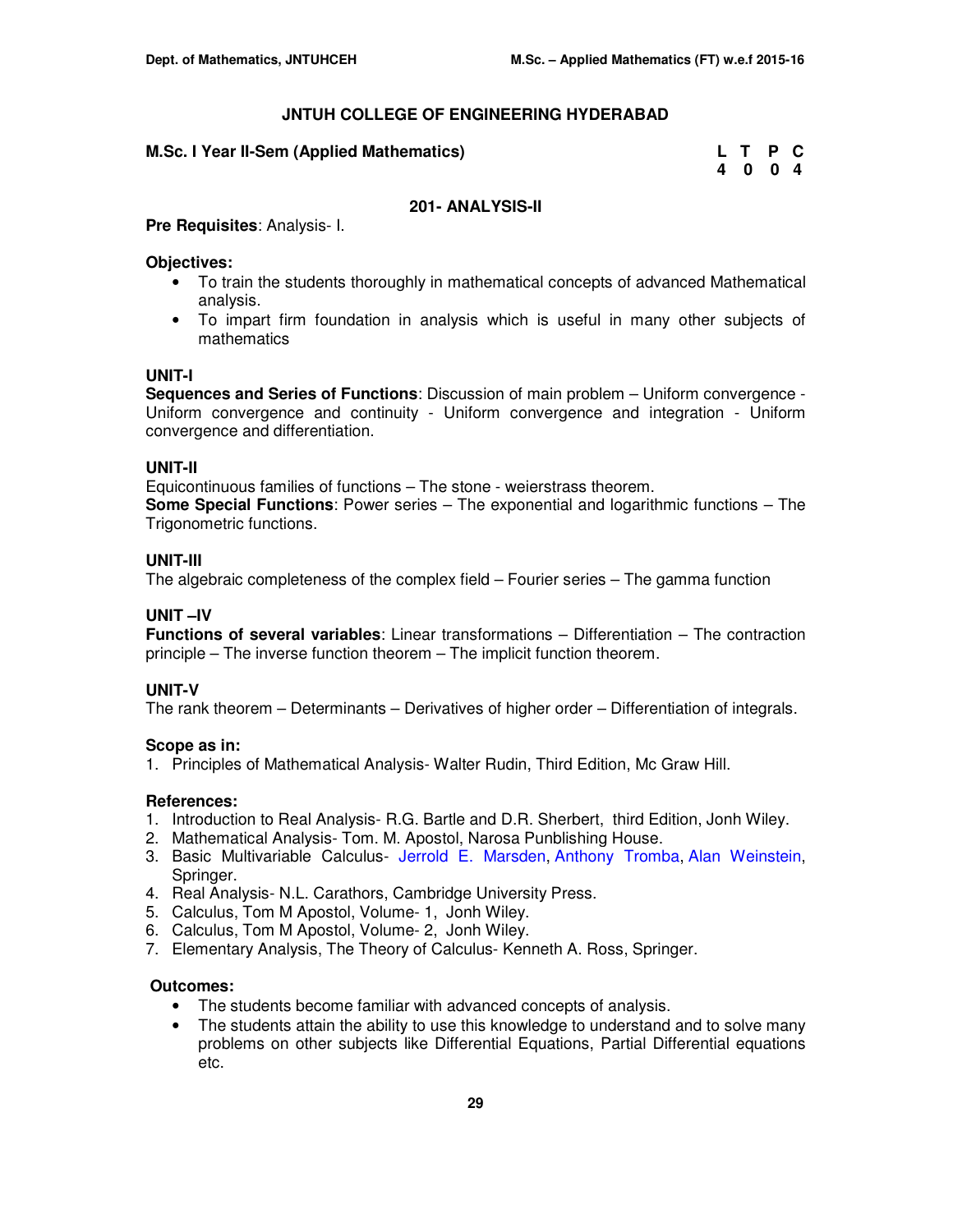#### **M.Sc. I Year II-Sem (Applied Mathematics)**

| <b>Year II-Sem (Applied Mathematics)</b> | L T P C |  |
|------------------------------------------|---------|--|
|                                          | 4 0 0 4 |  |

## **202- LINEAR ALGEBRA**

#### **Pre Requisites**: Algebra

#### **Objectives:**

- To train the students thoroughly in mathematical concepts of Linear Algebra.
- To impart firm foundation in linear algebra which is useful in many other subjects of mathematics.

#### **UNIT-I**

**Vector spaces Euclidean**: "a" spaces– General vector spaces– Subspaces - Linear independence- Basis and dimension – Row and Column space of a Matrix- Rank Applications to finding Basis.

## **UNIT-II**

Inner product spaces- length and angle in inner product spaces Ortho normal- basis- Gram-Schmidt process –Coordinates- change of basis.

#### **UNIT-III**

**Linear Transformations** : Introduction to Linear transformation –Properties of Linear transformations – Kernel and Range- Linear transformations from R to R Geometry of linear transformations from R  $^2$  to R $^2$  - Matrices of Linear transformations – Similarity.

## **UNIT-IV**

 **Eigen values and Eigen vectors**: Eigen values and Eigen vectors – Orthogonal- Unitary-Normal and Hermitian- similar matrices- Properties of Eigen values and Eigen vectors – diagonalization. Factorization.

## **UNIT-V**

**Applications:** Applications to differential relations – Application to approximation –Problemquadratic forms- Applications to conic sections- Application to Quadratic surfaces. **Scope as in**:

1. Elementary Linear Algebra– HowardAnton,  $5<sup>th</sup>$  Edition, John Wiley and Sons.

## **Reference**:

- 1. An introduction to Linear Algebra- V. Krishna Murthy, Affiliated East-West press.
- 2. Introduction to Matrix Analysis- Richard Bellimen, Tata Mc Graw- Hill.
- 3. Linear Algebra-An Inroductory Approach- William Curtis,  $4<sup>th</sup>$  edition, springer.
- 4. Linear Algebra- Kenneth Hoffman and Ray Kunge, PHI.
- 5. Linear Algebra with Applications- Olto Bretscher, Pearson Education.

- The students become familiar with advanced concepts of algebra.
- The students attain the ability to use this knowledge to understand and to solve many problems on other subjects like Galois Theory.
- This is a foundation course and students can use this as a pre requisite for many other subjects in their upcoming semesters.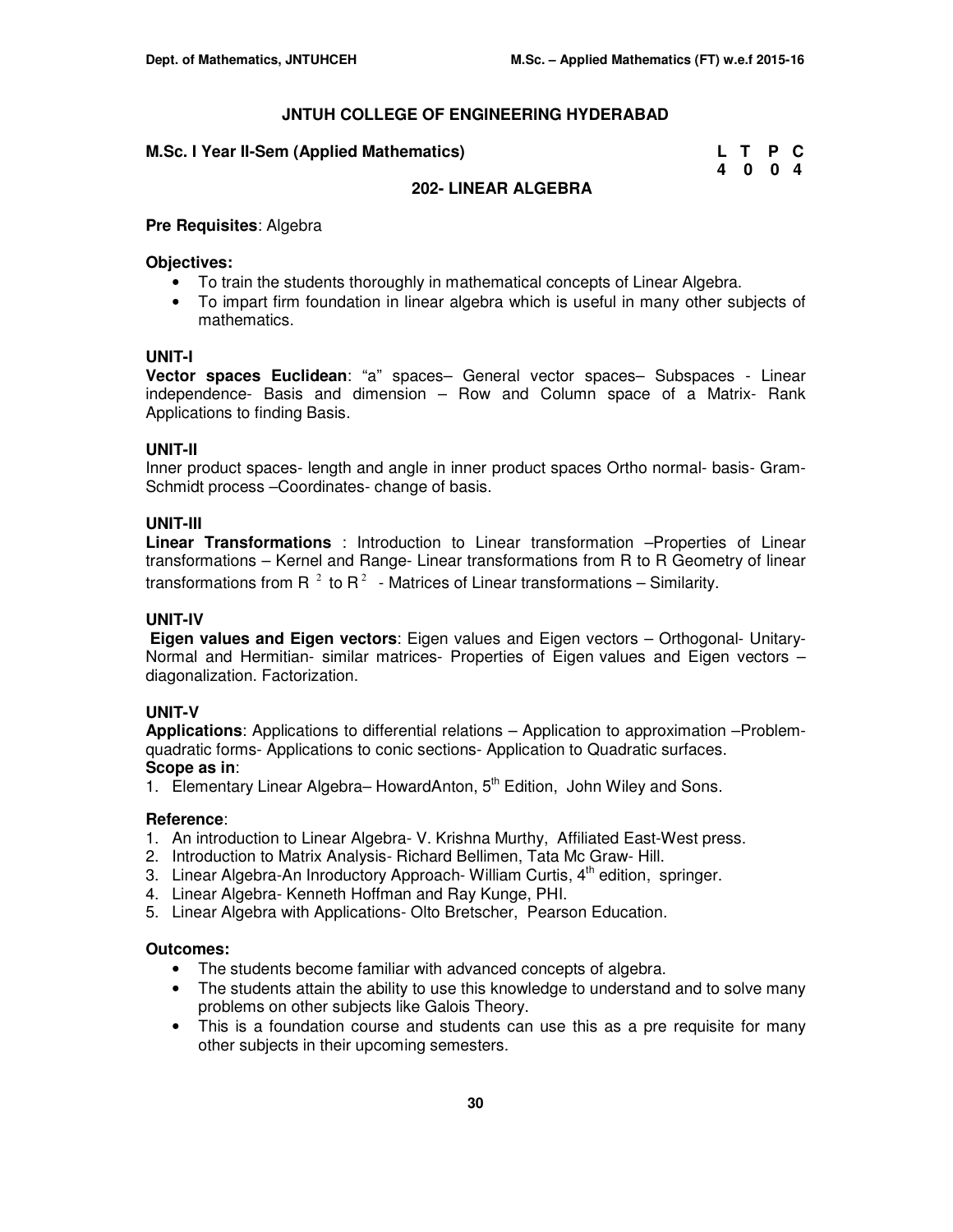#### **M.Sc. I Year II-Sem (Applied Mathematics)**

| M.Sc. I Year II-Sem (Applied Mathematics) | L T P C |  |
|-------------------------------------------|---------|--|
|                                           | 4 0 0 4 |  |

#### **203- COMPLEX ANALYSIS**

## **Pre Requisites**: Analysis- I

## **Objectives:**

- To train the students thoroughly in mathematical concepts of complex analysis.
- To impart firm foundation in analysis which is useful in many other subjects of mathematics

**UNIT-I The complex Plane and Elementary Functions:** Complex numbers- Polar representation - Stereographic Projections- The Square and Square Root Functions- The Exponential Function- The Logarithm Function- Power Functions and Phase Factors-Trigonometric and Hyperbolic Functions.

**UNIT-II Analytic Functions:** Analytic Functions- The Cauchy-Riemann Equations- Inverse Mapping and the Jacobian- Harmonic Functions- Conformal mappings - Fractional Linear Transformations.

**UNIT-III Line Integrals and Harmonic Functions-**Line Integrals and Green's theorem-Independence of path**-** Harmonic Conjugate- The Mean Value Property- The maximum Principle- **Complex Integration and Analyticity:** Complex Line Integrals- Fundamental Theorem of Calculus for Analytic Functions- Cauchy's Theorem- The Cauchy Integral Formula- Liouville's Theorem -Morera's Theorem- Gourasat's Theorem.

## **UNIT –IV**

**Power Series**-Infinite Series- Sequences and Series of Functions- Power Series- Power Series Expansion of an analytic Function- Power Series Expansion at Infinity- Manipulation of Power Series- The Zeros of an Analytic Function- Analytic Continuation- **Laurent Series and Isolate Singularities:** The Laurent Decomposition- Isolated Singularities of an Analytic Function - Isolated Singularity at Infinity- Partial Fractions of Decomposition- **The Residue calculus-** The Residue Theorem- Integrals Featuring Rational Functions- Integrals of Trigonometric Functions- Integrands with Branch Points- Fractional Residues.

## **UNIT-V**

The Argument Principle- Rouche's Theorem- Hurwitz's Theorem- Open Mapping and Inverse Function Theorems- Critical points- Winding Numbers- **Harmonic Functions and The Reflection Principle:** The Poisson Integral Formula- Characterization of Harmonic Functions- The Schwarz Reflection Principle.

## **Scope as in:**

- 1. Complex Variables and Applications- J.W .Brown and R.V. Churchill, 6th Edition, Mc Graw-Hill.
- 2. Complex Analysis- Theodary W. Gamelin, Springer International Edition.

## **References:**

- 1. Functions of One Complex Variable– John B. Conway, Springer.
- 2. Complex Analysis- L. Ahlfors, Mc Graw-Hill.
- 3. Complex Analysis- Serge Lang, springer.

- The students become familiar with concepts of complex analysis.
- The students attain the ability to use this knowledge to understand and to solve many problems on other subjects like Differential Equations, Partial Differential equations etc.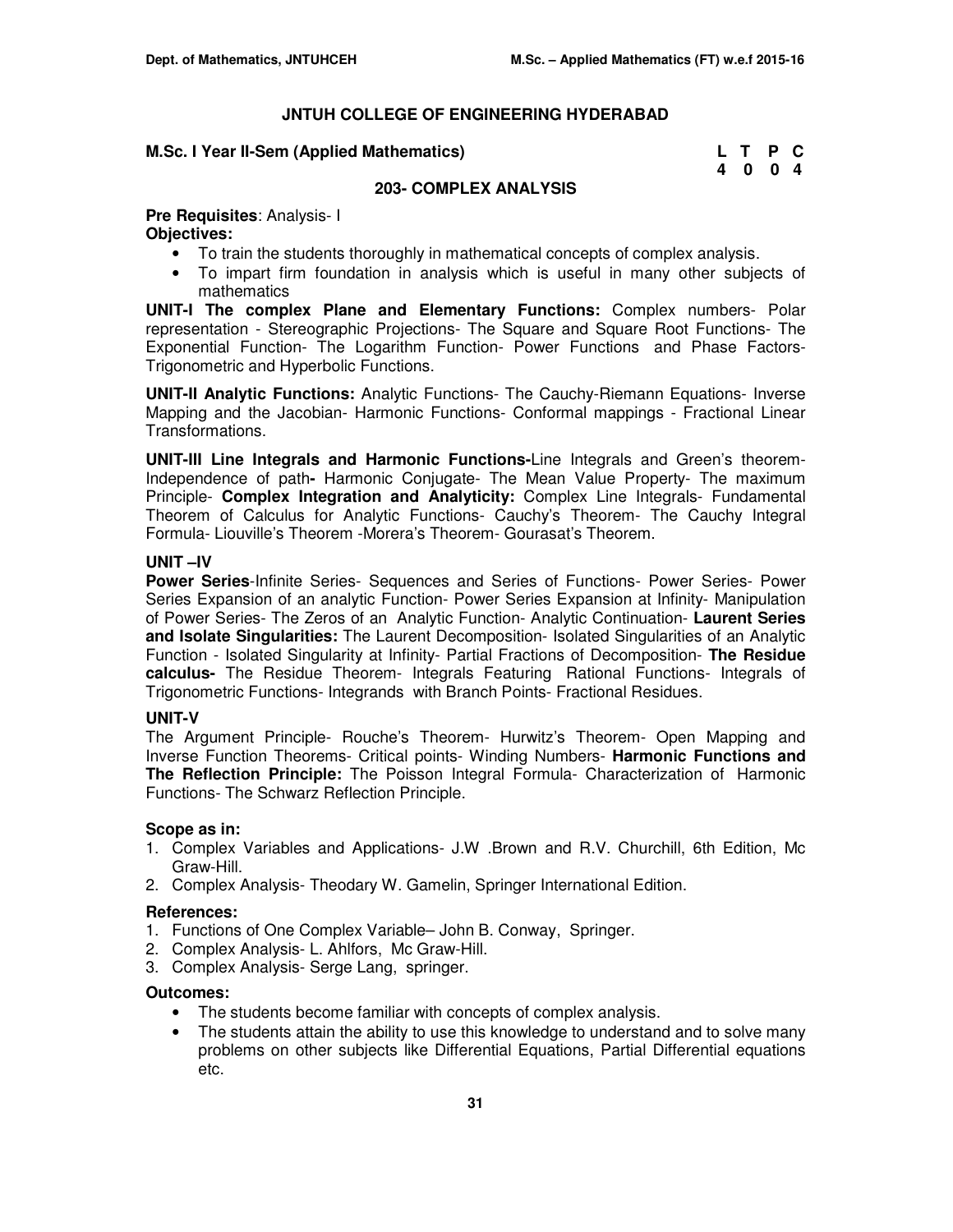**M.Sc. I Year II-Sem (Applied Mathematics)** 

| M.Sc. I Year II-Sem (Applied Mathematics) | L T P C |  |
|-------------------------------------------|---------|--|
|                                           | 4 0 0 4 |  |

## **204. INTEGRAL TRANSFORMS AND INTEGRAL EQUATIONS**

**Pre Requisites**: Analysis- I and TODE **Objectives:** 

- The student is trained to learn various techniques of transforms.
- To train the student in order to learn how to apply the techniques in applications.

**UNIT-I Laplace Transform**: Definition- The Inverse Laplace Transform- Discontinuous Functions,Heaviside's expansion formula- Operational Properties of Laplace Transforms, The convolution theorem- Delta Function, Application of Laplace Transforms,(scope as in Advanced Engineering Mathematics by Alan Jeffrey Elsevier- Form 7.1 to 7.3).

**UNIT-II The Fourier Integrals and Transforms**: The Fourier Integrals, Dirichlet conditions for the existence, Fourier Integral representation forms, Fourier Transform- Inverse Fourier Transform, Properties – Fourier sine and cosine Transforms –Convolution Theorem.

**UNIT**-**III Z-transforms**: Introduction- Sequence- Z-transform- Region of Convergence-Standered Z-transforms- Inverse Z-transform- Properties of Z-transform- Convolution-Double Z-transform- modified Z-transform. (Book: Mathematical Methods by Srimantha Pal-OXFORD Publications- Chapter 16 from 16.1- 16.8, 16.10, 16.11).

**UNIT-IV Integral Equations**: Introduction-Volterra integral equations-Relationship between IVP and Volterra integral equations- Method of iterative kernels- Method of polynomial kernel- Application of Laplace transform to Volterra Integral Equation- Integro Differential equations- Volterra integral equation of first kind- Euler's Integrals –Abel's problem-Abel's Integral Equation and generalizations- Volterra integral equation of convolution type.

**UNIT-V Fredholm Integral Equations**- Fredholm Integral Equation of the second kindfundamentals-The method of fredholm determination-Integrated kernels method – Integral equation with degenerative kernel-Characteristic members and eigen functions- solution of homogeneous equation with degenerative kernels-Non homogeneous Symmetric Equation. Fredholm Alternative- Green's function.

#### **Scope as in:**

- 1. Operational Mathematics- R.V.Churchil.
- 2. Transforms-I. N Sneddon
- 3. Problems and Exercises in Integral Equations- M. Kraslov, A.Kiselev, Mir Publishers **Reference**:
- 1. Operational Mathematics- R.V.Churchil.
- 2. Laplace Transforms- Springer.
- 3. Introduction to Integral equations with applications- Abdul J Jerri, Marcel, Dekker Inc
- 4. Methods of Applied Mathematics- Francis B.Hildebrand, Second Edition, PHI Ltd, New Delhi

#### **Outcome:**

• The student is able to solve differential equations, boundary value problems and integral equations by using various transform techniques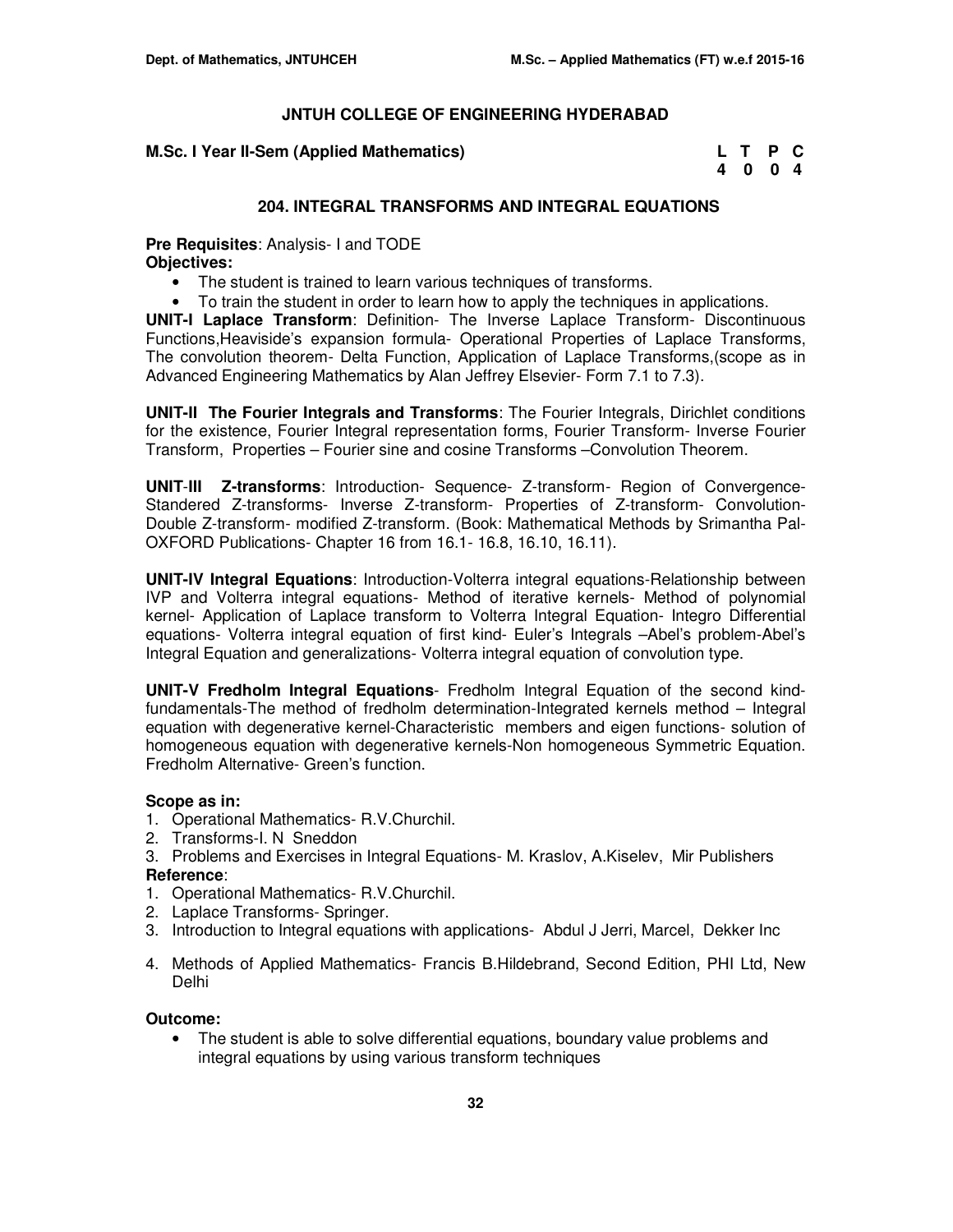#### **M.Sc. I Year II-Sem (Applied Mathematics)**

| Sc. I Year II-Sem (Applied Mathematics) | L T P C |  |
|-----------------------------------------|---------|--|
|                                         | 4 0 0 3 |  |

## **205- Departmental Electives 205(I). DISCRETE MATHEMATICS**

#### **Pre Requisites**: Algebra.

#### **Objectives:**

- To train the students thoroughly in mathematical concepts of discrete mathematics.
- To impart firm foundation in discrete mathematics which is useful in many other subjects of mathematics.
- The student is made to learn the logic and the applications into computer science.

#### **UNIT-I**

**Recurrence Relations:** Generating Functions-Coefficients of Generating Functions-Recurrence Relations-Inhomogeneous recurrence relations.

#### **UNIT-II**

**Relations and Digraphs:** Product Sets and Partitions- Relations and Digraphs- Paths in relation and Digraphs- Properties of Relations- Equivalence Relations -Data structures for Relations and Digraphs- Operations on Relations- Transitive Closure and Warshall's Algorithm- Adjacency Matrices.

#### **UNIT-III**

**Functions:** Functions- Functions for Computer Science- Growth of Functions- Permutation Functions.

#### **UNIT-IV**

**Order Relations and Structure:-**Partially Order Sets- External Elements of Partially Ordered Sets- Lattices- Finite Boolean Algebras- Functions on Boolean Algebras- Circuit Design.

## **UNIT-V**

**Graphs:** Isomorphism-Trees Spanning Trees-Binary Trees-Planar Graphs-Euler Circuits-Hamiltonian Graphs-Chromatic Numbers-For Color Problem.

#### **Scope as in:**

1. Discrete Mathematics for Computer Science- L. Mott, A. Kendal and T.P. Baker, 2<sup>nd</sup> Edition, Kiston(I-IV UNIT) .

2.Discrete Mathematical Structure- Kolman-Rusby-Ross, 5<sup>th</sup> Edition, Pearson Education

#### **References:**

- 1. Discrete Mathematics- Trembly Manohar
- 2. Discrete and Combinational Mathematics, Ralph. P.Grimaldi, Pearson Education India.
- 3. Discrete Mathematical Structure, G. Shanker Rao, NewAge International Pub.
- 4. Discrete Mathematics- Iyenger, Vikas Publications.
- 5. Discrete Mathematics with Applications, Thomous Koshy, Academic Press Print of Elsevier India.
- 6. Discrete Mathematics Elementary and Beyond, L. Levasz, J. Pelikan, K. Vesztergombi, Springer.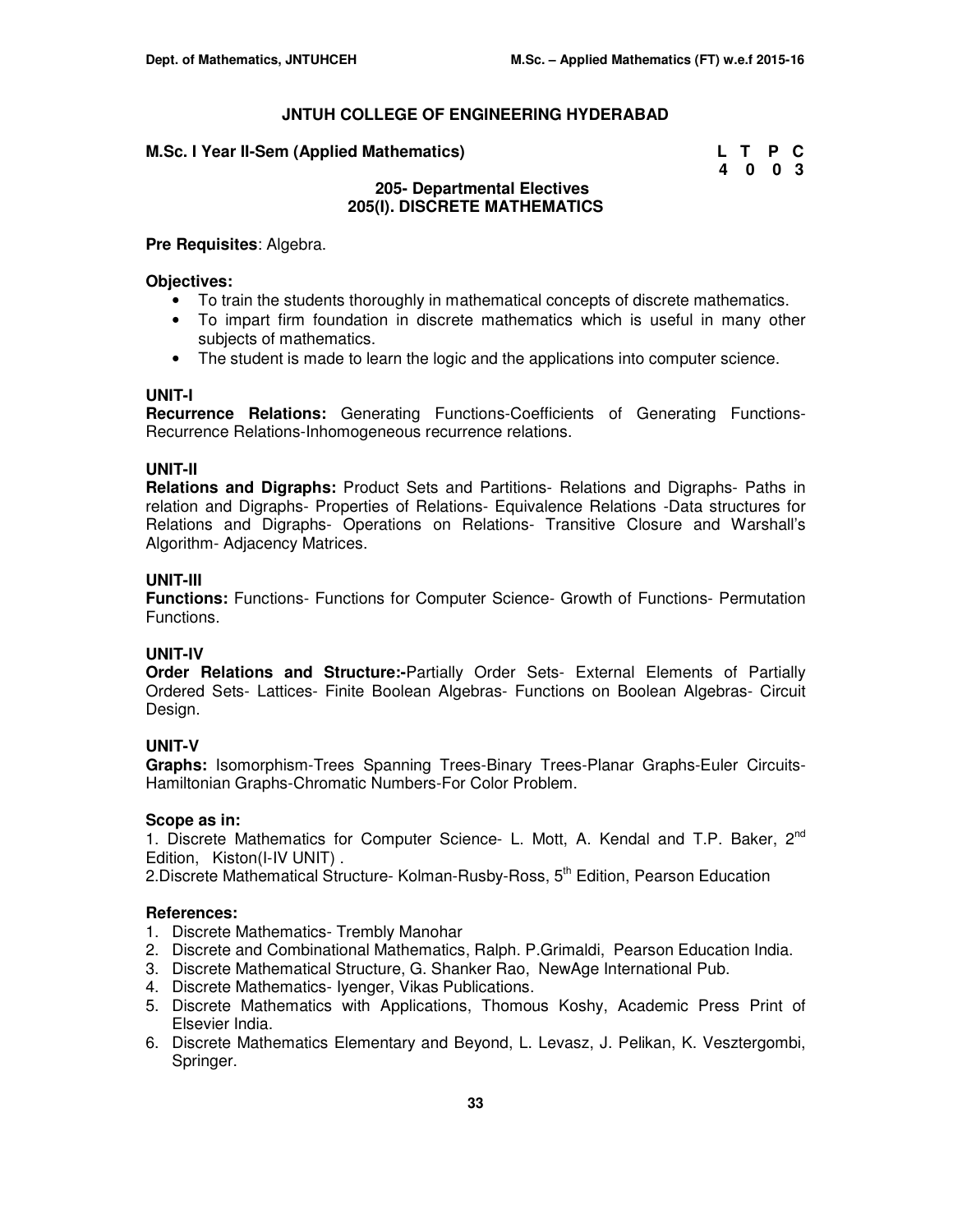7. Discrete Mathematics with Graph Theory- Edgar G. Goodaire, Michael M. Palmenter, PHI.

- The students become familiar with concepts of discrete mathematics.
- The students attain the ability to use this knowledge to understand and to solve many problems on other subjects like galois theory.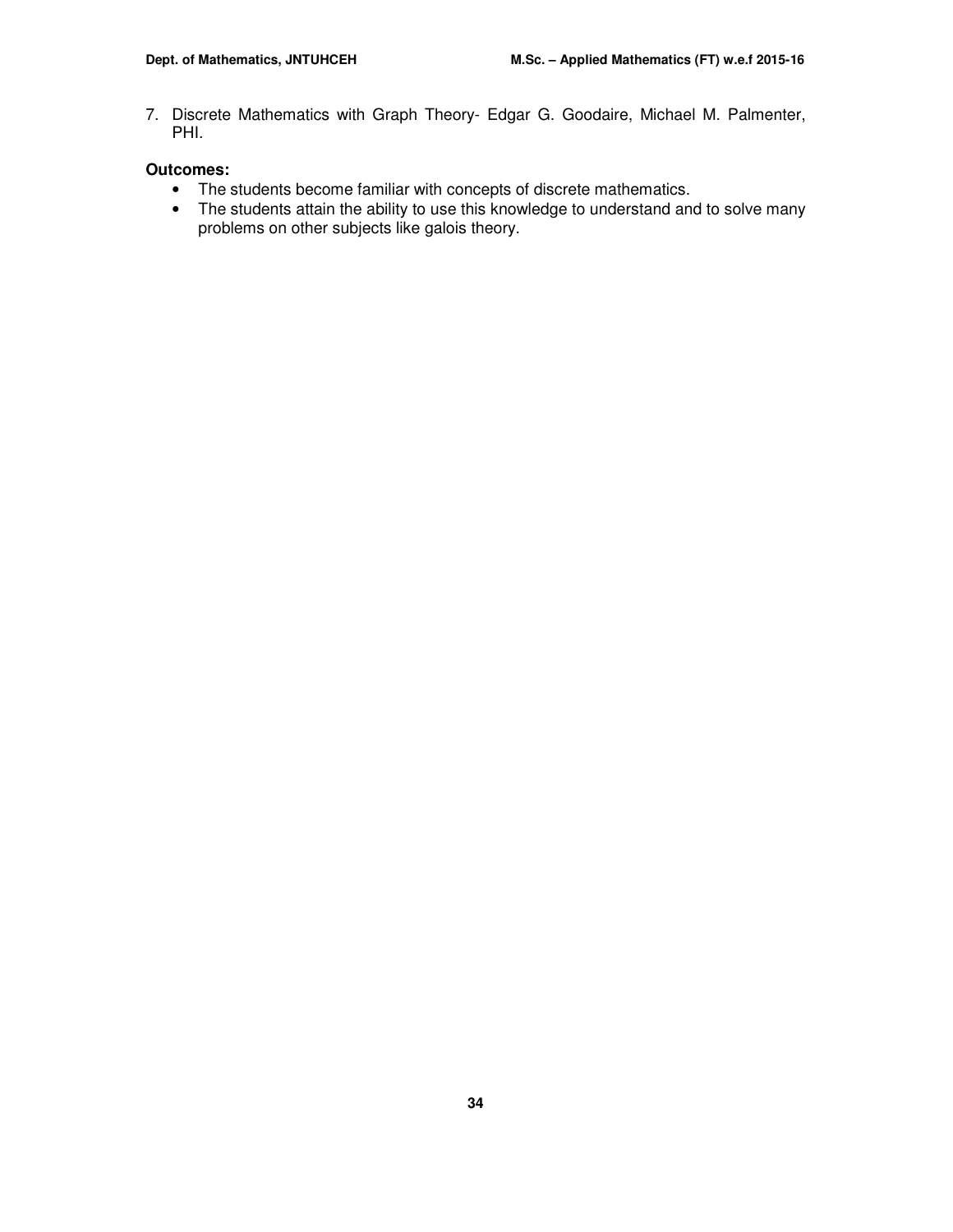#### **M.Sc. I Year II-Sem (Applied Mathematics)**

| M.Sc. I Year II-Sem (Applied Mathematics) | L T P C |  |
|-------------------------------------------|---------|--|
|                                           | 4 0 0 3 |  |

## **205(ii). ADVANCED DIFFERENTIAL EQUATIONS**

L: 4, P: 0, Credits: 3

**Pre Requisites**: Analysis- I and TODE. **Objectives:** 

• To the students concepts of more advanced deferential equations including linear as well as non linear.

## **UNIT-I**

**Systems of Linear Differential Equations:** Introduction- System of first order equations-Model for arms competition between two nations- Existence and uniqueness theorem-Fundamental Matrix- Non homogeneous linear systems- Linear systems with constant coefficients- Linear systems with periodic coefficients.

## **UNIT-II**

**Existence and Uniqueness of Solutions:** Introduction- Preliminaries- Successive Approximations- Picard's Theorem- Continuation and dependence on initial conditions-Existence of solutions in the large- Existence and uniqueness of solutions of systems- Fixed point method.

## **UNIT-III**

**Boundary Value Problems:** Introduction- Sturm Liouville problem- Green's Function-Applications of Boundary value problems- Picard's Theorem.

## **UNIT-IV**

**Oscillations of Second Order Equations:** Fundamental Results- Sturm's comparison theorem- Elementary linear oscillations- Comparison theorem of Hille wintner- Oscillations of

$$
x^{\dagger} + a(t)x = 0
$$

## **UNIT-V**

**Stability of Linear and Nonlinear Systems:** Introduction- Elementary critical points-System of equations with constant coefficients- Linear equation with constant coefficients-Lyapunov Stability- Stability of Quasi linear systems- Second order linear differential equations.

## **Scope as in:**

- 1. Text book of ordinary differential equations- V. Lakshmikantam, S.G. Deo and V. Raghavendra, Second Edition, Tata Mc Graw –Hill.
- 2. Ordinary Differential equations- with applications in biology and engineering- M .Rama Mohan Rao and Shahi Ahamed, Affiliated East-West Press Pvt. Ltd.
- 3. Theory of Ordinary Differential Equations- Randal H.Cole Appleton, Century-Crafts, New York (1968).

## **References**:

1. Theory of Ordinary Differential Equations- Earl.A. Coddington, PHI.

## **Outcome:**

• The student can perform phase plane analysis, analyze systems of equations. For example linearising and non linear equations.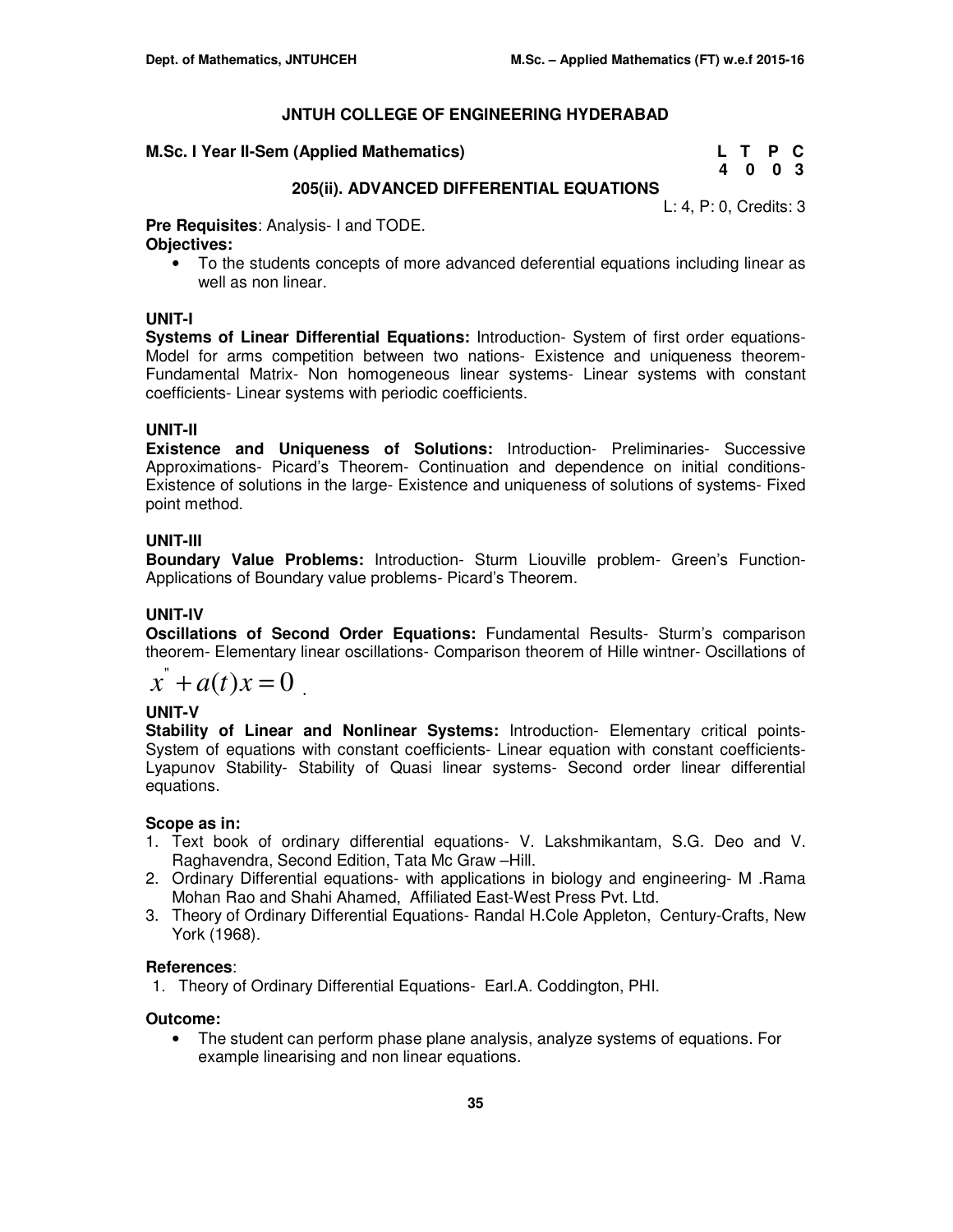| M.Sc. I Year II-Sem (Applied Mathematics) | LTPC |      |  |
|-------------------------------------------|------|------|--|
|                                           |      | 4003 |  |
| <b>2012/11:11 CALOIC THEODY</b>           |      |      |  |

## **205(iii). GALOIS THEORY**

## **Pre Requisites**: Algebra.

## **Objectives:**

• To teach the students advanced algebra like Galois Theory and extension fields.

## **UNIT-I**

**Field Theory:** Field definition and examples- Irreducible polynomials and Eisentein criterion- Adjunction of roots.

## **UNIT-II**

Algebraic extensions- Algebraically closed fields**- Normal and separable extensions**: splitting fields

## **UNIT-III**

Normal extensions- Multiple roots- Finite fields- Separable extensions

#### **UNIT-IV**

**Galois Theory:** Automorphism groups and fixed fields- Fundamental Theorem of Galois theory- Fundamental theorem of algebra.

#### **UNIT-V**

**Applications of Galois Theory to classical problems**: Roots of unity and cyclotomic polynomials- Cyclic extensions- Polynomials solvable by radicals.

#### **Scope as in:**

- 1. Basic Abstract Algebra- P.B. Bhattacharya, S.K. Jain, S.R. Nagpaul, Second Edition, Cambridge University Press.
- 2. Topics in Algebra- I.N. Herestein, John Willey-

## **References:**

- 1. Galois Theory, second edition- J. Rotman, Springer.
- 2. Algebra- M.Artin, PHI.
- 3. Algebra Contemporary Abstract- Joseph A. Gallian, Narosa.
- 4. Algebra- Serge Lang, Springer.
- 5. Basic Algebra- P.B. Cohn, Springer.

## **Outcome:**

Students can take subjects like coding theory by knowing Galois Theory.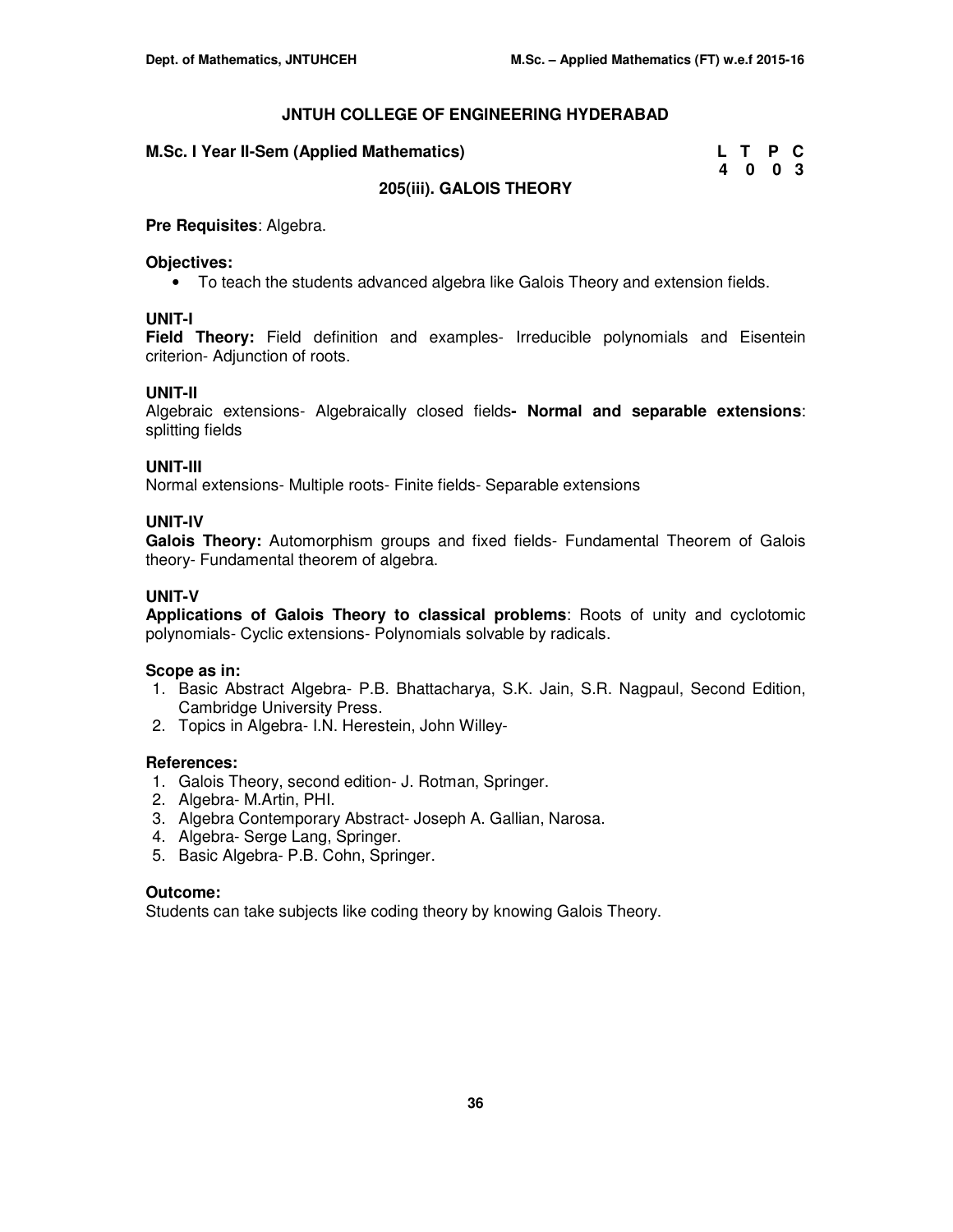#### **M.Sc. I Year II-Sem (Applied Mathematics)**

| M.Sc. I Year II-Sem (Applied Mathematics) | L T P C |  |
|-------------------------------------------|---------|--|
|                                           | 2 0 6 2 |  |

## **206- DATA STRUCTURES THROUGH 'C'**

**Pre Requisites**: No Pre Requisites. Foundation Course

## **Objectives:**

- Assess how the choice of data structures and algorithm design methods impacts the performance of programs.
- Choose the appropriate data structure and algorithm design method for a specified application.
- Solve problems using data structures such as linear lists, stacks, queues, , binary trees, binary search trees, and graphs and writing programs for these solutions.

## **UNIT-I**

**Array and Records** - Storages structures for arrays strings- sting operations- sparse matrices representation records- Linear data structures- Linear lists- operations on linear lists sequential allocation and linked allocation linked lists- single linked lists- double linked lists- insertion and deletion operations- simple applications of linked lists- multiple linked structures- Circular Linked Lists.

## **UNIT-II**

**Stacks** - Stack operations- array and pointer implementations of stacks- simple applications of stacks - infix to postfix expression conversions- postfix expression evaluation recursion.

## **UNIT- III**

**Queues** - Queue operations- array and pointer implementation of queues- circular queuesinsertion and deletion operations on circular queues- Simple applications of queues.

## **UNIT-IV**

**Non Linear Data Structures** - Trees and Graphs - Tree terminology- Binary treesrepresentations of binary trees- recursive and non recursive traversals of binary trees-Graphs-

Terminology- representation of graphs- depth first and breadth first search of graph.

## **UNIT-V**

**Searching** - Linear search- binary search- **sorting** - Bubble sort- selection sort- insertion sort- merge sort- Quick Sort- heap Sort. Time and Space complexity-definition- time complexity of simple algorithms (Elementary treatment only). **Scope as in**:

1. An introduction to data structures with application M.C.M.- Trem Bay Ad Sorenson.

## **Reference:**

- 1. DataStructure- Kochen
- 2. Data Structure- Behrouz.A.Forouzan- Richard F.Gilberg.
- 3. Programming in ANSI E. Balaguruswamy.

- To describe the usage of various data structures
- To explain the operations for maintaining common data structures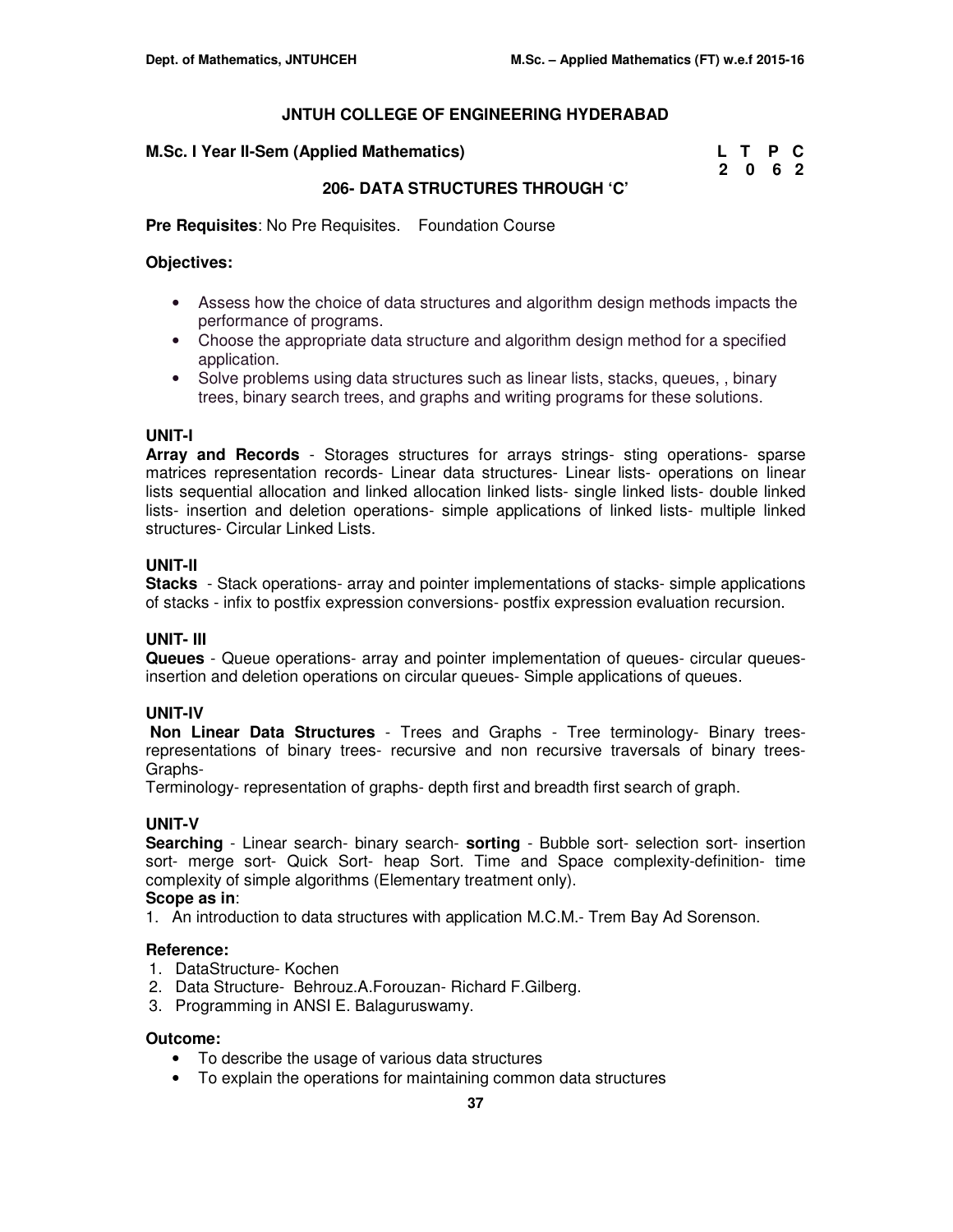- To write programs using linked structures such as List, trees, and graphs
- To analyze algorithms and to determine algorithm correctness and time efficiency class
- To demonstrate various methods of organizing large amounts of data.
- To design and apply appropriate data structures for solving computing problems

## **Lab Practice:-**

1. Implement the following data structures using Arrays.

- i) Stacks
- ii) Linear Queues
- iii) Circular Queues
- iv) Dequeue
- 2. Implement Polynomial addition and multiplication with linked list sparse matrix.
- 3. Implement binary search tree using linked list and perform the following operations.
	- i) Insertion
	- ii) Deletion
	- iii) Inorder Traversal
	- iv) Preorder Traversal
	- v) Preorder Traversal
- 4. Singly Linked list and doubly lists.
	- i) Insertion
	- ii) Deletion
	- iii) Lockup
- 5. i) Implement Stack using Linked list.
- ii) Implement Queue using Linked list.
- 6. Implement the following sorting Techniques.
	- i) Bubble sort
	- ii) Insertion sort
	- iii) Quick sort
	- iv) Heap sort
- 7. Implementation the following Searching method.
	- i) Sequential Search
	- ii) Binary Search
	- iii) Fibonacci
- 8. i) Conversion of Infix expression to Postfix notation.
	- ii) Simple expression evaluation that can handle +--- /and\*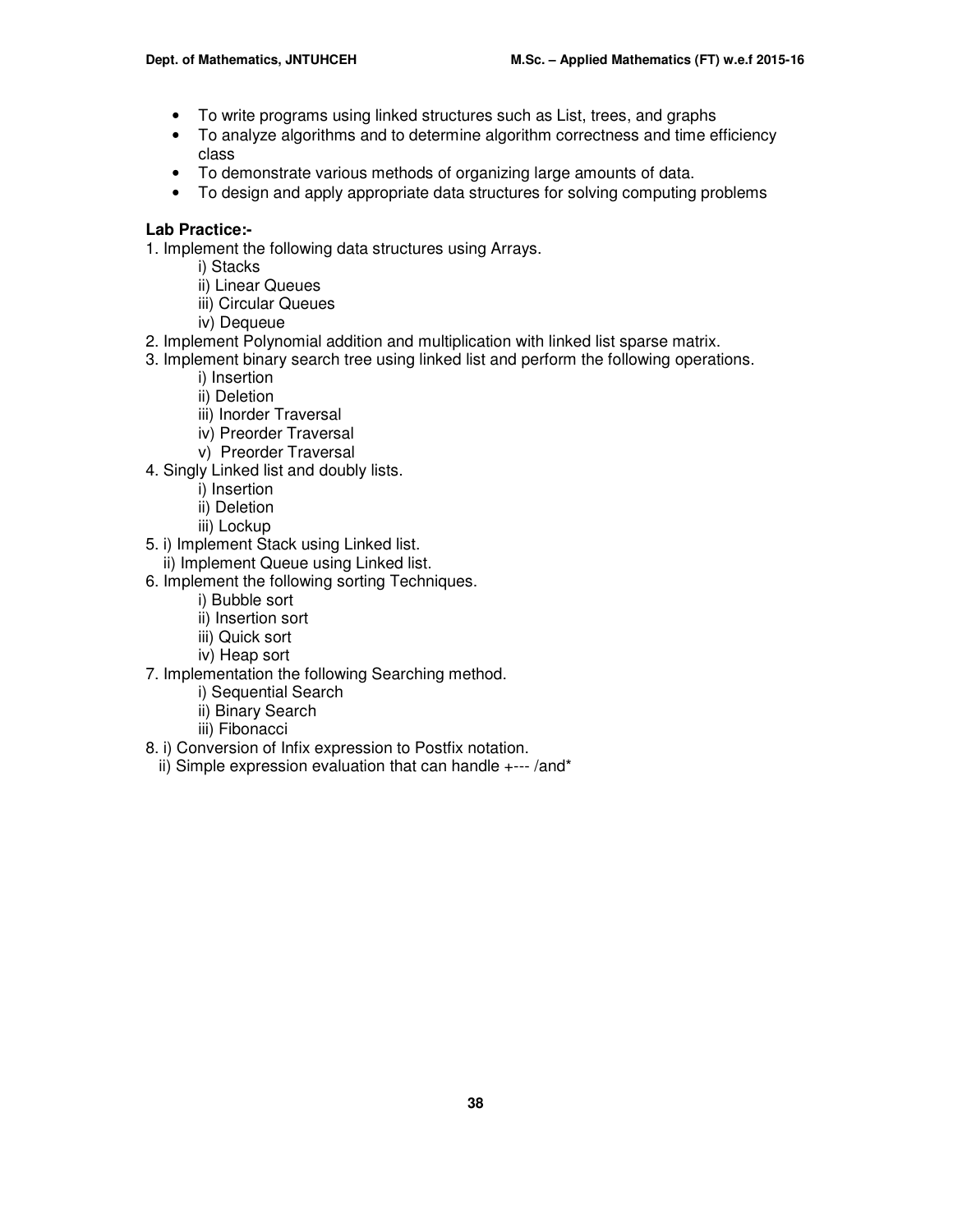| M.Sc. II Year I-Sem (Applied Mathematics) | L T P C |  |
|-------------------------------------------|---------|--|
|                                           | 4 0 0 4 |  |

## **301- TOPOLOGY**

**Pre Requisites**: Analysis- I and Analysis- II

## **Objectives:**

• The object of Topology is to stress on the ideas of abstraction, aesthetics and the development of mathematical tools and the use of the language of mathematics.

## **UNIT-I**

**Topological Spaces:** The definition and some examples – Elementary concepts – Open bases and open subbases – Weak topologies.

## **UNIT-II**

The function algebras  $C$  (X, R) and  $C$  (X, C)

**Compactness:** Compact spaces – Product of spaces – Tychonoff's theorem and locally compact spaces.

## **UNIT-III**

Compactness for metric spaces – Ascoli's theorem. **Separation:** T<sub>1</sub>- spaces and Hausdorff spaces.

## **UNIT-IV**

Completely regular spaces and normal spaces – Urysohn's lemma and the Tietze extension theorem – The Urysohn imbedding theorem- The Stone Cech compactification.

## **UNIT-V**

**Connectedness:** Connected spaces – The components of a space – Totally disconnected spaces – Locally connected spaces.

## **Scope as in**:

1. Introduction to Topology and Modern Analysis- G.F. Simmons, Tata Mc graw-Hill.

## **References:**

- 1. Topology -James R. Munkers, PHI.
- 2. General Topology- Kelley, Springer.
- 3. Topology- Dugundji, Cambridge University Press.
- 4. Principles of Topology- Fred.H.Groom, Cengage Learning.

- Students should be familiar with basic concepts of topology.
- Student should gain mathematical maturity.
- Students should become competent in writing proofs.
- Apply special imagination to theory.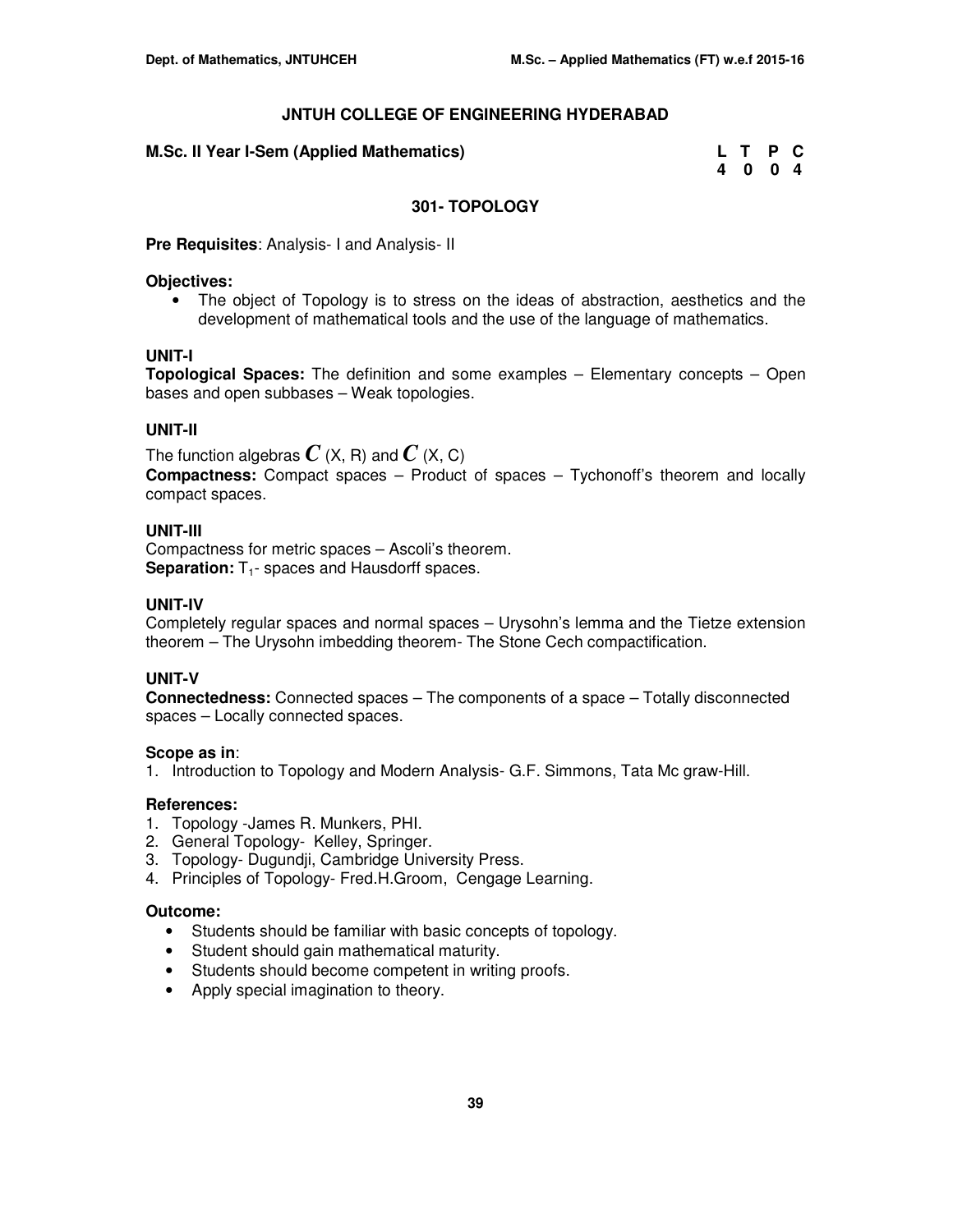| M.Sc. II Year I-Sem (Applied Mathematics) | L T P C |  |
|-------------------------------------------|---------|--|
|                                           | 4004    |  |

## **302- PROBABILITY AND STATISTICS**

**Pre Requisites**: No Pre Requisites. Foundation Course.

**Objectives:** The student will be able to:

- Define experiment, outcome, event, probability and equally likely.
- Restate the formula for finding the probability of an event.
- Determine the outcomes and probabilities for experiments.
- Interact with die rolls and spinners to help predict the outcome of experiments.
- Distinguish between an event and an outcome for an experiment.
- Recognize the difference between outcomes that are equally likely and not equally likely to occur.

#### **UNIT-I**

**Probability**: Sample spaces and events - Basic set theory - Definitions of probability - Axioms of probability - Joint probability (addition Theorems) - Conditional probability (Multiplication Theorem) - Total probability - Baye's Theorem - Independent events – random variables - Introduction - Types of Random variables - Discrete Random variable.

Probability Distribution Function - Properties of Distribution Function - Probability Density Function (PDF) - Properties of Density Function - Continuous Random Variables - Random vector concepts - Joint distribution function - Joint Density function statistical parameters Mathematical expectation - Variance - Skew-Moments - Moment generating function - Characteristics function - Chebyshev's inequality Probability and distribution: Binomial distribution - Poisson distribution - Uniform distribution - Normal distribution - Exponential distribution.

#### **UNIT-II**

**Regression And Correlation**: Correlation Analysis- Types of correlation - Positive and negative correlation -Simple - partial and Multiple Correlation - Linear and Non-Linear Correlation - Methods of Studying Correlation - Scatter Diagram correlation - Graphic method – Karl-Pearson's Coefficient of correlation Rank Correlation - Partial correlation - Multiple Correlation - Regression Analysis.

#### **UNIT-III**

Tests of statistical hypothesis - large sample tests - Introduction - Statistical Hypothesis -test of a statistical hypothesis- Procedure of Testing Hypothesis - Set up a Hypothesis - Set up a Suitable significance Level - Setting's test criterion - Doing computations - Making decisions - Type I and Type II errors - Two-tailed and one-tailed test of Hypothesis - Large sample tests: Test of significance of single mean - Test of significance for difference of standard deviation - Test of Significance for single proportion - Test of significance for difference of proportions.

## **UNIT-IV**

**Tests of statistical hypothesis small sample tests**: Introduction -student's t-distribution-Properties of t-distributing - test of significance of single mean - Test of significance for inference between two mean of independent sample\_ Test of significance for difference between Two Means (dependent samples)- Test of Significance of an observed correlation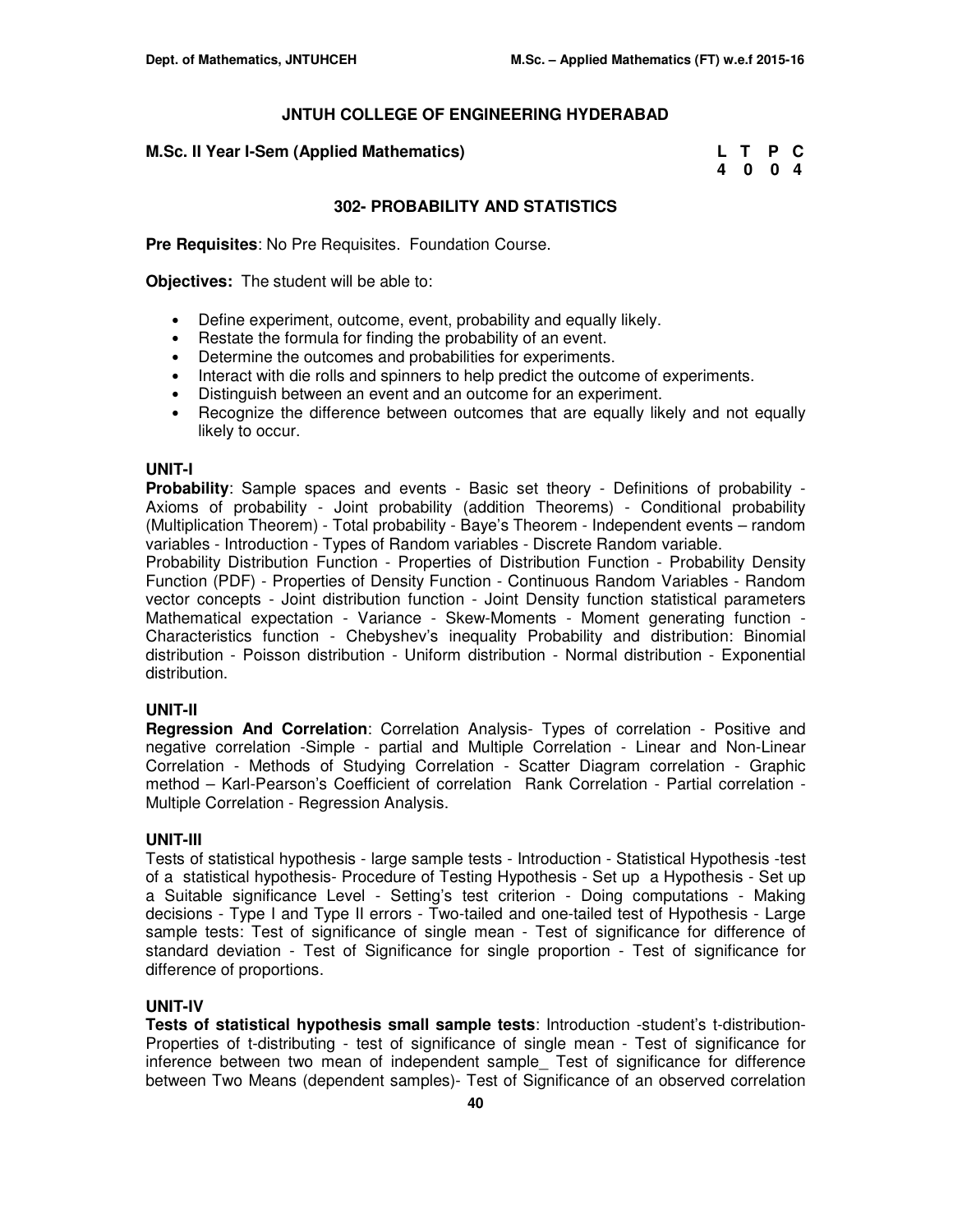coefficient - F-test for equality of Population Variance - Chi-square distribution : Properties of chi-square distribution - Applications of Test of a statistical  $\chi^2$  distributions - Chi-square test for goodness of fit - Conditions for-applying  $\chi^2$  test - degree of freedom -Chi-square test for independence of attributes.

## **UNIT-V**

Time series analysis - Introduction - Significance of Time series analysis - Components of time series - Secular Trend: Freehand of Graphic Method - Semi average Method - Method of Moving Averages- Method of Least Square - Straight linear and non-linear trends - Logarithmic methods - Exponential trends - Growth curves - Seasonal variations: Method of Simple averages Ratio-to-trends method - Ratio-to-Moving average method -Random process - Classification -Statistical of Random process- Stationary random process - Erodic Random process - Correlation Techniques - Auto-correlation - Auto-Covariance - Properties of Auto-correlation Cross-correlation- Cross-covariance - properties of Cross-correlation.

## **Scope as in:**

- 1. Fundamentals of Mathematical Statistics- Gupta and Kapoor.
- 2. Probability and Random Process- Murugeshan

## **Reference:**

- 1. Probability and Statistics for Engineers and Scientists- Miller & Freund.
- 2. Probability and Statistics- Anthony J Hayter.
- 3. Introduction to Probability chartes M.Grinstead- J. Laurie Snell.

## **Outcomes:**

The student will be able to:

- Define certain event, impossible event.
- Describe and list the contents of a standard deck of 52 playing cards.
- Examine the probabilities of experiments with certain outcomes.
- Examine the probabilities of experiments with impossible outcomes
- Evaluate interactive die rolls and spinners in relation to certain and impossible events.
- Explain the difference between certain and impossible events.
- Compute the probability of a certain event.
- Compute the probability of an impossible event.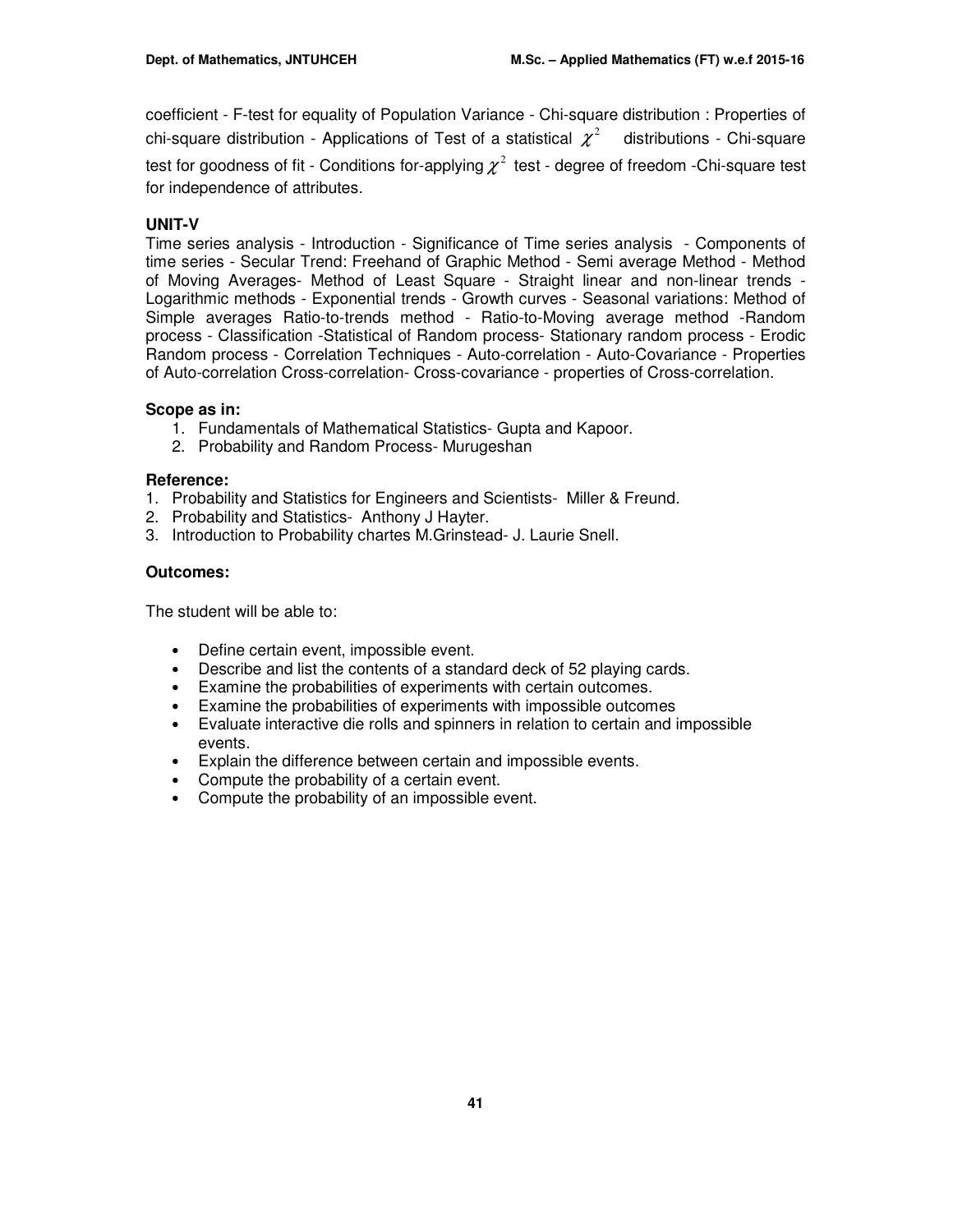#### **M.Sc. II Year I-Sem (Applied Mathematics)**

| M.Sc. II Year I-Sem (Applied Mathematics) | L T P C |  |
|-------------------------------------------|---------|--|
|                                           | 4004    |  |

## **303- PARTIAL DIFFERENTIAL EQUATIONS**

**Pre Requisites**: Ordinary differential equations and Linear Algebra

#### **Objectives:**

- Where and how PDEs arise in applications.
- Fundamental concepts of PDE theory.
- Analytical methods for solving PDEs

#### **UNIT-I**

Simultaneous Differential equations of the first order and the first degree in three variables Method of solution of  $dx/P = dy/Q = dz/R$  – orthogonal trajectories of a system of curves on a surface – Partial differential forms and equations.

## **UNIT-II**

**Partial Differential Equations of the First Order**: Origins of First Order Partial Differential Equations – Cauchy's problem for first order equations – Linear equations of the first order – Nonlinear Partial Differential equations of the first order – Cauhy's method of Characteristics – Charpit's Method –Jacobi's method.

#### **UNIT-III**

**Partial Differential Equations of the Second Order:** Linear Partial Differential Equations with constants coefficients – Characteristic curves of second order equations in three variables – The solution of linear hyperbolic equation – Separation of variables.

## **UNIT-IV**

**Laplace Equations**: The occurrence of Laplace's equation in physics Elementary solution of Laplace equation – Boundary Value Problems Separation of variables – The two dimensional Laplace equation.

## **UNIT**-V

**The Wave equation**: The occurrence of the Wave equation in Physics – Elementary solution of the one – dimensional wave equation. Green's function for the wave equation. **Scope as in:** 

1. Elements of Partial Differential Equations- I.N. Sneddon, Mc Graw-Hill.

## **Reference**:

- 1. Partial Differential Equations- L.G.Petrovski.
- 2. Partial Differential Equations An Introduction- Bernard Epstein, Tata Mc Graw -Hill.
- 3. Partial Differential Equations- Methods and Applications- Robert, C.Mc Owen, Second Edition, Pearson Education.

- Describe real-world systems using PDEs.
- Solve first order PDEs using the method of characteristics.
- Determine the existence, uniqueness, and well-posedness of solution of PDEs.
- Solve linear second order PDEs using canonical variables for initial-value problems, Separation of Variables and Fourier series for boundary value problems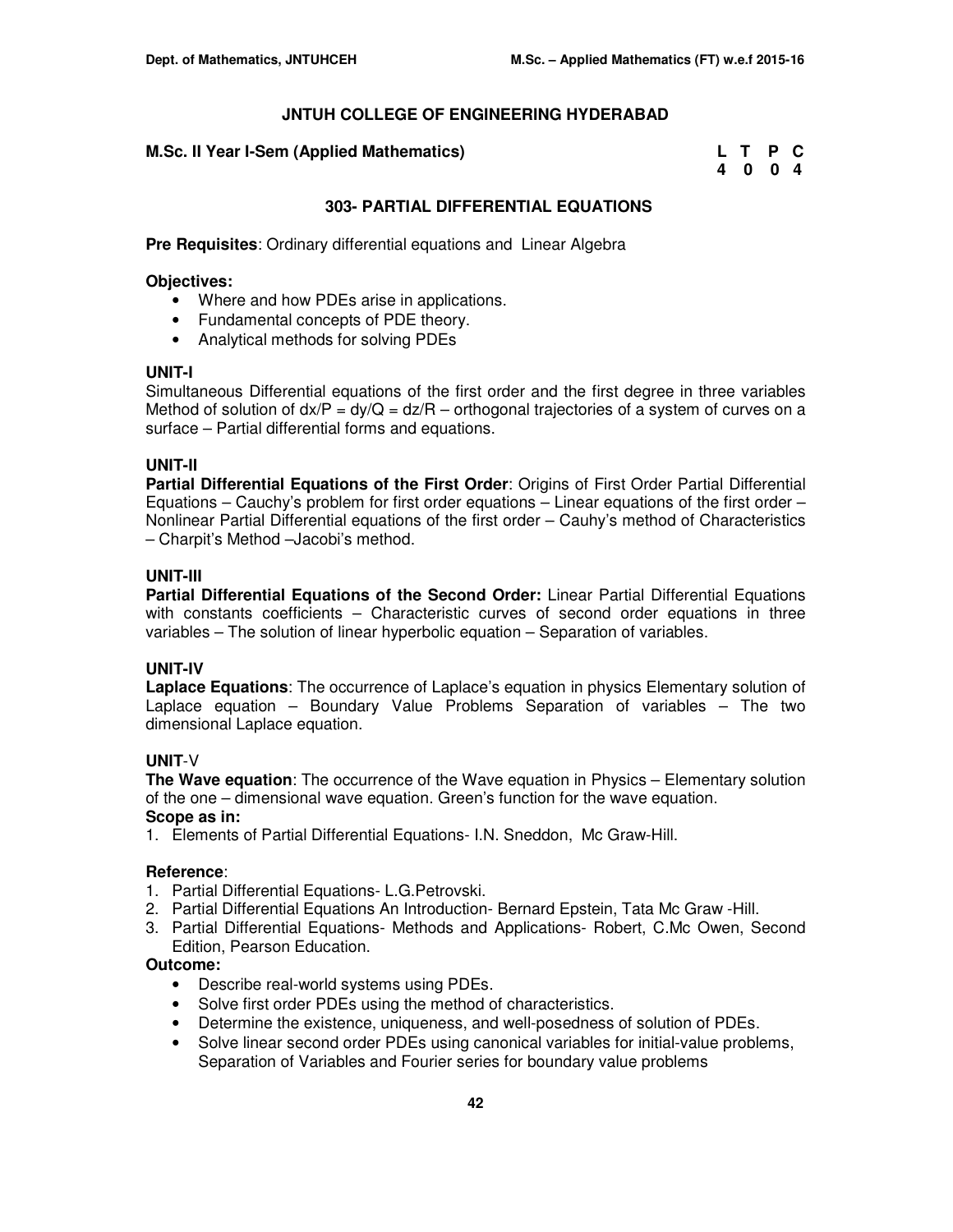#### **M.Sc. II Year I-Sem (Applied Mathematics)**

| M.Sc. II Year I-Sem (Applied Mathematics) | L T P C |  |
|-------------------------------------------|---------|--|
|                                           | 4 0 0 4 |  |

#### **304- OPTIMIZATION TECHNIQUES**

## **Pre Requisites**: Linear Algebra **Objectives:**

• To lay a strong foundation in various optimization techniques. So that the student can solve problems that arise in subjects like fluid dynamics.

#### **UNIT-I**

Linear Programming problem Formation, General formation of Linear Programming, problem, convex set, Extreme points of a Convex set, convex Hull. Linear programming: Simplex method, computational procedure of simplex method, Artificial variables Techniques, Two Phase Method, simple way for two phase simplex method , Big M-Method. Method to resolve degeneracy, special cases of unbounded solutions, Non existing feasible solutions. Revised Simplex M-method, duality in linear programming, Fundamental duality theorem, existence theorem.

## **UNIT-II**

**Transportations Models**: Matrix form of transportation problem, existence of feasible solution, existence of optimal solution, loops in transportation table and their properties, The initial basic solution in transportation table and their properties, The initial basic feasible solution to transportation problem, methods for initial Basic feasible solution, Moving towards optimum solution, To examine the initial basic feasible solution for Non-degeneracy, Determination of Net evaluations, the Optimality test, Degeneracy in Transportation problem, Unbalanced transportation problem.

#### **UNIT-III**

**Assignment, Problem**: Mathematical formulation of Assignment problem, Fundamental theorems Hungarian Method for Assignment problem Assignment Algorithm unbalanced assignment problem, The Maximal Assignment problem, Restrictions on Assignment.

## **UNIT-IV**

**Replacement Models**: The Replacement problem, Failure Mechanism of items, Replacement policy for items whose maintenance cost increases with time and money value is constant.

## **UNIT-V**

**Job Sequencing**: Terminology and notations, Principle Assumptions, solution of sequencing problem processing n jobs through two, three and m machines, processing two jobs through 'm' machines (Graphical method).

## **Scope as in**:

1. Operations Research by S.D.Sharma.

#### **Reference**:

- 1. Data Structures in Pascal- Horowitz And Sahni, Galgotia publications.
- 2. Linear programming by M.K.Venkata Raman.

## **Outcome:**

• The student can apply optimization techniques to solve and understand problems in statistics, fluid dynamics etc.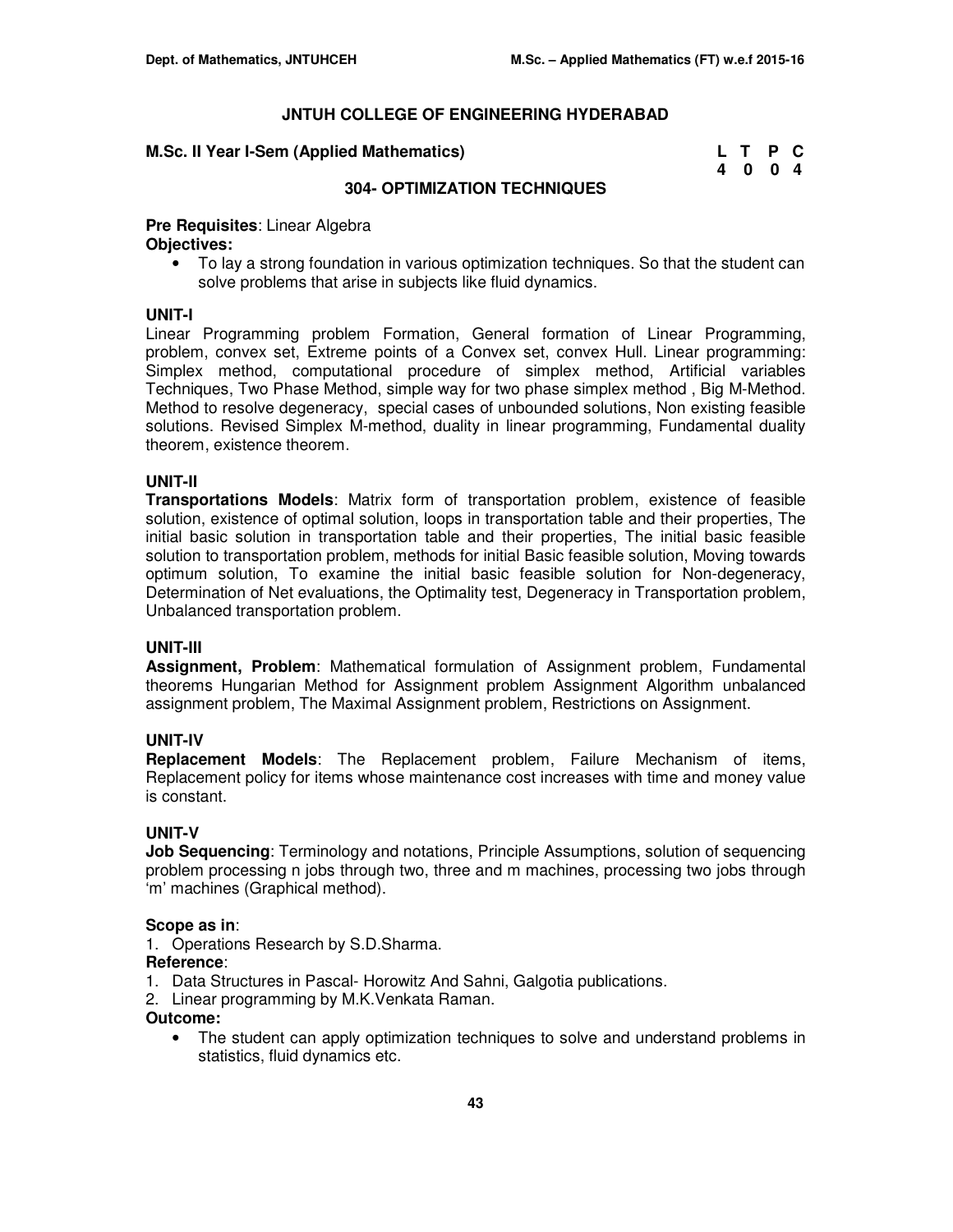| M.Sc. II Year I-Sem (Applied Mathematics) | L T P C |  |
|-------------------------------------------|---------|--|
|                                           | 4 0 0 3 |  |

## **Departmental Elective- III 305(i)- DISCRETE TIME CONTROL SYSTEMS**

**Pre Requisites**: Differential Equations.

#### **Objectives:**

• To train and motivate the students towards mathematical modeling and to understand various real world problems which use applications of mathematics

## **UNIT-I**

**Introduction to Discrete Time Control Systems**: Introduction - Digital Control Systems - Quantizing and Quantization Error - Data Acquisition- Conversion and Distribution Systems. **The Z Transform** : Introduction - The Z transform - Z Transforms of Elementary Functions - Important theorems of the Z Transform. The Inverse Z transform- Z transform Method for solving difference equations.

## **UNIT-II**

**Z-Plane Analysis of Discrete - Time Control Systems**: Introduction - Impulse Sampling and data hold - Obtaining the Z Transform by the Convolution integral Method - The pulse transfer function .

## **UNIT-III**

**Design of Discrete-Time Control Systems by Conventional Methods**: Introduction - Mapping between the S plane and the Z plane - Stability analysis of closed - Loop systems in the Z plane.

## **UNIT-IV**

**State-Space Analysis**: Introduction - State - Space representations of discrete time systems - Solving discrete-time state - Space equations - Pulse-transfer-function matrix - Discretization of continuous- time state - space equations - Liapunov stability analysis.

## **UNIT-V**

**Pole placement and observer design**: Introduction - Controllability - Observability - Useful transformations in state - Space analysis and design - Design via pole placement - State observers.

## **Scope as in:**

1. Discrete - Time Control Systems- Katsuhiko, 2nd edition- Ogata Prentice, Hall of India Pvt, New Delhi.

#### **References**:

1. Digital Control using Digital Signal Processing- Farzad Nekoogar & G Moriarty Prentice Hall PTR- Upper Saddle Rover- New Jersey.

#### **Outcome:**

• After the completion of this course the student can apply these techniques to learn and understand mathematical modeling, dynamical systems and mathematical biology.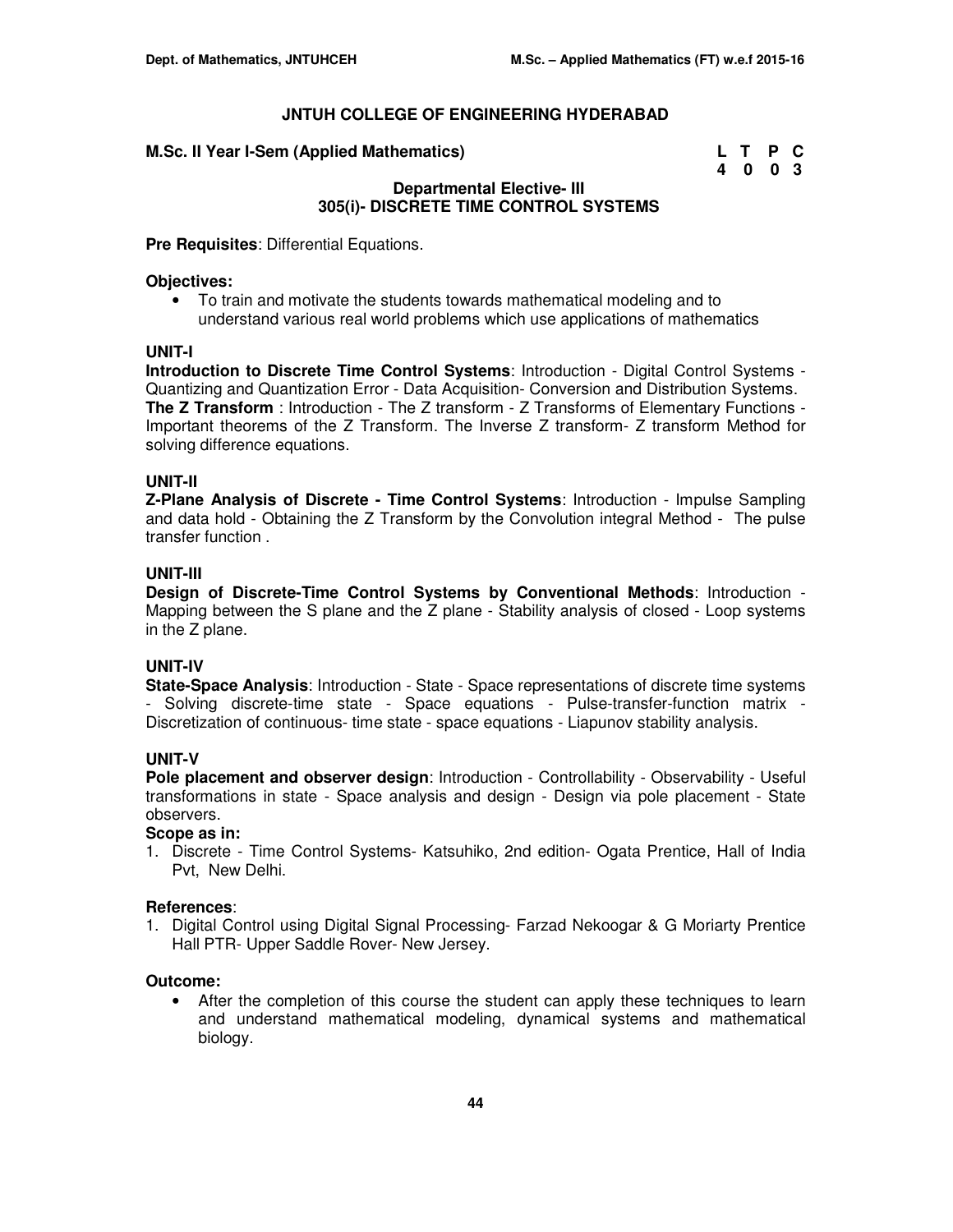| M.Sc. II Year I-Sem (Applied Mathematics) | L T P C |  |
|-------------------------------------------|---------|--|
|                                           | 4 0 0 3 |  |

## **305(ii)- DIFFERENTIAL EQUATIONS AND DYNAMICAL SYSTEMS**

**Pre Requisites:** Theory of Ordinary differential equations **Objectives:** 

By the end of the course, you would/should have:

- Learned and used various tools for the analysis and control of nonlinear systems.
- Got a feeling and gained insight into the complexity of nonlinear systems.
- Known and played around with a wide variety of interesting, inherently nonlinear examples.

## **UNIT –I**

**Linear Systems**: Uncoupled Linear Systems- Diagonalization- Exponentials of Operators-The Fundamental Theorem for Linear Systems- Linear Systems in  $R^2$ - Complex Eigen Values- Multiple Eigen Values- Jordan Forms- Stability Theorem- Non homogeneous Linear Systems.

## **UNIT-II**

**Nonlinear Systems: Local Theory**- Some Preliminary Concepts and Definitions- The Fundamental Existence- Uniqueness Theorem- Dependence on Initial Conditions and Parameters- The Maximal Interval of Existence- The Flow Defined by a Differential Equation-Linearization- The Stable Manifold Theorem- The Hartman- Grobman Theorem- Stability and Liapunov Functions- Saddle- Nodes- Foci and Centers- NonHyperbolic Critical Points in  $R^2$ -Gradient and Hamiltonian Systems.

## **UNIT-III**

**Nonlinear Systems: Global Theory**- Dynamical Systems and Global Existence Theorems-Limit Sets and Attractors- Periodic Orbits- Limit Cycles and Separatrix Cycles- The Poincare Map- The Stable Manifold Theorem for Periodic Orbits- Hamiltonian Systems with Two Degrees of Freedom- The Poincare Bendixson Theory in  $R^2$ - Lieanard Systems  $-$ Bendixon's Criteria- The Poincare Sphere and separatrix Configurations- Index Theory.

## **UNIT-IV**

**Nonlinear Systems: Bifurcation Theory**- Structural Stability and Piexoto's Theorem-Bifurcations at Non Hyperbolic Equilibrium Points- Hopf Bifurcation and Bifurcation of Limit Cycles from a Multiple Focus.

## **UNIT-V**

Bifurcations at Non Hyperbolic Periodic Orbits- One Parameter Families of Rotated Vector Fields- The Global Behavior of One Parameter Families of Periodic Orbits- Homoclinic Bifurcations- Melnikov's Method.

## **Scope as in:**

1. Differential Equations, Dynamical Systems and an Introduction to Chaos- M.W.Hirsch, Stephens Snale, Rldevaney, ELSE WEAR Press.

#### **References:**

1. Differential Equations and Dynamical Systems- Lawrence Perko, Springer.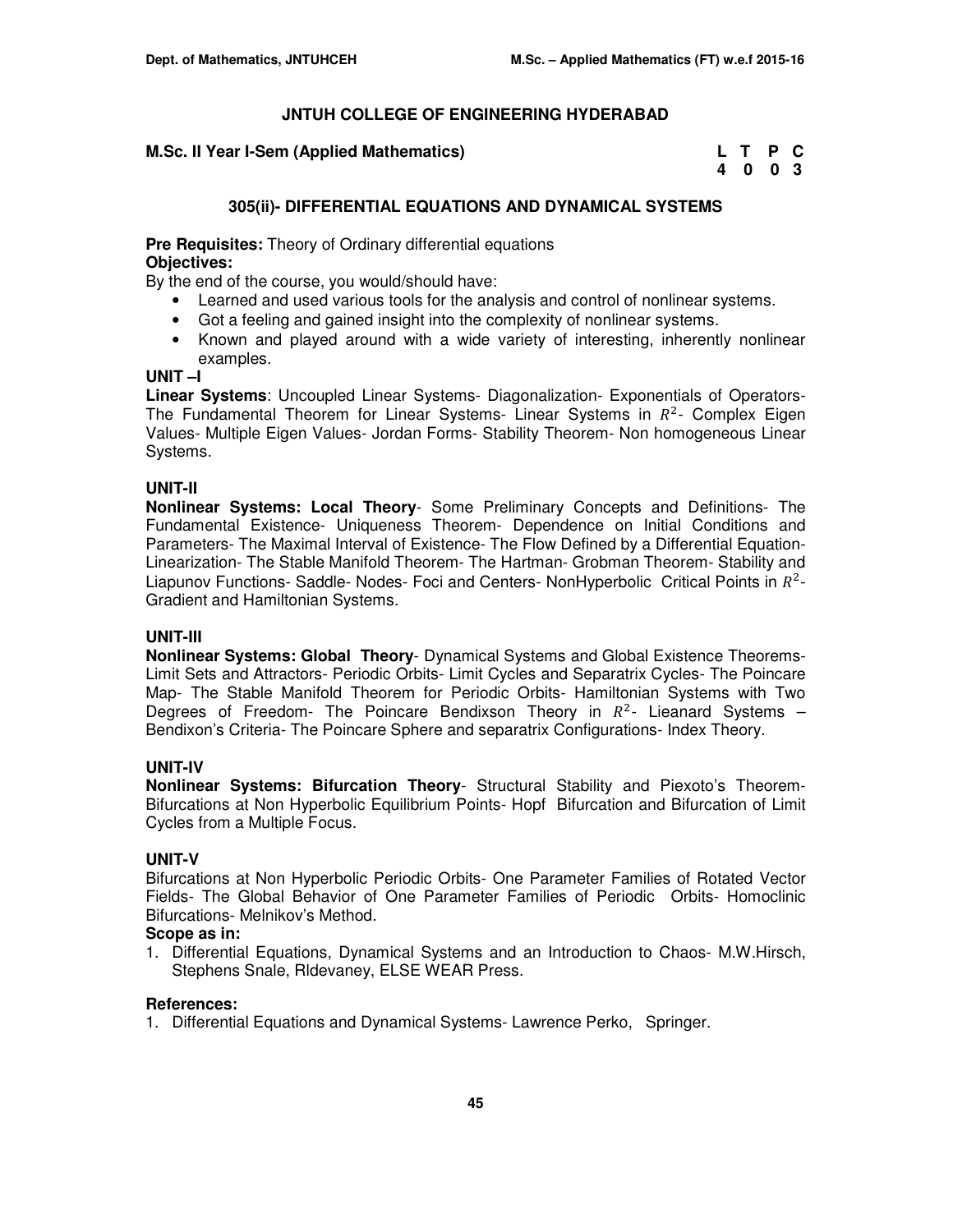- Knowledge. The student has knowledge of basic concepts and methods from the theory of differential equations and dynamical systems, including analytical and geometrical techniques for the study of qualitative properties of solutions. In particular, the student is familiar with linear and nonlinear systems, existence and uniqueness, continuous dependence, phase plane analysis, equilibria, limit cycles, stability, Lyapunov's Direct Method, index theory, the Poincaré-Bendixson theorem, the additional topics and examples of applications.
- Skills. The student is able to apply his or her knowledge to the study of concrete examples. The student masters central techniques of proof and is able to apply these to related problems.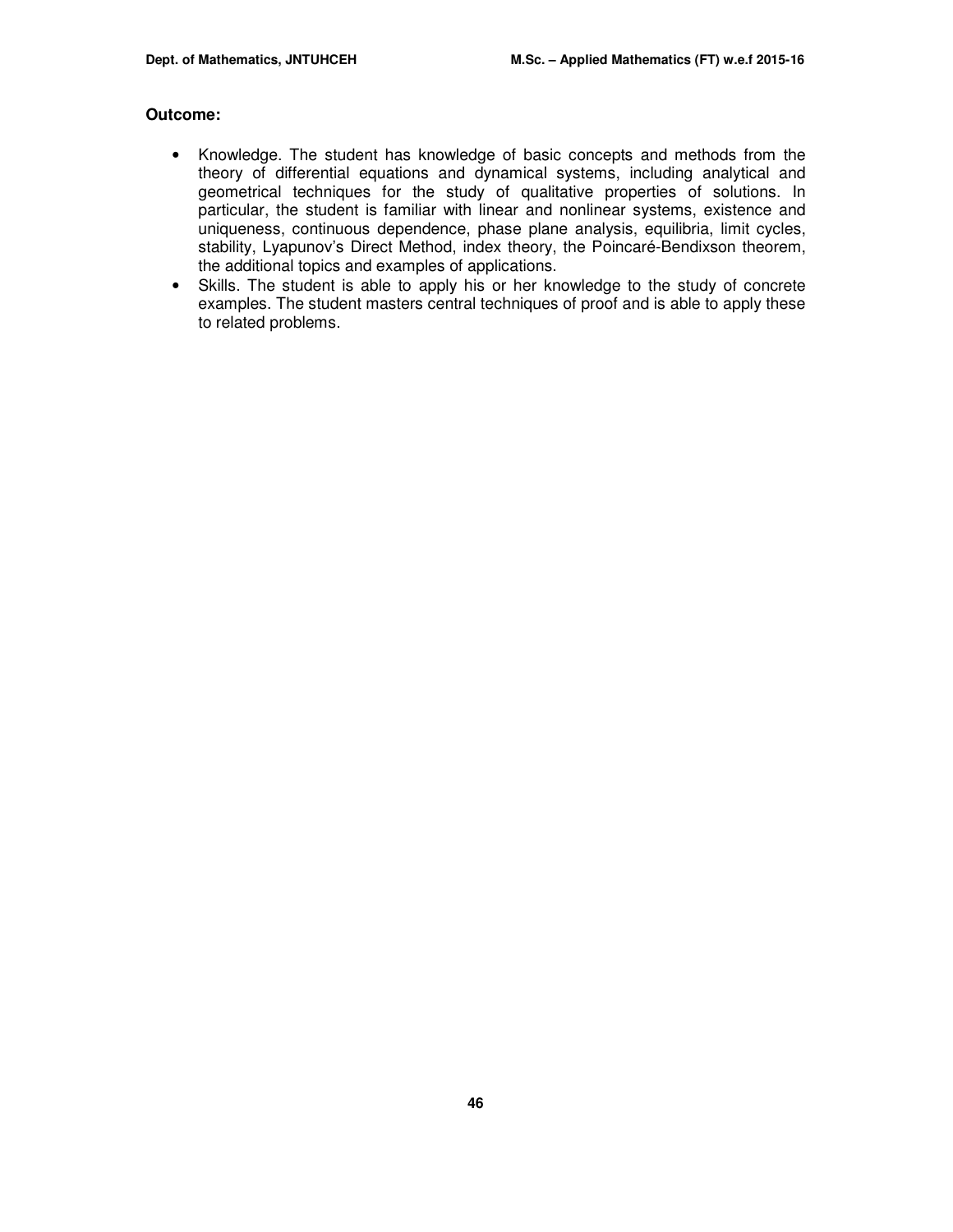#### **M.Sc. II Year I-Sem (Applied Mathematics)**

| M.Sc. II Year I-Sem (Applied Mathematics) | L T P C |  |
|-------------------------------------------|---------|--|
|                                           | 4003    |  |

#### **305(iii)- ARTIFICIAL NEURAL NETWORKS**

#### **Pre Requisites**: Linear algebra.

#### **Objectives:**

The student will able to know the following topics.

• Basic neuron models, Basic neural network models, multilayer perceptron, **Basic learning algorithms**: the delta learning rule, the back propagation algorithm, selforganization learning, **Applications**: pattern recognition, function approximation, information visualization, etc.

## **UNIT-I**

**Basics of Artificial Neural Networks:** Characteristics of Neural Networks- Historical Development of Neural Network Principles- Artificial Neural Networks: Terminology- Models of Neuron- Topology- Basic Learning Laws.

#### **UNIT-II**

**Activation and Synaptic Dynamics:** Introduction- Activation Dynamics Models- Synaptic Dynamics Models- Learning Methods- Stability and Convergence- Recall in Neural Networks.

#### **UNIT-III**

**Functional Units of ANN for Pattern Recognition Tasks:** Pattern Recognition Problem-Basic Functional Units- Pattern Recognition Tasks by the Functional Units.

#### **UNIT-IV**

**Feedforward Neural Networks:** Introduction- Analysis of Pattern Association Networks-Analysis of Pattern Classification Networks- Analysis of Pattern Mapping Networks-Summary and Discussion.

## **UNIT-V**

**Feedback Neural Networks: Introduction- Components of a Competitive Learning Network-**Analysis of Feedback Layer for Different Output Functions- Analysis of Pattern Clustering Networks- Analysis of Feature Mapping Network- Summary.

#### **Scope as in:**

1. Artificial Neural Networks- B. Yegnanarayana, Prentice Hall of India Pvt. Ltd, New Delhi.

#### **References:**

- 1. Neural Networks, Algorithms, Applications and programming Techniques- James A. Freeman/ David M. Skapura, Pearson Education, Inc, NewDelhi 1991.
- 2. Introduction to Artificial Neural systems- Jacek and Zurada, Jaico Publishing Home 1997.
- 3. Neural Networks and Fuzzy Systems- Bart Kosko.

#### **Outcome:**

• After this course, the student should be able to know how to use neural networks for solving different problems related to pattern recognition, function approximation, data visualization, and so on.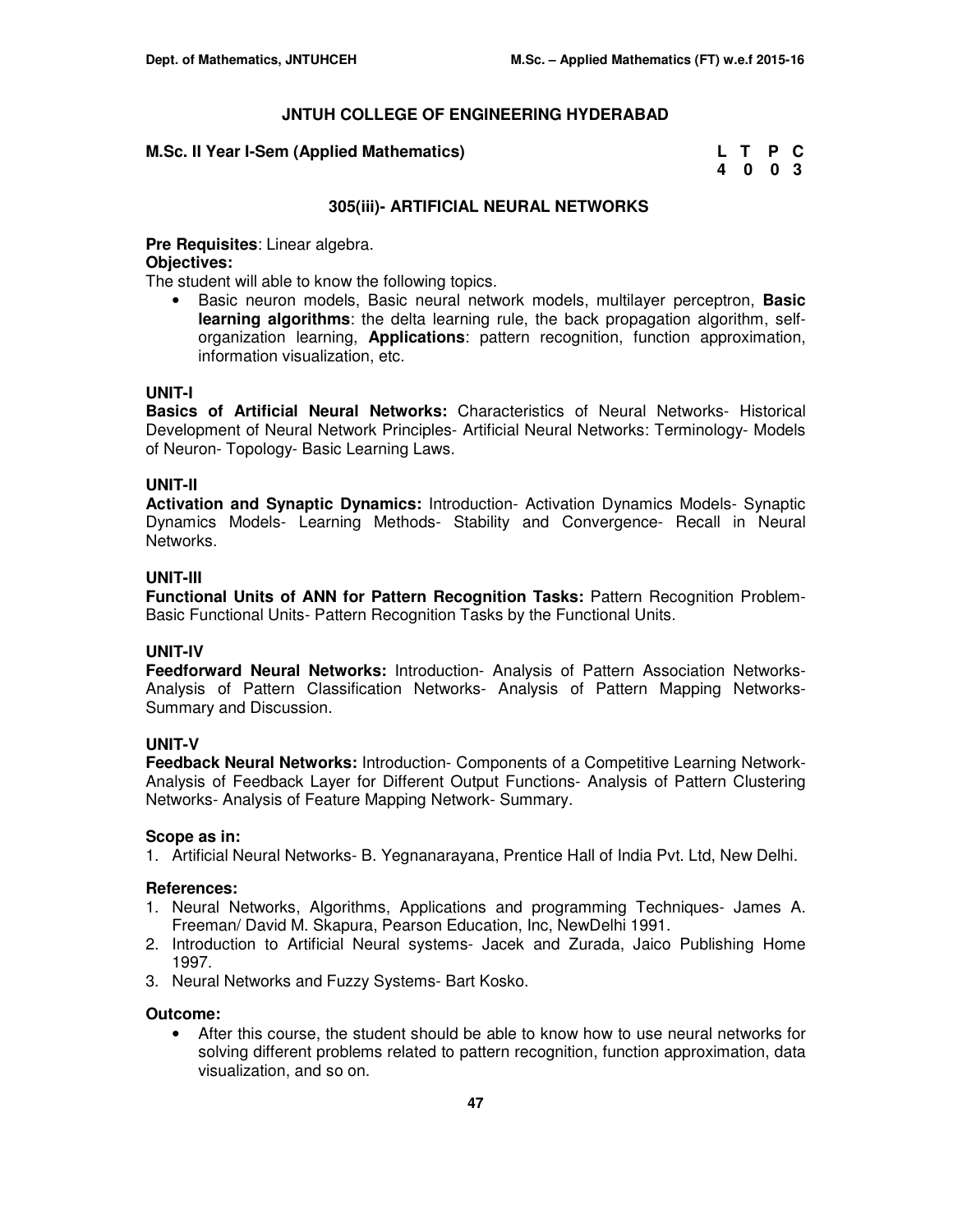#### **M.Sc. II Year I-Sem (Applied Mathematics)**

| M.Sc. II Year I-Sem (Applied Mathematics) | L T P C |  |
|-------------------------------------------|---------|--|
|                                           | 2062    |  |

#### **306- MAT LAB-I**

**Pre Requisite:** No Pre Requisites. Foundation Course **Objectives:** 

- The goal of this course is to introduce students to the fundamental concepts of Scientific Programming using MATLAB and we introduce the necessary mathematical concepts as we go.
- The course will cover the syntax and semantics of MATLAB including data types, control structures, comments, variables, functions, and other abstraction mechanisms.

#### **UNIT-I**

**Introduction to MAT LAB**: Starting and ending a MATLAB-MATLAB Environment- Help future- Types of Files- Platform- Search Path.

**Constants, Variables and Expression:-** Character Set- Data Types- Constants and Variables- Operators- Hierarchy of Operations- Built-in Functions- Assignment Statement-Illustrative Programs.

#### **UNIT-II**

**Vectors and Matrices:-**Scalars and Vectors- Entering Data in Matrices- Line Continuation-Matrix Subscripts/Indices- Multidimensional Matrices and Arrays- Matrix Multiplications-Generation of Special Matrices- Matrix and Array Operations - Functions with Array Inputs-Structure Arrays - Cell Arrays.

**Polynomials:-**Entering a polynomial- Polynomial Evolution- Roots of a Polynomial-Polynomial Addition and Subtraction- Polynomial Multiplication- Polynomial Division-Formulation of Polynomial Equation - Characteristic Polynomial of a Matrix- Polynomial Differentiation- Polynomial Integration- Polynomial Curve fitting- Evolution of Polynomials with Matrix Arguments.

## **UNIT-III**

**Input-output Statements:-**Data input- Interactive Inputs- Reading/Storing File Data- Output Commands- Low-level Input-Output Functions.

**MATLAB Graphics:-**Two Dimensional Plots- Multiple Plots - Style Option -Sub plots-Specialized Two–Dimensional Plots- Three dimensional Plots.

## **UNIT-IV**

**Loops:** While loop- For loop- Break and Continue Statements- Nesting loops- Branches Control Structures.

**Writing Programs and Functions:-**MATLAB Editor- MATLAB Programming- Function Subprograms- Types of Functions - Function handles - Errors and Warnings.

#### **UNIT- V**

**Database Tool Box:-**Create a Database and Data Source- Export data from MATLAB Workspace to Database- Import data from Data base to MATLAB workspace - Sub Query from Multiple tables Using VQB (Visual Query Builder) - MATLAB functions with Examples.

#### **Scope as in:**

1. MATLAB and Its Application In Eginerring- Rajkumar Banasal, Ashok Kumar Geo, Manoj Kumar Sharma, Pearson Publications.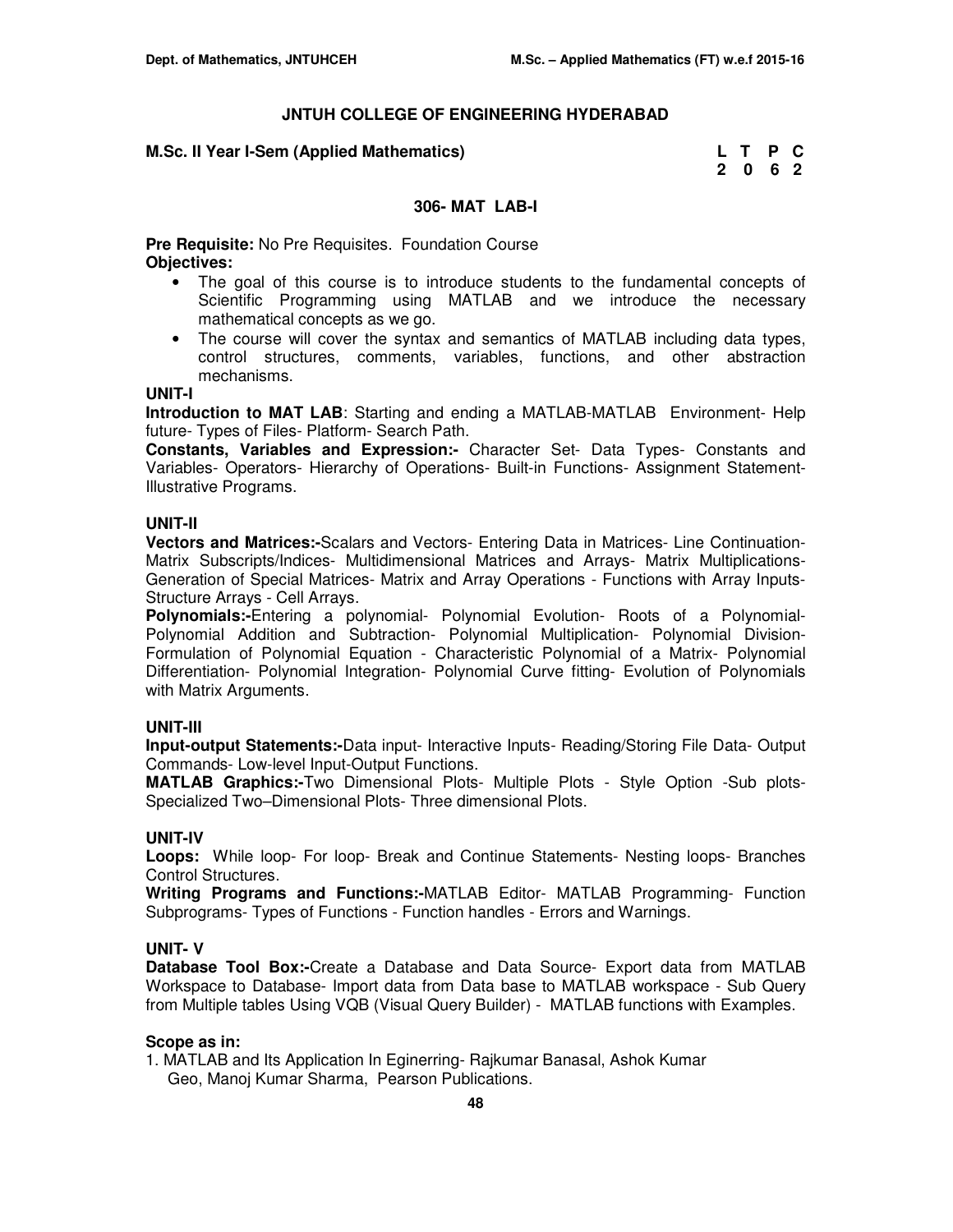**References:** Numerical Methods using MATLAB- John H. Mathews, D.fink, PHI.

## **Outcome:**

Students who successfully complete this course will:

- Become familiar with general concepts in computer science
- Gain an understanding of the general concepts of programming
- Obtain a solid foundation in the use of MATLAB.

**Lab Practice:-** 

1. Let a 4X3 Matrix 
$$
A = \begin{bmatrix} 2 & 3 & 4 \\ 3 & 4 & 5 \\ 4 & 5 & 6 \\ 5 & 6 & 7 \end{bmatrix}
$$
, Using matlab Commons

a) Delete a  $1<sup>st</sup>$  row of A

- b) Delete the  $1^{st}$  &2<sup>nd</sup> columns of all rows of matrix.
- c) Replace the elements A(3,4), A(4,3) with 9 and 8.
- 2. Express the following sets of algebraic equation in the matrix form AY=B.

$$
x_1 + x_2 - x_3 = 2
$$
  
\n
$$
-x_1 + 3x_2 - x_3 = 2
$$
  
\n
$$
3x_1 - 5x_2 - 2x_3 = 0
$$
  
\n
$$
x_1 + x_2 + x_3 = 4
$$
  
\n
$$
-x_1 + 3x_2 - x_3 = 4
$$
  
\n
$$
4x_1 - 4x_2 = 0
$$

a) Find the inverse of both matrices.

b) Obtain the solution for the variables  $x_1, x_2 \& x_3$ .

- c) Find the eigen values and eigen vectors of both matrices.
- d) Find rank, trace and transpose of both matrices.
- 3. Draw multiple plots using hold command and also use legend command.
- 4. Draw the multiple plots of the following curves  $y1 = \sqrt{x^2 + 1}$ ,  $y2 = 5X + 20$ , using Line command X varies from 0 to 100 and step size is 10.

5. Draw the graph of the equation  $Y=3X + 5$  for X varies from 0 to 5, add label to it using gtext command .

6. Plot the curve given by the equation  $y=sin(x)$  as X varies from 0 to 2<sup>\*</sup>pi also label the X and Y axis produce a suitable title to plot and also show grid lines on the plot.

7. Illustrate the use of pie function to show the concentration of different industries in the regions as per the following data.

| Name of the industry | No. of Industrial<br><b>Units</b> |
|----------------------|-----------------------------------|
| Cement               |                                   |
| Textile              |                                   |
| Software             | 20                                |
| Chemical             | 2                                 |
| Telecom              |                                   |
| Banking              | 10                                |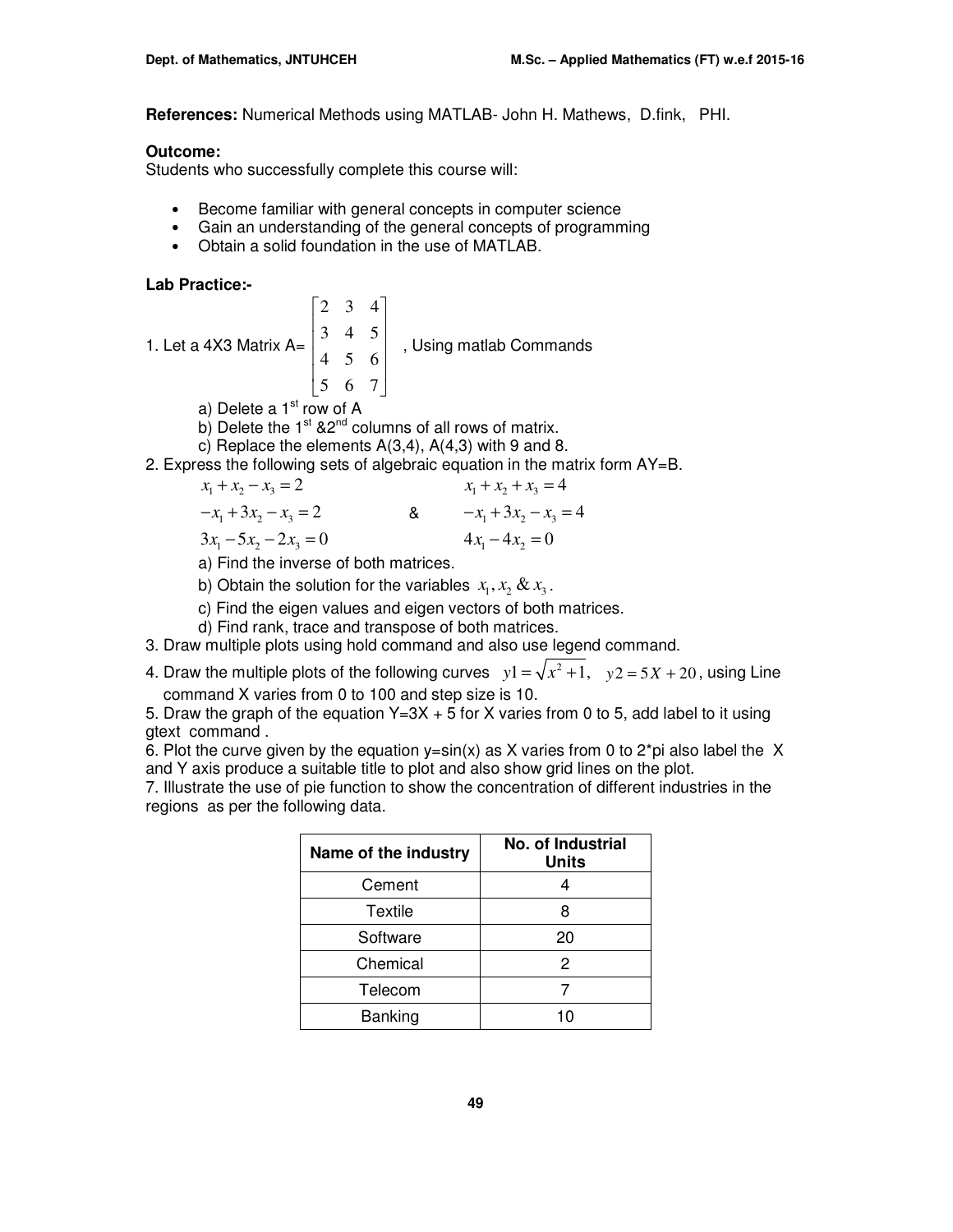8. Divide the figure window into 4 sub windows and plot the following functions

i) Plot V v/s I, where  $V=4$ <sup>\*</sup>I and  $I=1,2,3,4$ 

ii) Plot Y v/s X, where  $Y=X^2$  and  $X=1,2,3,4$ 

iii) For  $t=0$ :  $2*pi$  in step  $t=pi/60$ , plot  $sin(t)$  v/s t.

iv) For  $t=0$  : pi/30 : 2\*pi, plot cos(t) v/s t

9. Plot the graph for the equation  $y = X^3 + 2X^2 - 5$ , X varies from -10 to 10, use gtext command to write this equation on the curve plotted.

10. Write a program to plot the curve for equation  $A=10e^{-0.2t}$  for t=0 to 50, show the grid lines on the graph.

11. Plot a bar graph to show the comparison of average temperature in city A, B, C for the months from september to February.

|           | City - A | City | City - |
|-----------|----------|------|--------|
|           |          |      | C      |
| September | 31       | 28   | 24     |
| October   | 29       | 26   | 22     |
| November  | 28       | 25   | 20     |
| December  | 27       | 24   | 16     |
| January   | 26       | 22   |        |
| February  | 29       | 25   | 20     |

12. Plot the following function on polar plot, the function is  $f(\theta) = \sin(4 \theta)$  for  $-pi/2 \le \theta \le \pi i/2$ , where θ is in Radians.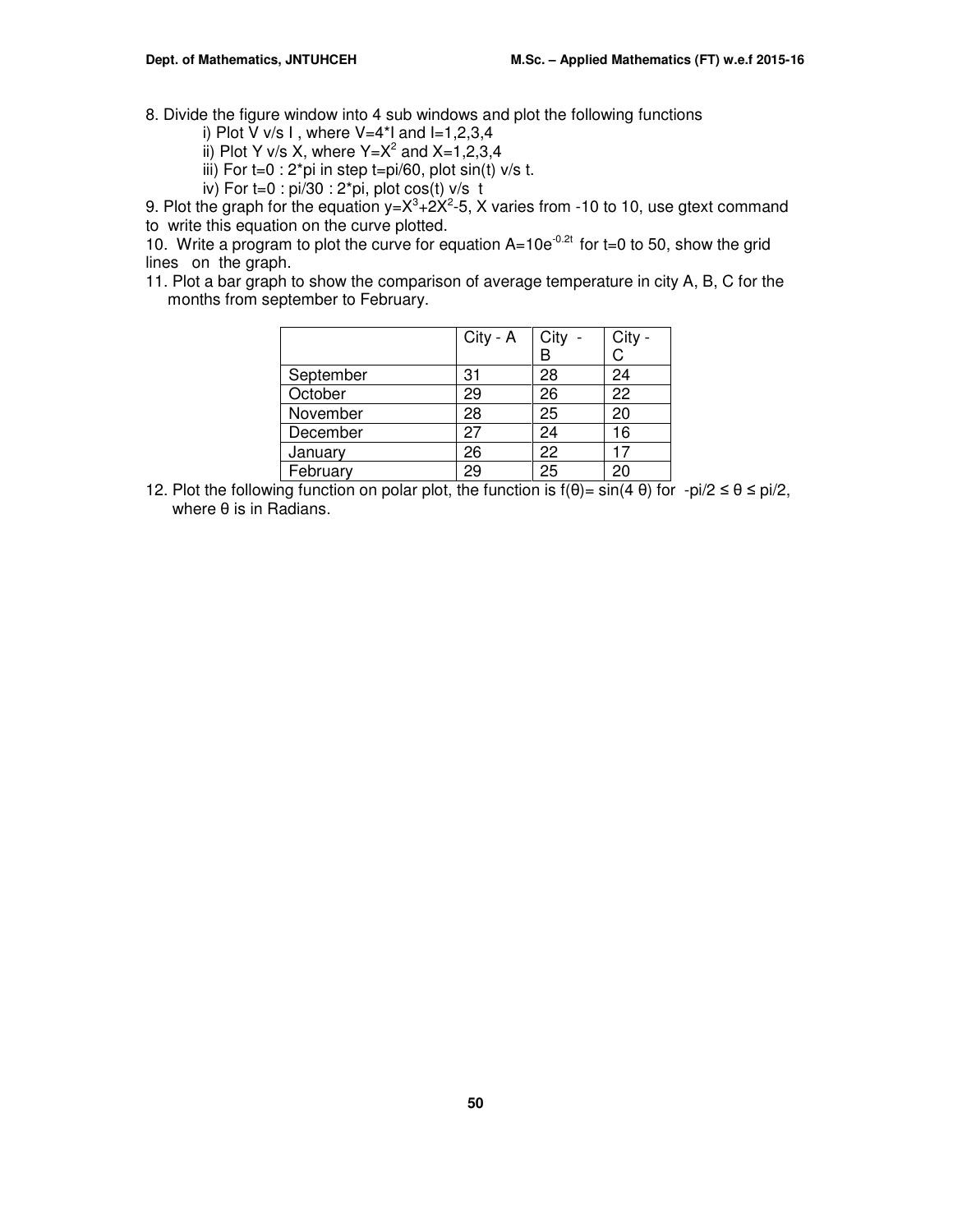| M.Sc. II Year II-Sem (Applied Mathematics) | L T P C |  |
|--------------------------------------------|---------|--|
|                                            | 4 0 0 4 |  |

#### **401- FUNCTIONAL ANALYSIS**

**Pre Requisites**: Analysis- I and Analysis- II.

#### **Objectives:**

• The objective of the module is to study linear mappings defined on Banach spaces and Hilbert spaces, especially linear functionals and some sequence spaces. In particular, the four big theorems in functional analysis, namely, Hahn-Banach theorem, uniform boundedness theorem, open mapping theorem and Banach-Steinhaus theorem will be covered.

#### **UNIT- I**

 **Normed Space- Banach Space:** Normed Space- Banach Space –Further Properties Of Normed Spaces –Finite Dimensional Normed Spaces and Subspaces –Compactness and Finite Dimension.

#### **UNIT-II**

Linear Operators -Bounded and Continuous Linear Operators – Linear Functionals –Linear Operators and Functionals on Finite Dimensional Spaces –Normed Spaces of Operators-Dual Space.

#### **UNIT-III**

**Inner Product Spaces. Hillbert Spaces:** Inner Product Space. Hilbert Space - Further Properties Of Inner Product Spaces –Orthogonal Complements and Direct Sums – Orthonormal Sets and Sequences –Series Related to Orthonormal Sequences and Sets – Total Orthonormal Sets and Sequences –Representation of Functionals on Hilbert Spaces.

#### **UNIT-IV**

**Fundamental Theorems for Normed and Banach Spaces:** Zorn's Lemma-Hahn-Banach Theorem-Hahn-Banach Theorem for Complex Vector Space and Normed Spaces-Application to Bounded Linear Functionals on C[a,b] -Adjoint Operator-Reflexive Spaces-Category Theorem- Uniform Boundedness Theorem.

#### **UNIT-V**

Strong and Weak Convergence-Convergence of Sequences of operators and Functionals-Application to Summability of Sequences -Weak Convergence –Open Mapping Theorem – Closed Linear Operators- Closed Graph Theorem.

## **Scope as in:**

1. Introductory Functional Analysis with Applications– Erwin Kreyszig, John Wiley.

## **References:**

- 1. Introduction to topology and modern Analysis- G.F Simmons Tata Mc Graw-Hill.
- 2. Functional Analysis- B.V. Limaye.
- 3. A First Course in Functional Analysis– Goffman and Pedrick.
- 4. Operator Theory– S.K. Berberian– Springer.
- 5. Functional Analysis-A problem oriented approach– V.K. Krishnan, PHI
- 6. Topics in Functional Analysis and Applications- S. Kesavan, John Wiley.

#### **Outcome:**

This is a basic Foundation course in functional analysis with which student gets a better understanding of advanced courses in ODE and PDE.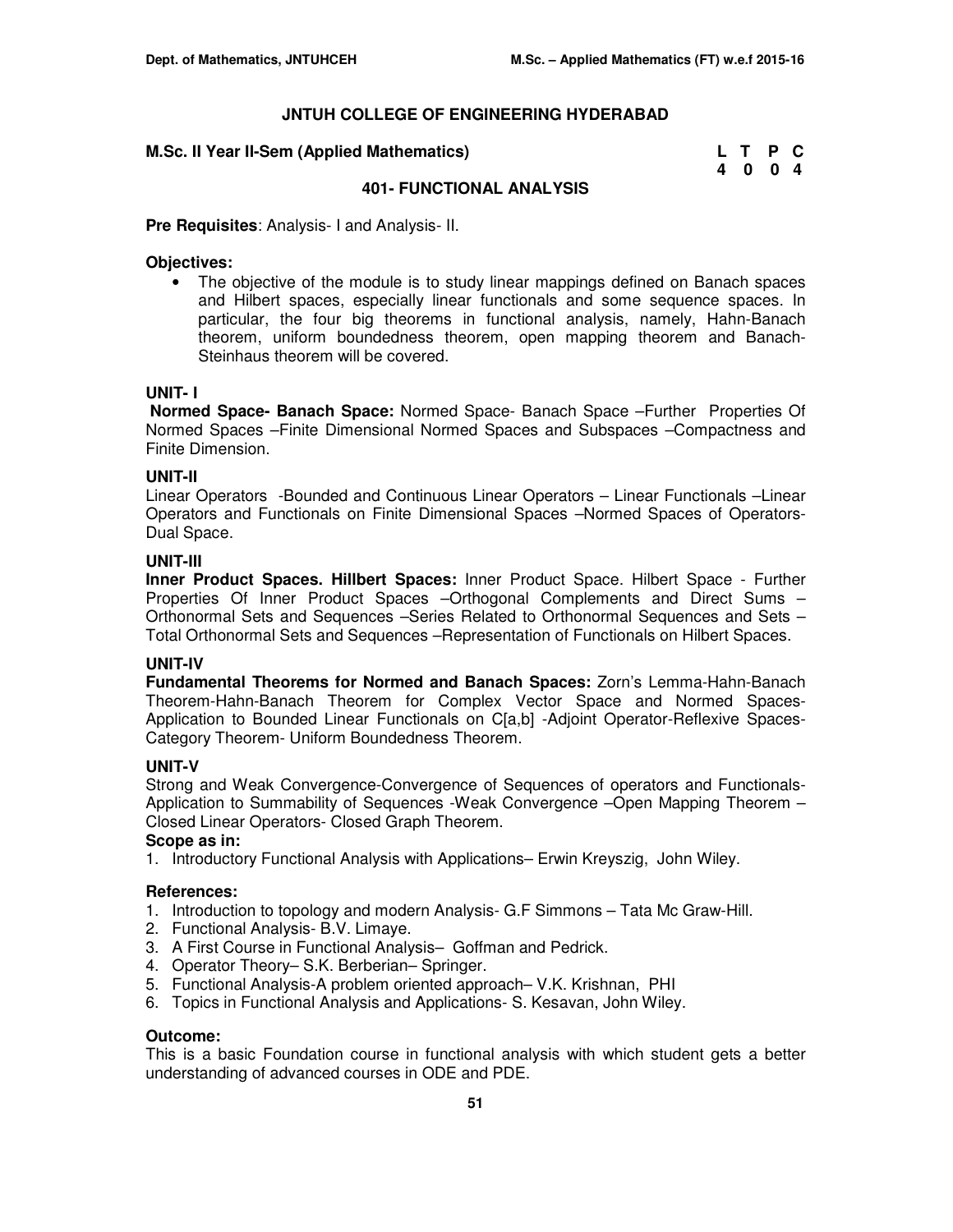## **M.Sc. II Year II-Sem (Applied Mathematics)**

| M.Sc. II Year II-Sem (Applied Mathematics) | L T P C |  |
|--------------------------------------------|---------|--|
|                                            | 4004    |  |

## **402- OPERATIONS RESEARCH**

**Pre Requisites**: Optimization Techniques **Objectives:** 

- Model decision making problems using major modeling formalisms of artificial intelligence and operations research, including propositional logic, constraints, linear programs and Markov processes
- Evaluate the computational performance of search, satisfaction, optimization and learning algorithms.
- Apply search, satisfaction, optimization and learning algorithms to real world problems.

## **UNIT-I**

**Theory of Games**: Characteristics of Games Theory, Basic definitions. Minimax Criterion and optimal strategy, saddle point optional strategies and value of game, solution of games with saddle points, Rectangular Games without saddle point, Minimax principle, Equivalence of Rectangular Game and Linear Programming, Fundamental theorem of Game theory, solution of m x n games by Linear programming, Two by two Games without Saddle point by Arithmetic method, Dominance method, Graphical method for 2xn and nx2 Games matrix method, Algebraic method, iterative method.

**UNIT-II: Dynamic Programming**: Decision Tree and Bellman's principles of optimality, solution of problem with Finite number of stages, Model 1 : Minimum path problem, Model II Single additive constraint, Multiplicatively Separable return. Model III. Single additive constraint, Additively separable return - Model IV: Single Multiplicative constraint, Additively separable return. Model V: System involving more than one constraint, Application in Linear Programming.

## **UNIT-III**

**Inventory Production Management**: Introduction - Definition - Types of Inventory - Inventory decisions - How to develop an inventory model. Costs involved in Inventory problems - Variables in inventory problem - classification of characteristics of inventory systems . A list of symbols used Graphical method. The EOQ model without shortage.

**UNIT-IV: Project scheduling by PERT/ CPM**: Introduction, Basic Difference between PERT and CPM, Construction of the net work, critical path analysis, Floats of an activity, Three time estimates for PERT.

## **UNIT-V**

**Queueing theory**: Introduction Queuing system, queuing problem, Transient and steady states, Traffic intensity, Distributions of Arrivals, Poisson process ( Pure Birth process) properties of Poisson process of Arrivals, Distribution of inter, Arrival Linear (exponential process).Markovian property of inter arrival times, Distribution of Departure (Pure Death process) Classification of Queuing Models Solution of Queuing models and limitations for its applications. Model (M/M/1) ( /FCFS) Birth and death model.

## **Scope as in:**

1. Opertions Research by S.D.Sharma.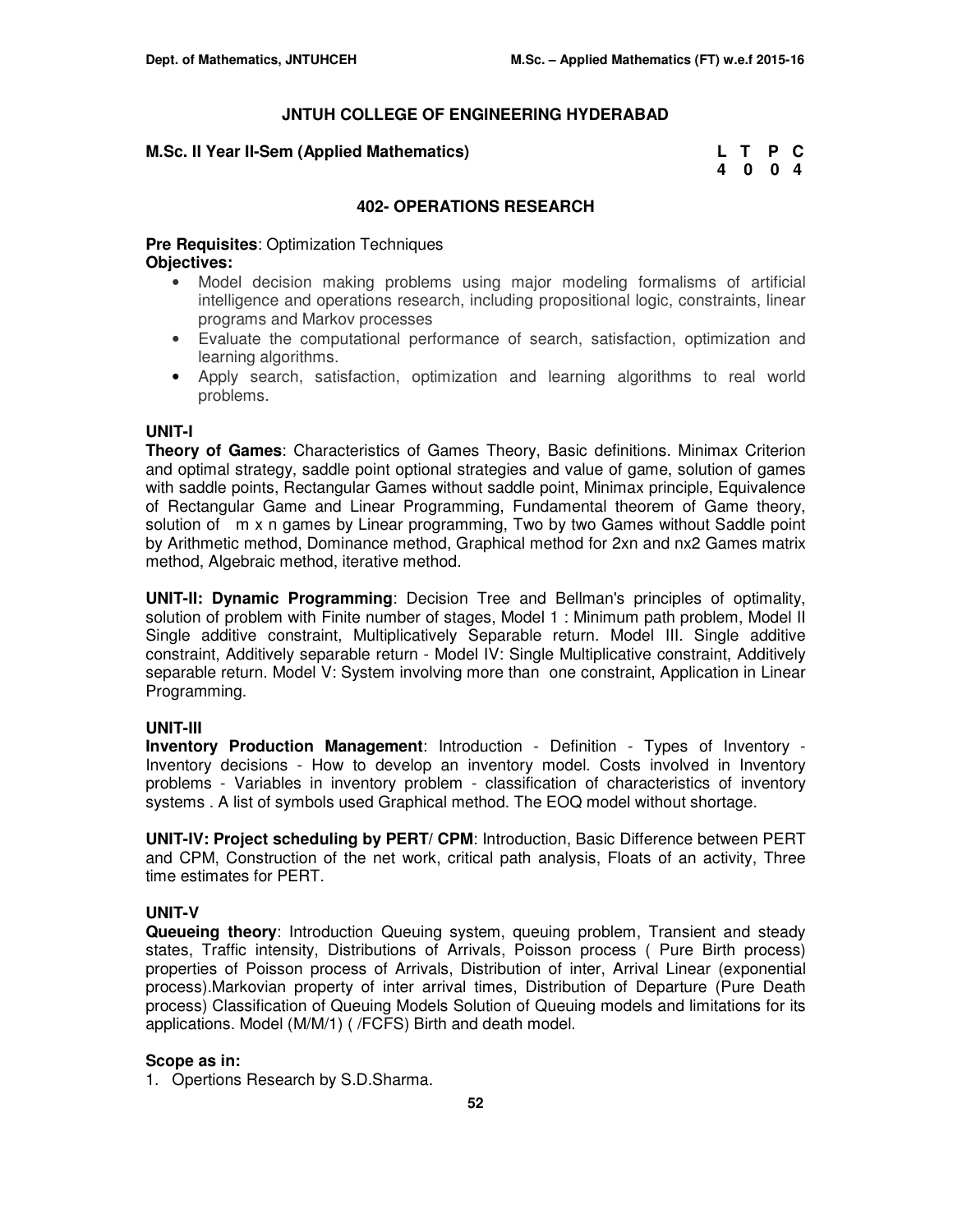#### **References:**

- 1. Operations Research by Taha Handi, Prentice –Hall.
- 2. Operations Research by Prem Kumar Gupta S.Chand.

#### **Outcome:**

Upon successful completion of this course, students will be able to:

- Describe at an initiative level the process of artificial intelligence and operations research: a real-time cycle of problem understanding, formulation, solution and implementation.
- Formulate simple reasoning, learning and optimization problems, in terms of the representations and methods presented.
- Manipulate the basic mathematical structures underlying these methods, such as system state, search trees, plan spaces, model theory, propositional logic, constraint systems, Markov decision processes, decision trees, linear programs and integer programs.
- Demonstrate the hand execution of basic reasoning and optimization algorithms on simple problems.
- Formulate more complex, but still relatively simple problems, and apply implementations of selected algorithms to solve these problem.
- Evaluate analytically the limitations of these algorithms, and assess tradeoffs between these algorithms.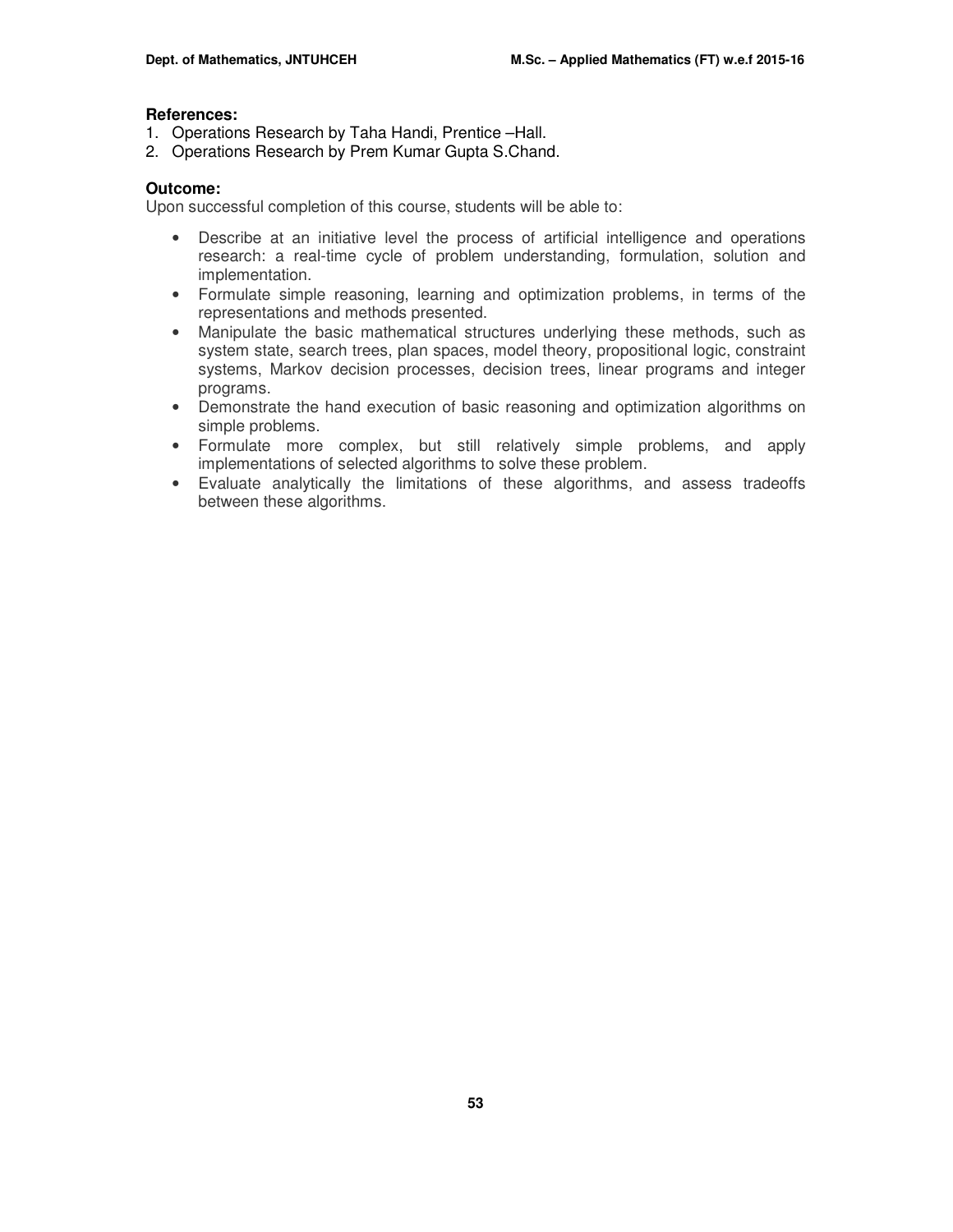| M.Sc. II Year II-Sem (Applied Mathematics) | L T P C |  |
|--------------------------------------------|---------|--|
|                                            | 4 0 0 4 |  |

## **403- THEORY OF COMPUTATION**

**Pre Requisites**: No Pre Requisites. Foundation Course.

#### **Objectives:**

• The primary objective of a Theory of Computation (TOC) course is to introduce the fundamental mathematical and computational principles that are the foundation of computer science. These include topics such as Turing machines, Automata, grammars and formal languages, decidability, halting problem, the  $P = NP$  question and NP-Completeness reductions.

## **UNIT-I**

**The Theory of Automata**: Definition of an automata- Description of a Finite Automation-Transition Systems- Properties of Transition Functions- Acceptability of a string by a finite Automation- Non Deterministic finite State Machines- The Equivalence of DFA and NDFA-Mealy and Moore models- Minimization of Finite Automaton.

#### **UNIT-II**

**Formal Languages**: Basic definitions and examples- Chomsky classification of Languages-Languages and their relation- Recursive and recursively enumerable sets- operations of languages- Languages and Automaton.

## **UNIT-III**

**Regular sets and Regular Grammars**: regular expressions- Finite Automata and regular expressions- Pumping lemma for Regular sets- Application of Pumping lemma- Closure properties of regular sets- Regular sets and Regular grammars.

#### **UNIT-IV**

**Context-free Languages**: Context-free languages and derivation trees- Ambiguity in Context-free Grammars- Simplification of Context-free Grammars- Normal forms for Contextfree Grammars.

## **UNIT-V**

**Turing Machines**: Turing Machine model- Representation of Turing Machines- Languages Acceptability by Turing Machines- Design of Turing Machines- Universal Turing Machines and other modifications.

#### **Scope as in:**

- 1. Theory of Computer Science (Automata- Languages and Computation).
- Chapters: 2-3-4-5.1 to 5.4 and 7.1 to7.5 By K.L.P. Mishra- N. Chandrasekharan, Second Edition, PHI.

#### **References:**

- 1. Introduction to Automata theory-languages and computation- Hopcroft H E and Ullman J D.
- 2. Introduction to theory of computer science Krishna Murthy , E.V, Affiliate East west press.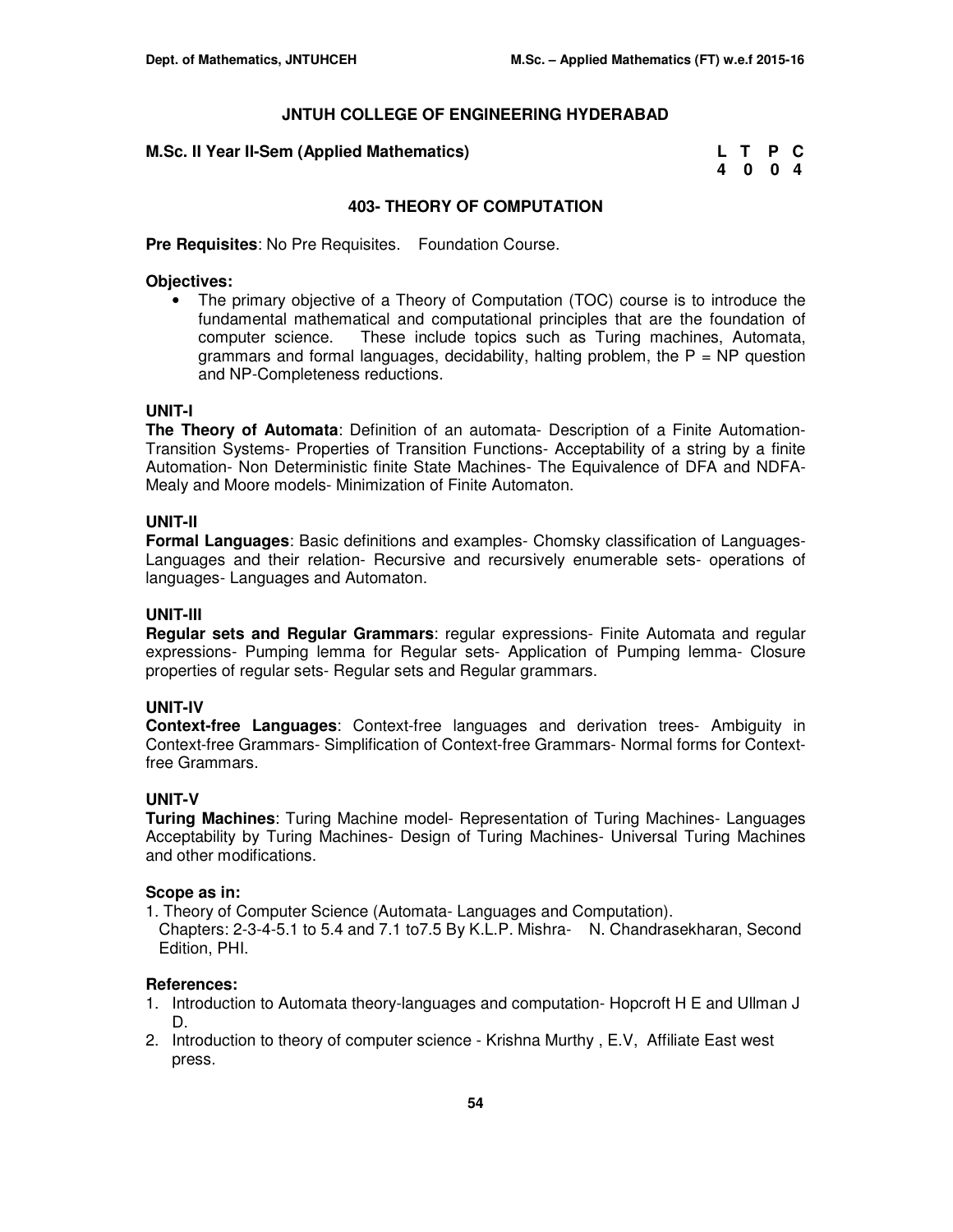- 3. Elements of theory of computation- Lewis H.P & Papadimition C H. Printice Hall.
- 4. Theory of computation- T.Nagamallika & Raju, Sure publications Pvt Ltd.

## **Outcome:**

• The foundation of the theory of computer science is learnt. Student is able to write programs on theory of automata after the completion of this course.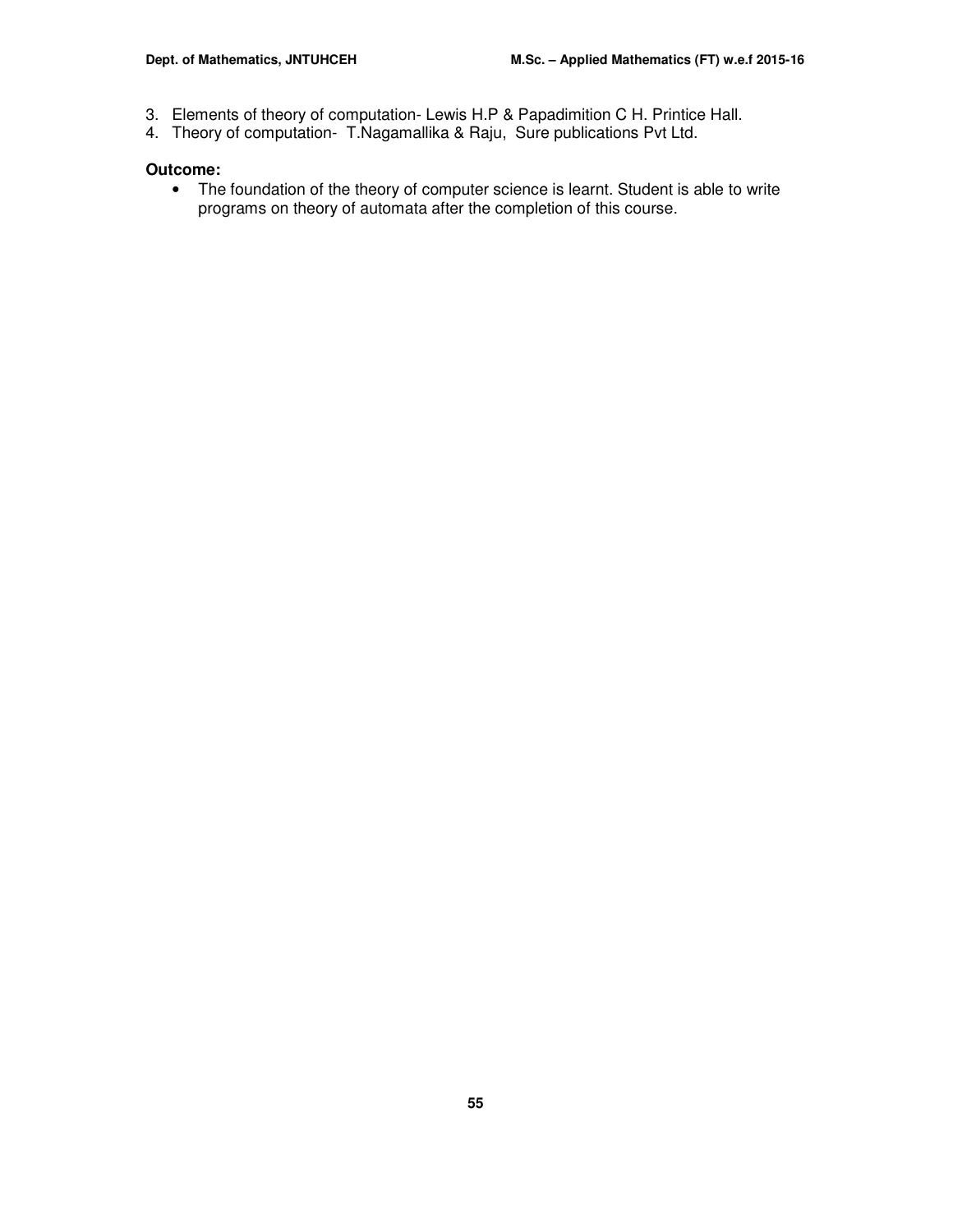#### **M.Sc. II Year II-Sem (Applied Mathematics)**

| M.Sc. II Year II-Sem (Applied Mathematics) | L T P C |  |
|--------------------------------------------|---------|--|
|                                            | 4004    |  |

#### **404- ANALYTIC NUMBER THEORY**

**Pre Requisites**: Algebra and Complex Analysis.. **Objectives:** 

• It is to make the students to learn about basic number theory, number theoretic functions and their applications in the proof of prime number theory and in algebra

#### **UNIT-I**

**Review of Basic Concepts of Number Theory** ( Not to be examined)

**Arithmetical Functions and Dirichlet Multiplication**: Introduction-The mobius function  $\mu(n)$ -The eulertotient function  $\alpha(n)$ - A relation connecting  $\alpha$  and  $\mu$ - A product formula for  $\alpha(n)$ -Dirichlet product of arithmetical functions- Dirichlet inverses and mobius inversion formula-The Mangoldt function  $\wedge$ (*n*) -Multiplicative functions- Multiplicative functions and Dirichlet Multiplication- The inverse of a completely multiplicative function-Liouville's function λ(n)- The divisor functions  $\sigma_\alpha(n)$  - Generalized convolution.

## **UNIT-II**

**Averages of Arithmetical functions:** Introduction-The big oh notation. Asymptotic equality of functions- Eular's summation formula- Some elementary Asymptotic formulas- The Average order of d(n)- The Average order of the divisor functions  $\sigma_\alpha(n)$ -The average order of  $\alpha(n)$ -An application to the distribution of lattice points visible from the origin-The average order of  $\mu(n)$  and  $\wedge(n)$  -The partial sums of a Dirichlet product- Application to  $\mu(n)$  and  $\wedge(n)$  -Another identity for the partial sums of a Dirichlet product.

#### **UNIT-III**

**Some Elementary Theorems on the Distribution of Prime Numbers**: Introduction-Chebyshev's functions  $\psi$  (x) and v(x)- Relations connecting v(x) and  $\pi(x)$ - Some equivalent forms of the prime number theorem- Inequalities for  $\pi(n)$  and  $p_n$ - Shapiro's Tauberian

Theorem- An Asymptotic formula for the partial sums $\sum_{p \leq x} (1/p)$ - The partial sums of the

Mobius function- Brief sketch of an elementary proof of the prime number theorem-Selberg's asymptotic formula.

## **UNIT-IV**

**Finite Abelian Groups and Their Characters**: Definition- Examples of groups and subgroups- Elementary properties of groups- Construction of subgroups- Characters of finite abelian groups. The character group- The orthogonality relations for characters- Dirichlet Characters- Sums involving Dirichlet Characters- The non-vanishing of L(1-x) for real nonprincipal x.

## **UNIT-V**

**Dirichlet's theorem on Primes in Arithmetic Progressions**: Introduction- Dirichlet's theorem for primes of the form  $4n-1$  and  $4n+1$  – The plan of the proof of Dirichlet's theorem-Proof of Lemma 7.4 - Proof of Lemma 7.5- Proof of Lemma 7.6- Proof of Lemma 7.8- Proof of Lemma 7.7-Distribution of primes in arithmetic progressions.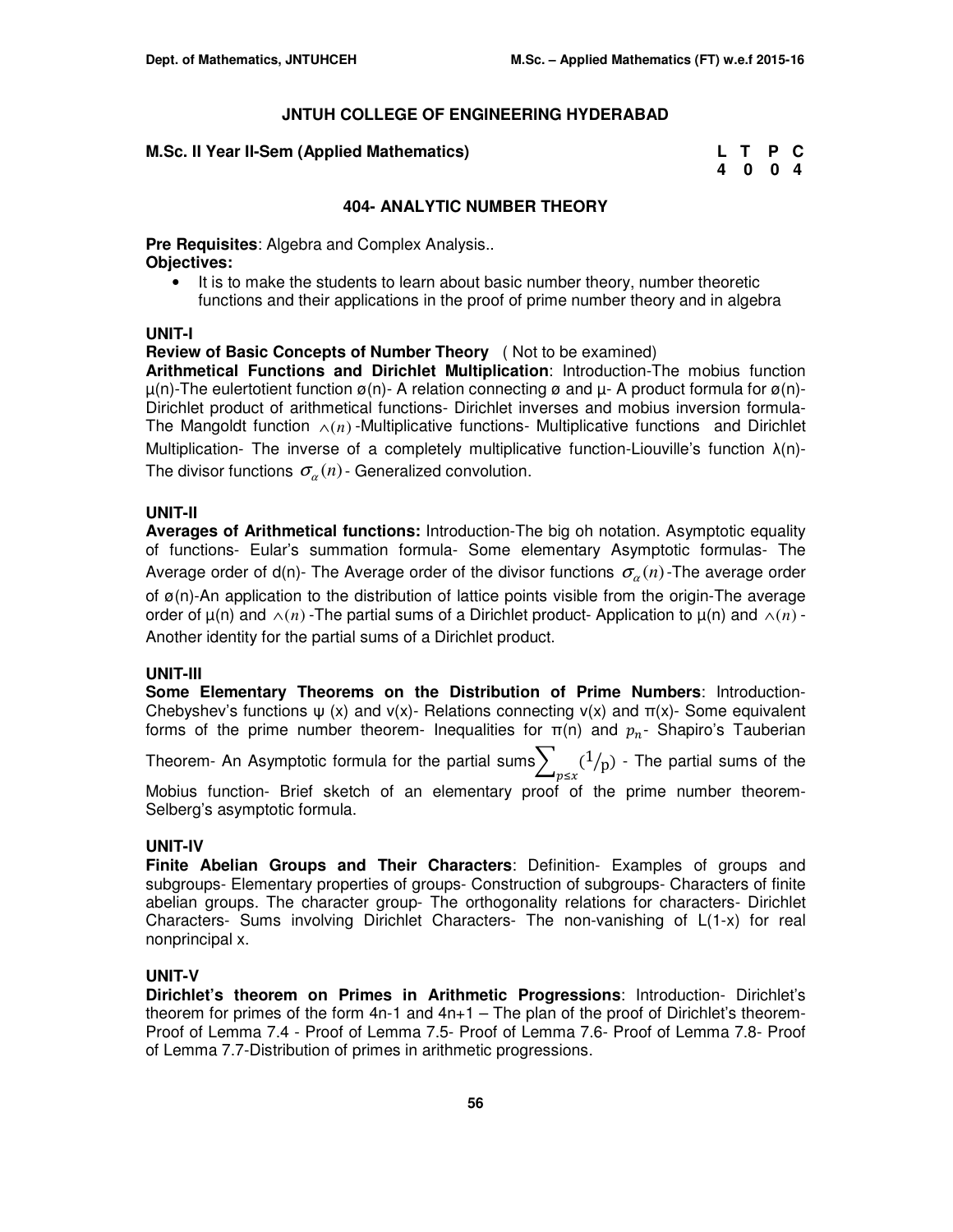## **Scope as in:**

1. Introduction to Analytic Number Theory– Tom.M.Apostol, Narosa.

## **References:**

- 1. Analytic Number Theory Raymond Ayoub, American Math. Society .
- 2. An Introduction to the Theory of Numbers G.H Hardy, E. M Wright, Oxford University Press.

## **Outcome:**

• After completion of this course students can learn the applications number theory in advanced subjects like cryptography, cryptology, and coding theory.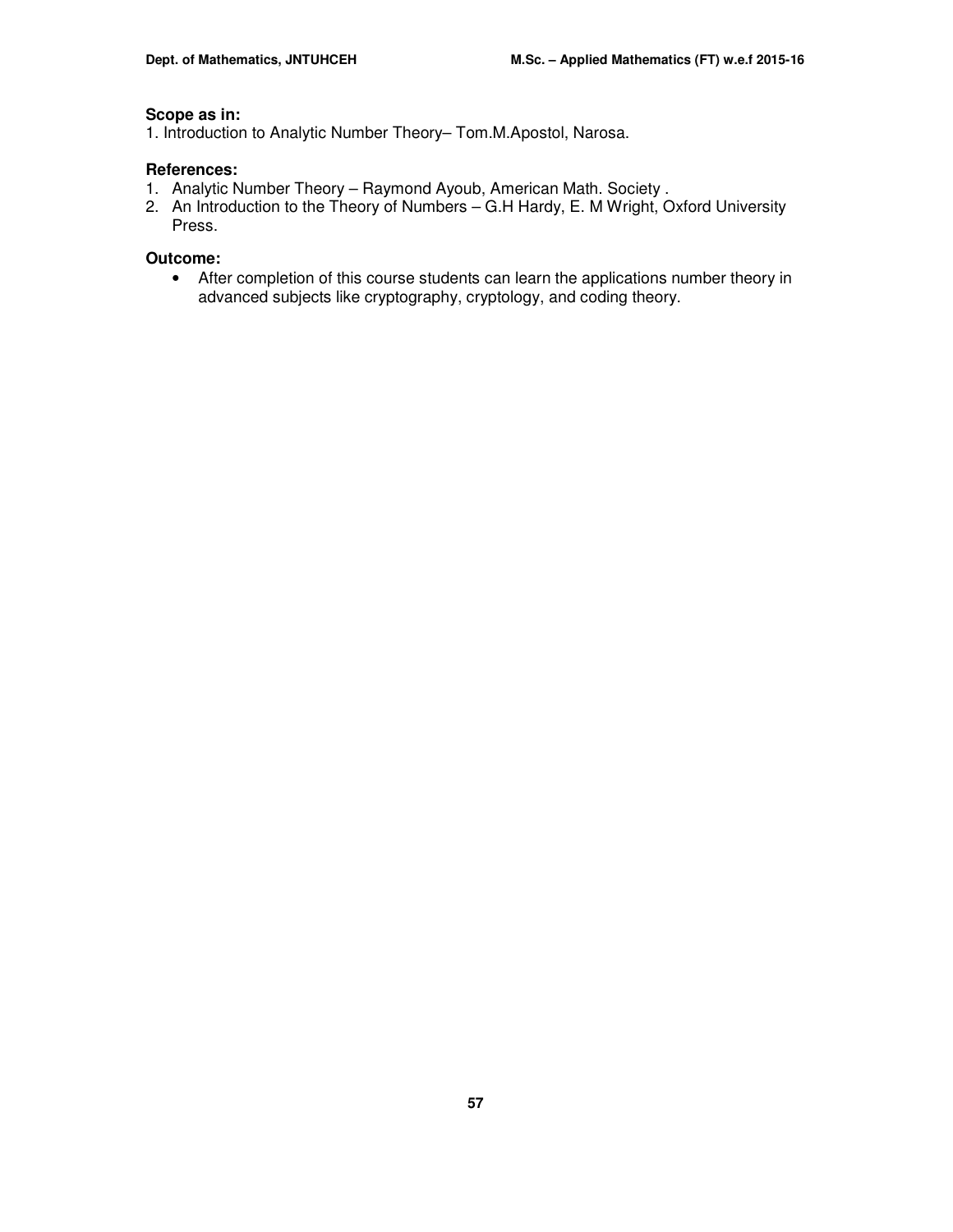| M.Sc. II Year II-Sem (Applied Mathematics) | L T P C |  |
|--------------------------------------------|---------|--|
|                                            | 4 0 0 3 |  |

## **Departmental Elective - IV 405(i). MEASURE AND INTEGRATION**

**Pre Requisites**: Analysis- I and Analysis- II.

#### **Objectives:**

• This course is intended to train the students in the advanced analysis whose usage is multidisciplinary.

#### **UNIT-I**

**Algebra of Sets:** σ- Algebra**. Lebesgue Measure**: Introduction - Outer measure - Measurable sets and Lebesgue measure - A non measurable sets- Measurable functions - Little wood's three principles.

#### **UNIT-II**

**The Lebesgue Integral**: The Riemann Integral - The Lebesgue integral of a bounded function over a set of finite measure.

#### **UNIT-III**

The integral of a non-negative function - The general Lebesgue integral - Convergence in measure.

#### **UNIT-IV**

**Differentiation and integration**: Differentiation of monotone functions - Functions of bounded variation - Differentiation of an integral - Absolute continuity - Convex functions.

#### **UNIT-V**

**Classical Banach Spaces**: L<sup>*P*</sup> spaces - Minkowski and Holder in equalities - convergences and completeness - Approximation in  $L^p$  Bounded Linear functional on the  $L^p$  - Spaces.

#### **Scope as in**:

1. Real Analysis- H.L. Royden, 3 rd Edition, PHI.

#### **References**:

- 1. Measure Theory- P.R. Halmos- Springer.
- 2. Measure Theory and Integration- G. de Berra, New Age International (P)Ltd.
- 3. Measure and Integration- Inder K. Rana, Narose Publishing House.
- 4. Fundamentals of Real Analysis- Sk. Berberian, Springer.

#### **Outcome:**

• After this advanced analysis course students are able to work with theories involving advanced ordinary differential equations and their applications.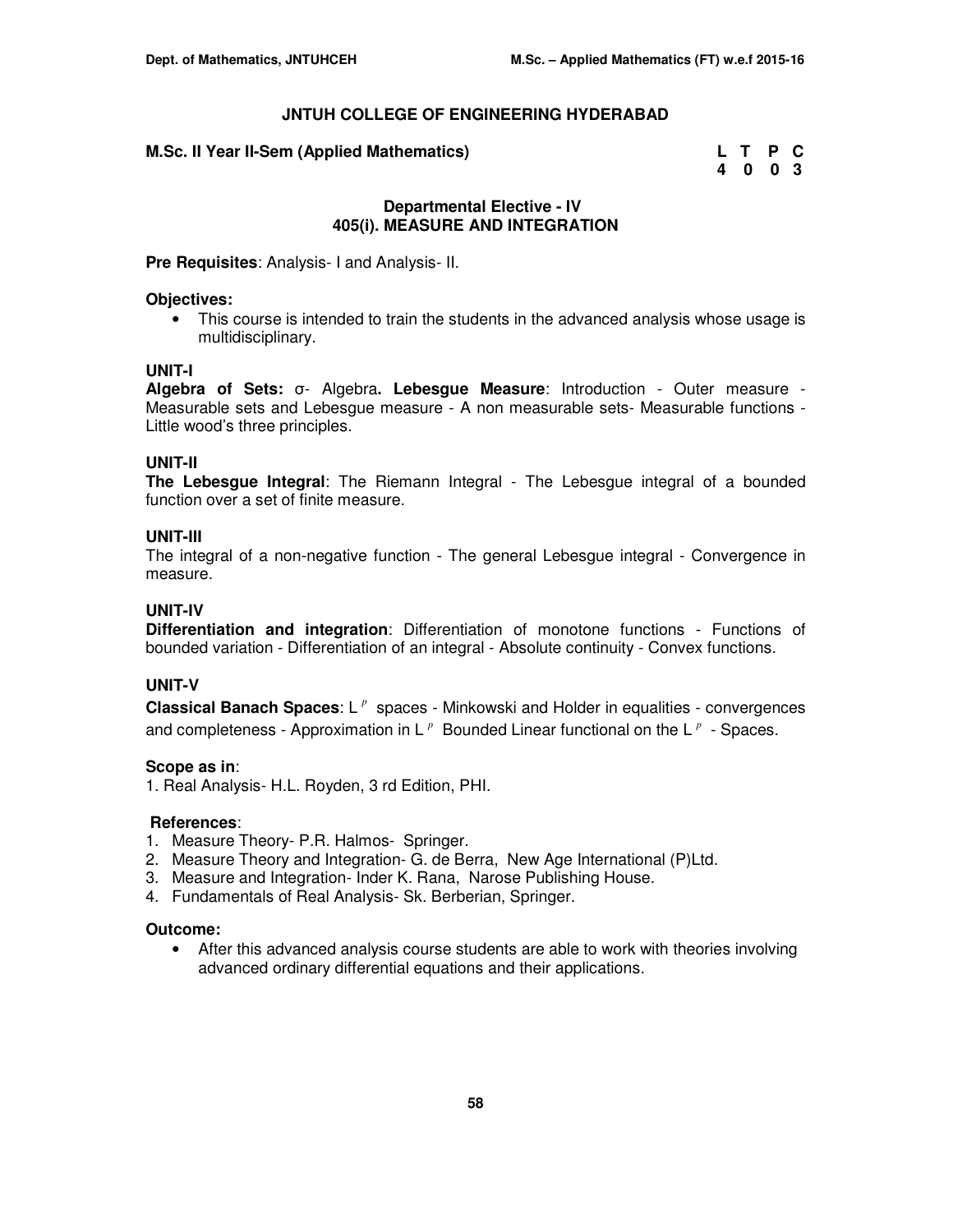| M.Sc. II Year II-Sem (Applied Mathematics) | L T P C |  |
|--------------------------------------------|---------|--|
|                                            | 4003    |  |

## **405(ii).DYNAMIC MODELS AND CONTROL OF BIOLOGICAL SYSTEMS**

**Pre Requisites**: TODE and PDE. **Objectives:** 

- To introduce students to the application of mathematical modeling in the analysis of biological systems comprising populations of molecules, cells and organisms.
- To show how mathematics, statistics and computing can be used in an integrated way to analyze Mathematical biology.
- To develop students' skills in algebraic manipulation, the calculus of elementary differential equations and statistical methods.
- To examine students in the theory of Mathematical biology at the end of the course.

#### **UNIT-I**

**Basic Models**: Introduction-biological Principles- Formulation of the Mathematical Model-Properties of Solutions- equilibrium Solutions- Stability Analysis- General Uptake function-Discussion.

## **UNIT-II**

**Chemostat versus the Lake**: Introduction- Models Involving Time Delays- Time Delay Models in Growth Response- Global Stability- A Modified Model- Material Recycling with and without time delays- Finite Delays in Material Recycling- Distributed Delays-A More Realistic Model- Qualitative Properties of Solutions- Local Stability- Global Asymptotic Stability Results- Discussion.

## **UNIT-III**

**Instability Tendencies**: Introduction- Instability Tendencies- Instability Characteristics of Model- Equilibria and Instability- Biocontrol Mechanisms- Discussion.

## **UNIT-IV**

**Self Regulation**: Introduction- Qualitative Properties of Solutions- Persistence of Solutions-Global Asymptotic Stability Results- Oscillations and the Self-regulations.

## **UNIT- V**

Properties of Solutions- Existence of Periodic Solutions- A Model with Discrete Delay in Growth Response- Stability Results- Discussion.

## **Scope as in**:

1. Dynamic Models and Control of Biological Systems– V. Sree Hari Rao, P. Raja Sekhara Rao, Springer.

## **References:**

1. Mathematical Modeling in Biology and Medicine- JN. Kapoor, East West Press.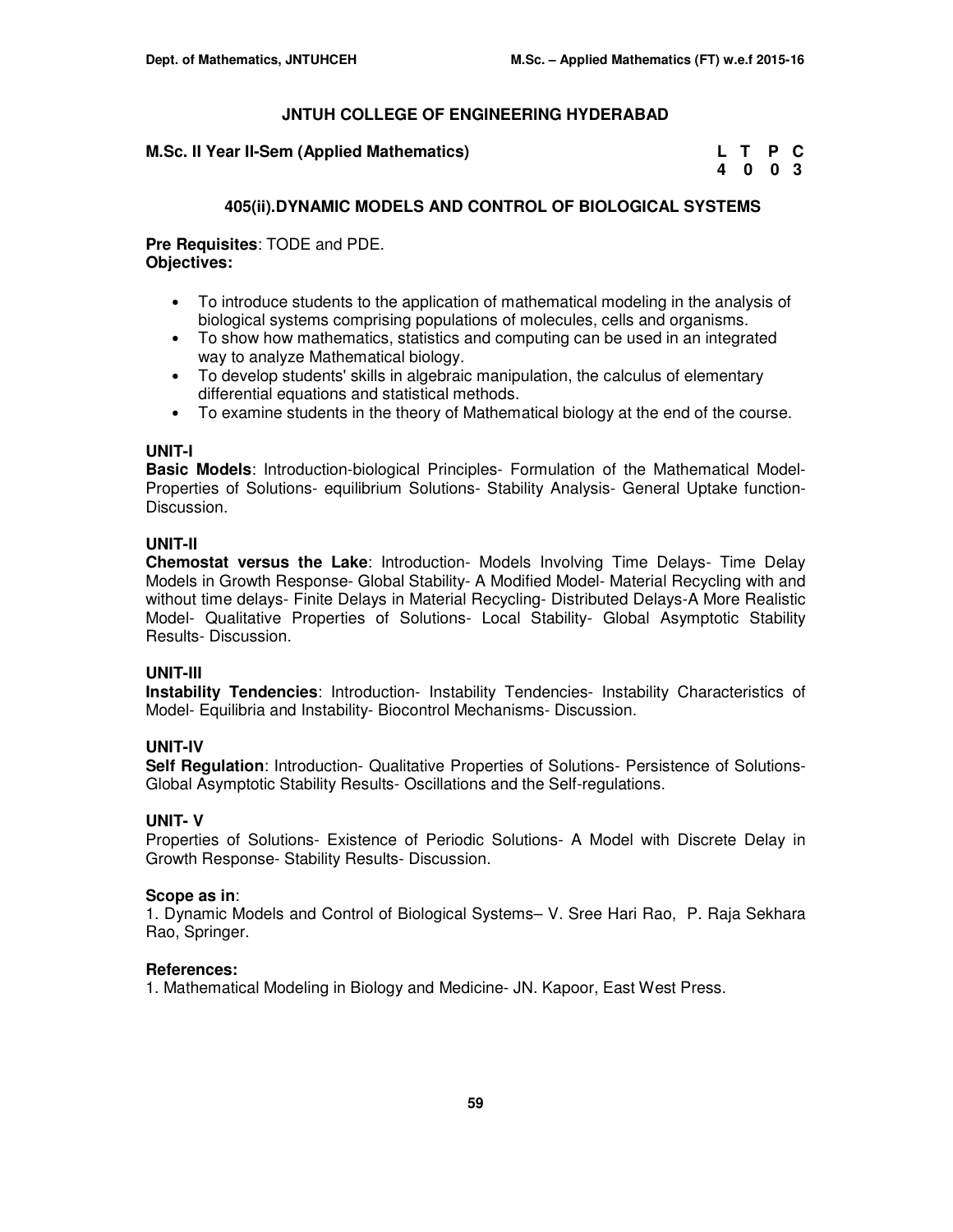## **Outcome:**

At the end of the course, students should:

- have an enhanced knowledge and understanding of mathematical modeling in the analysis of biological systems;
- be better able to assess biological inferences that rest on mathematical
- be able to analyze data from experiments and draw sound conclusions about the underlying processes using their understanding of mathematics;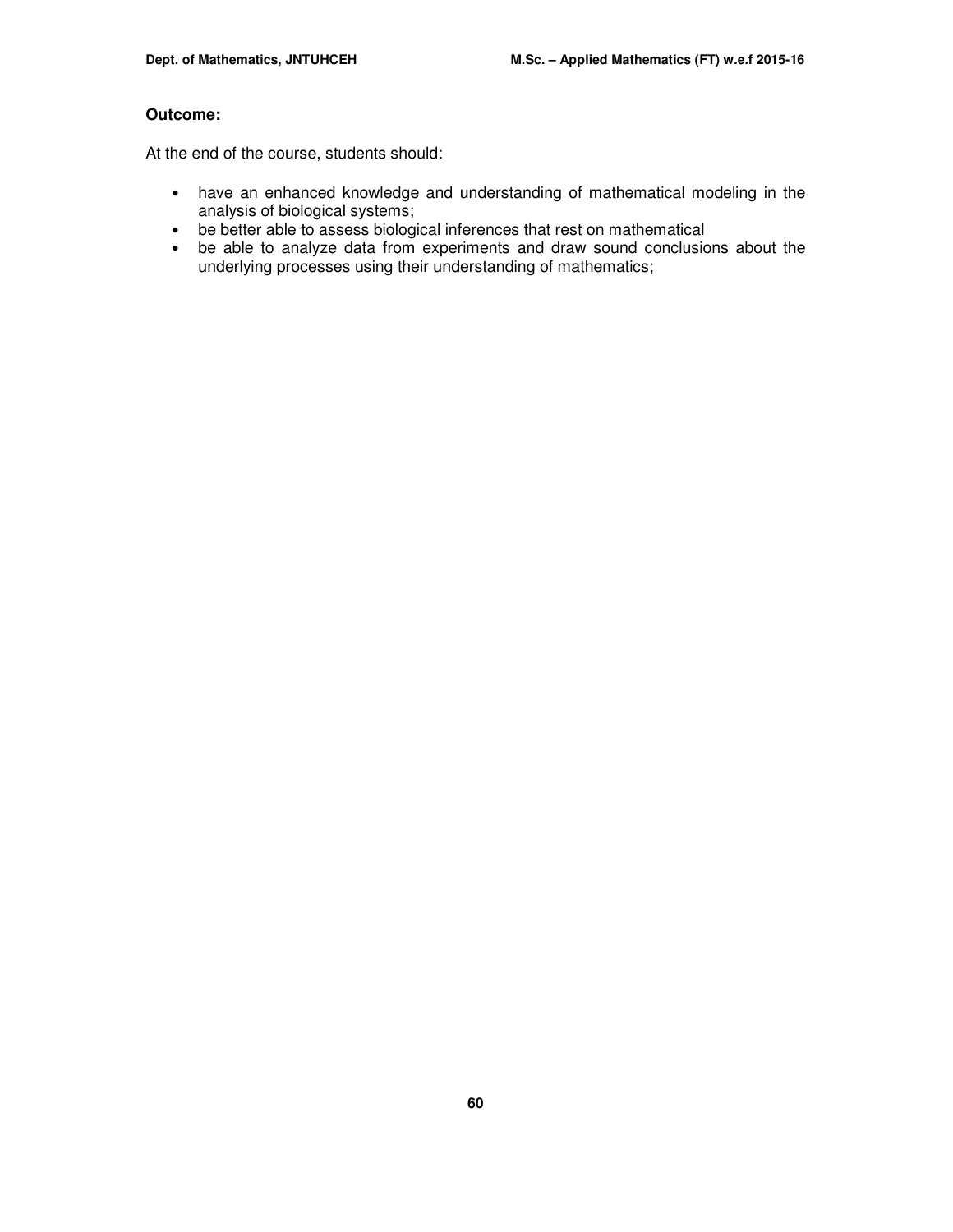#### **M.Sc. II Year II-Sem (Applied Mathematics)**

| M.Sc. II Year II-Sem (Applied Mathematics) | L T P C |  |
|--------------------------------------------|---------|--|
|                                            | 4 0 0 3 |  |

#### **405(iii)-FLUID MECHANICS**

**Pre Requisites**: Mechanics.

**Objectives:** 

- Develop an understanding of fluid dynamics in aerospace engineering as well as a variety of other fields.
- Learn to use control volume analysis to develop basic equations and to solve problems.
- Understand and use differential equations to determine pressure and velocity variations in internal and external flows.

## **UNIT-I**

**General Orthogonal Curve linear Coordinates**: Arc length gradient- Divergence and curl in orthogonal coordinates- Laplacian kinematic of fluids in motion real fluid and ideal fluids-Velocity of fluid at a point- Stream lines and path lines- Steady flow and unsteady flow-Velocity potential- velocity vector- Local and partical of fluid- Conditions at a rigid boundary general analysis of fluid motion.

#### **UNIT-II**

**Equations of Motion of a Fluid**: Pressure at a point in a fluid at rest- Pressure at a point in a moving- Fluid conditions at boundary of two in viscid in compressive fluids- Euler's equation of motion- Bernoulli's equation- Steady motion under conservative body forces-Potential theorems- flow involving axial summitry- special two dimensional flows- impulsive motion- Further aspects of vortex motion.

## **UNIT-III**

**Three Dimensional Flows**: Sources, Sinks, Doublets, Images in a rigid infinite plane-Images in solid spheres- ax symmetric flows- Stokes stream function for ax symmetrical irrotational motions.

## **UNIT-IV**

**Two-Dimensional Flows**: Meaning of two dimensional flow- Use of cylindrical polar coordinates- Stream function- Complex potential for two dimensional irrotational in compressive flow- Complex velocity potentials for standard two dimensional flow.

## **UNIT-V**

Uniform stream line sources and line sinks- Line doublets line vortices- Two dimensional image stream- Milne Thomson circle theorem- Applications of circle theorems extensions of circle theorem- theorem of blassius- Use of conformal transformation- Hydro dynamical aspects of a conformal transformation- Schwarz chistoffel transformation- Vertex rows-Single infinity row of line vortices- The karman vortex sreet.

#### **Scope as in:**

1. Text book of Fluid Dynamics- F. Chorlton.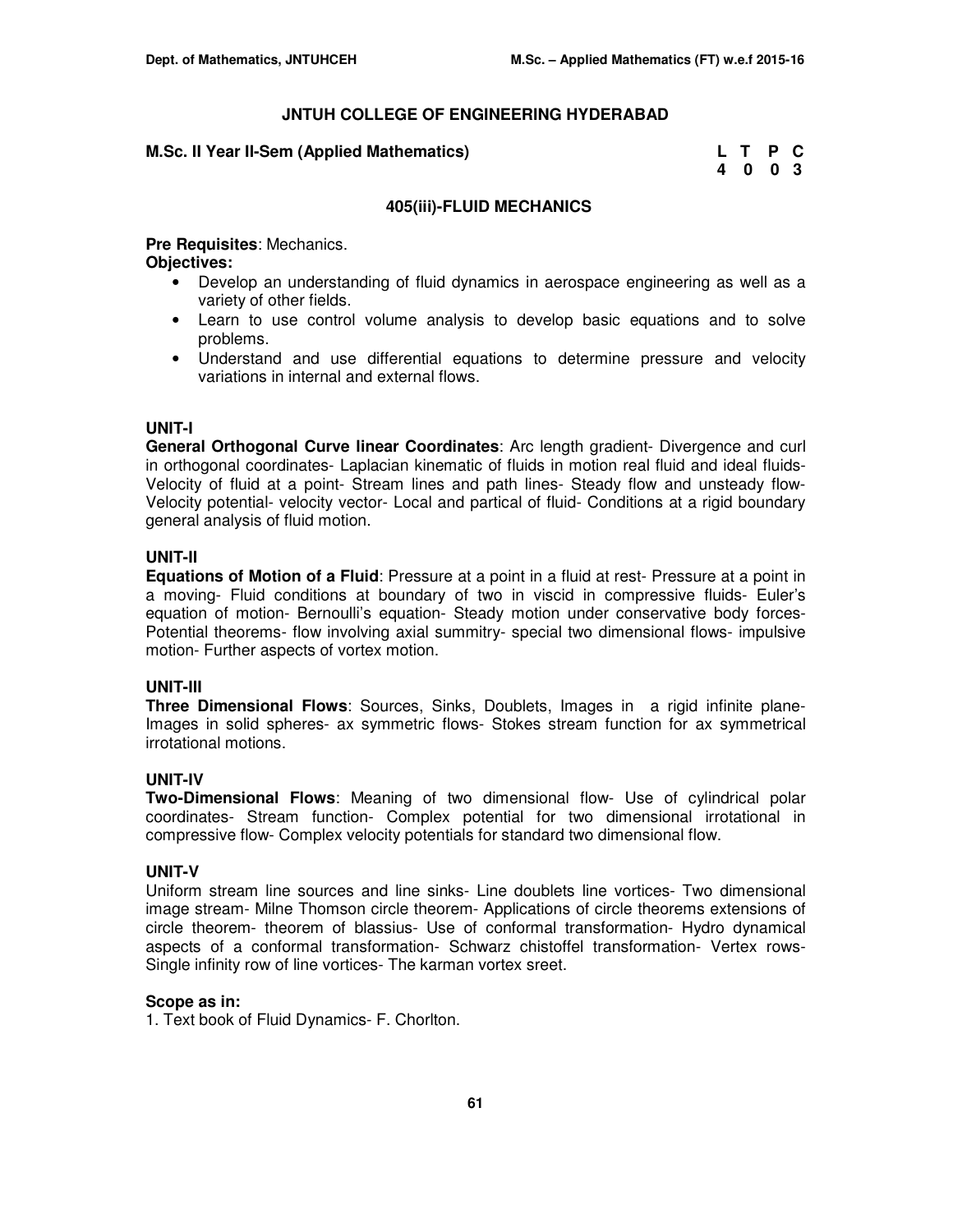## **References**:

- 1. Hydrodynamics- Milne Thomson.
- 2. Fluid Mechanics- Raisinghania, S. Chand.
- 3. An Introduction to Fluid Dynamics- G.K. Batchets, Cambridge University Press.
- 4. Elementary Fluid Dynamics- D.J. Acheson, Oxford University Press.
- 5. A First Course in Fluid Dynamics, Cambridge University press.

## **Outcome:**

Students successfully completing this course , we expect the following outcomes

- An understanding of fluid mechanics fundamentals, including concepts of mass and momentum conservation.
- An ability to apply the Bernoulli equation to solve problems in fluid mechanics.
- An ability to apply control volume analysis to problems in fluid mechanics.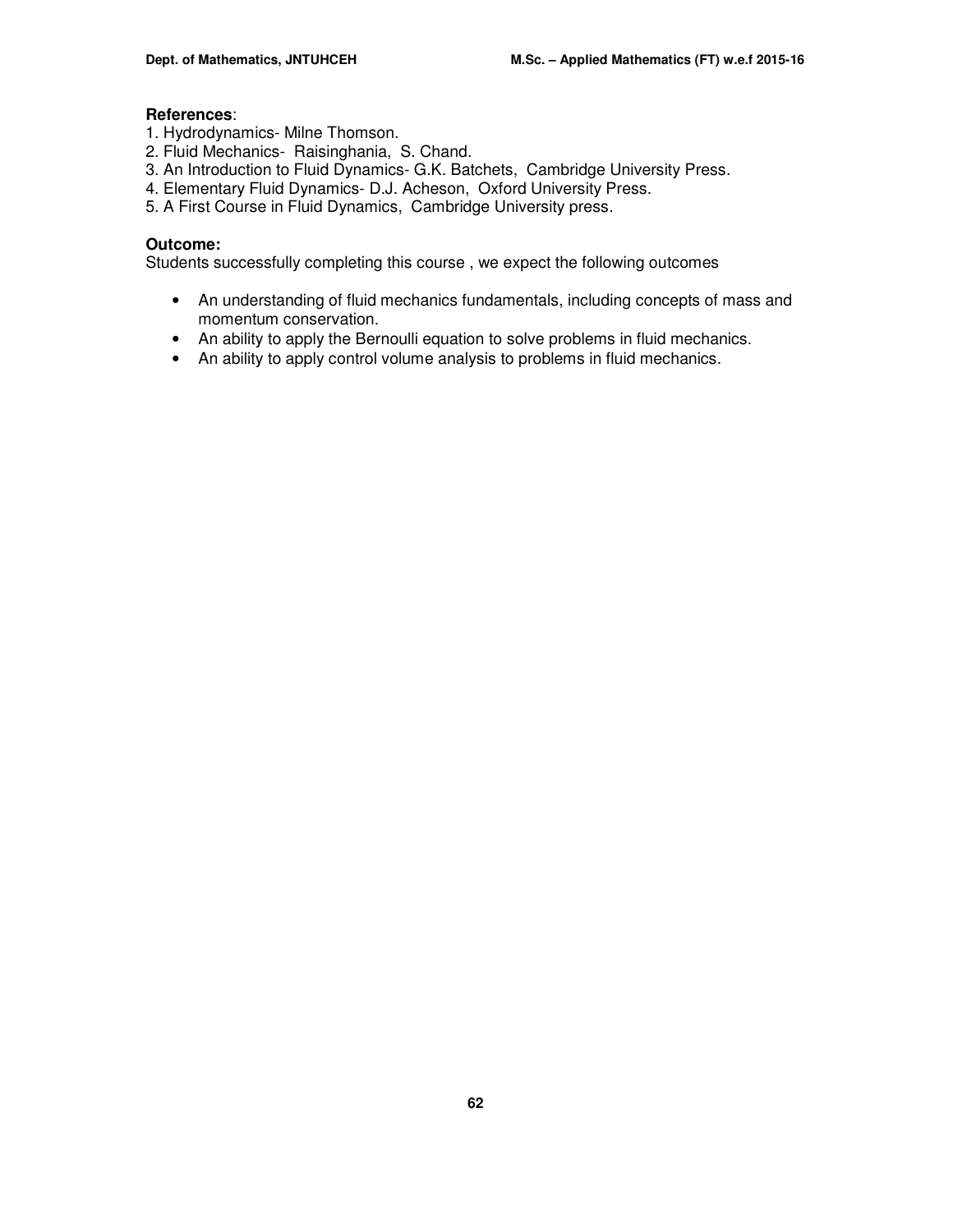#### **M.Sc. II Year II-Sem (Applied Mathematics)**

| M.Sc. II Year II-Sem (Applied Mathematics) | L T P C |  |
|--------------------------------------------|---------|--|
|                                            | 2 0 6 2 |  |

## **406- MAT LAB-II**

#### **Pre Requisites**: MATLAB- I.

#### **Objectives:**

- The goal of this course is to introduce students to the fundamental concepts of Scientific Programming using MATLAB and we introduce the necessary mathematical concepts as we go.
- The course will cover the syntax and semantics of Matlab including data types, control structures, comments, variables, functions, and other abstraction mechanisms.
- Once the foundations of the language have been established students will explore different types of scientific programming problems including curve fitting, optimization, integration, differentiation, statistical analysis, ODE solving, image processing, clustering, and simulation.

#### **UNIT-I**

**Curve Fitting Tool Box:-** Introduction to TOOL Box- Importing the Data Sets -Viewing the Data sets - Smoothing Data- Moving Average Filtering- Low less and Less: Local Regression Smoothing- **Fitting Data: -** The Fitting Process- Parametric Fitting- Basic Assumptions about the Error.

#### **UNIT-II**

**Solutions of Algebraic and Transcendental Equations Programs by Using MATLAB:**  Bisection Method- The Method of False Position Method- Iterative Method Newton – Raphson Method- **Solutions to System of Nonlinear equations :-** Iterative method - Picards Method- Runge-Kutta Method.

#### **UNIT-III**

**Numerical Integration programs by Using MATLAB:-**Trapezoidal Rule- Simpson's 1/3 rule- Simpson's 3/8-rule- **Interpolation:-**Newton's Forward and Backward Interpolation Formulas.

## **UNIT-IV**

**Ordinary Differential Equations and Symbolic Mathematics:** Ordinary Differential Equation solvers- Syntax of ODE solvers and steps to use ODE solvers, **Symbolic Mathematics-** Use of Symbolic Mathematics- calculus using symbolic Mathematics – simplification functions.

#### **UNIT- V**

**MATLAB Applications in Control Systems:** Laplace transforms – Inverse Laplace transforms- Partial fraction expansion using MATLAB- Transfer function representation-State space representation of dynamic systems- Transfer function to state space conversion and vice versa- Series/ cascade, parallel and feedback connections- time response of control systems- Standard input test signals- Step response of linear dynamic systems-Performance indices- Impulse and ramp response of control systems- Response to arbitrary input- Steady state errors- - Steady state errors for different types of inputs and systems-Stability of control systems- Routh Hurwitz criterion.